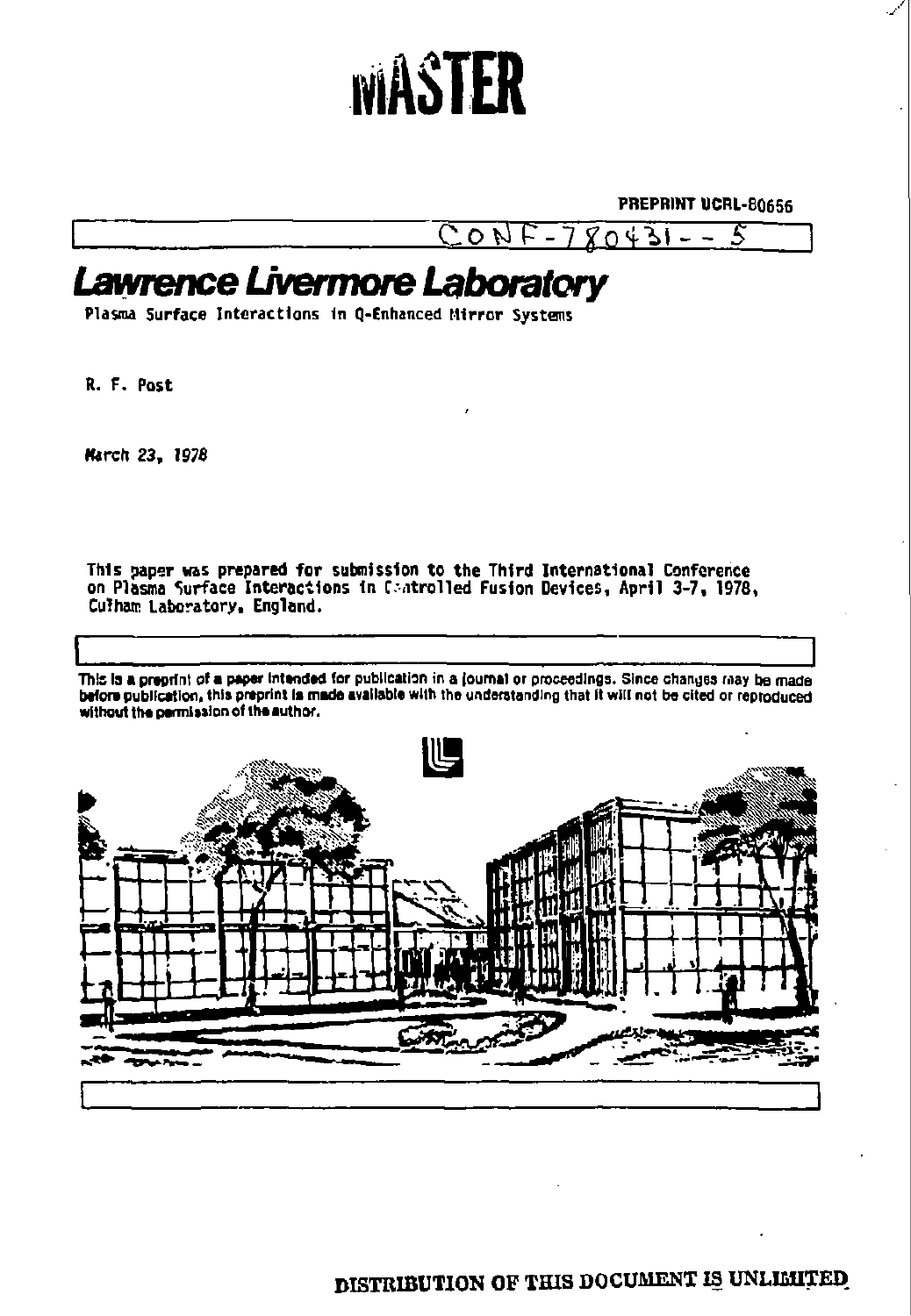## UCRL-80656

## **PLASMA SURFACE INTERACTIONS**

## HI Q-HMM1CED lilRROS FUSION 5YSTERS\*

#### R. F. Post Lawrence Livermore Laboratory University of California Liverraore, California 94550 U.S.A.

Two approaches to enhancement of the Q (energy gain) factor of mirror systems are under study at Livermore. These include the Tandem Mirror<sup>1,2</sup> and the Field Reversed Mirror. Bath of these new ideas preserve features of conventional mirror systems as far as plasma-wall interactions are concerned. Specifically in both approaches field lines exit from the ends of the system and impinge on walls located at a distance from the confinement chamber. It is possible to predict some aspects of the plasma/surface interactions of TJt and FRH systems from experience obtained in the Livermore 2X118 experiment. In particular, as observed in 2XIIB, effective isolation of the plasma from thermal contact with the ends owing to the development of sheath-like regions is to be expected. Studies presently underway directed toward still further enhancing the decoupling of the plasma from the effects of plasma surface interactions at the walls will be discussed. with particular reference to the problem of minimizing the effects *a f* refluxing secondary electrons produced by plasma impact on the end walls.

\*G. I. Dimov, V. V. Zakaidakov, H. E. Kishintvsky, "Open Trap With Ambipolar Mirrors," Proceedings Sixth International Conference on Plasma Physics and Controlled Nuclear Fusion Research, Berchtesgaden, Federal -Republic of Germany, October 1976, Vol. III, pp. 177-187.

T. K. Fowler and B. G. Logan, "The Tandem Hirror Reactor," Comments Plasisa ,Phys. Cont. Fusion 11\_, 167 (1977).

°4. F. CUuser {To be published).

 $\bullet$  .

*\*ilork* performed under the auspices of the U.S. Department of Energy by the Lawrence livermore Laboratory under contract number U-74D5-EMG-48.

Plasma Surface Interactions in Q-Enhanced Hirror Systems

#### R. F. Post

Lawrence Livermore Laboratory Livermore, California, U.S.A.

## *t.* Introduction

٠.,

following experimental successes achieved In the 2XIIB facility mirror research at LLL has entered a new phase, one in which the goals have shifted from the qualitative to the quantitative. The ability of mirrors stably to confine dense fusion plasmas having been demonstrated, attention is now being turned toward a practical, quantitative, issue: how best to employ mirror principles to achieve fusion power. Here the central issue Is the confinement quality factor, Q, (ratio of fusion power released by the plasma to plasma heating power input}. As limited by practical bounds an the strength of the magnetic field at the mirrors Q has a theoretical maximum value of about 1.5 for a conventional mirror operated with a 50-50 deuterium-tritium plasma (created by neutral beam infection) at an Ion temperature of 100 keV. The high recirculated power fraction implied by such a low Q value would represent a severe economic penalty for a pure fusion power plant. Our response to this, an essentially economic, constraint has been to undertake the study of two improvements on the conventional mirror, the Tandem Mirror (TM) and the Field Reversed Mirror (FRM). Both offer the possibility of enhancing Q at the same time retaining many of the advantages and -many of the physics and technology aspects of the conventional mirror.

This report will review those aspects of plasma surface interactions that are special to mirror systems, particularly those systems of *the* Q-enhanced type.

This report was prepared as an accuunt of work sponsored by the United States Government. Neither the Energy, *fits* any of their employees, n.v any of their contractors, subcontractors, or their employees, makes *toy* wi/ftflfy, *cxpreu. ei* implied, 01 mumei »ny Icgil liability or responsibility for the tecuracy, completencial or usefulness of any information, apparatus, product or pttxxx ducloud. or represents that its use would not infrince privately owned rights.

-NOTICE-

DISTRIBUTION OF THIS HOUGHNAME IS DEPENDE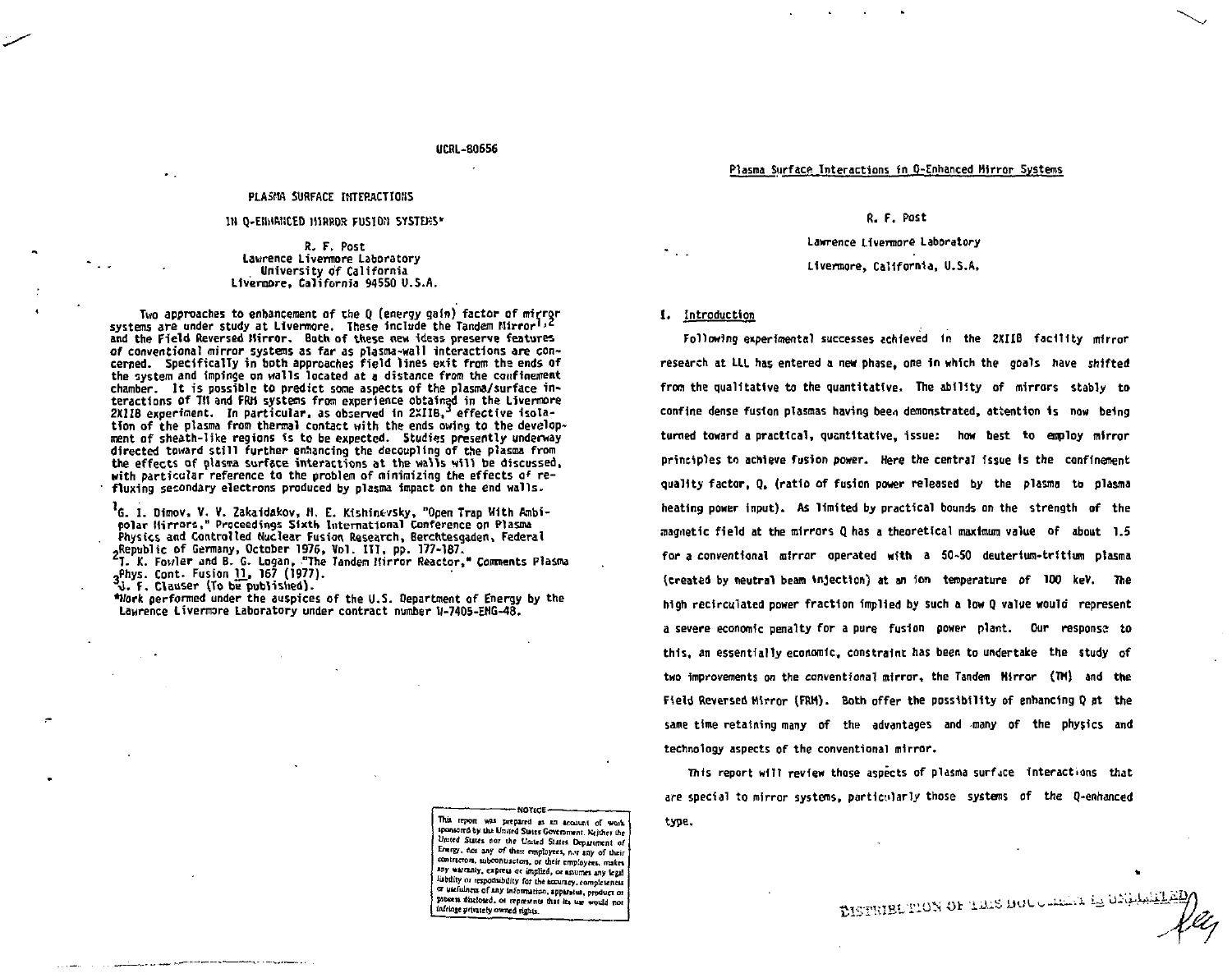#### II. Q-Enhanced Mirror Systems

Q-enhanted mirror systems of the TM and FRH variety , having many features in common with conventional mirror systems, will exhibit similar characteristics as regards plasma surface interactions.

 $^{\circ}$  • In brief review, the Tandem Mirror,  $^{1,2}$  as shown schematically <code>in Fig. 1,</code> consists of two small-plasma-volume conventional mirror cells, between which is a large central mirror cell. Maintained by neutral beam injection at high plasma density and high ion temperature, the end mirror cells develop a naturally-arising high positive "ambipolar" potential ; this potential acts as an electrostatic barrier which enhances the confinement of a lower density reacting plasma in the central cell . In the TM the Q factor, determined by the ratio of fusion power produced in the central cell to the power required to maintain the end plugs, can be much higher than that of a conventional mirror.

The Field Reversed Mirror, as proposed at LLL, is shown schematically in Fig. 2. According to our present concept, tangentially aimed neutral beams would be used to Initiate and maintain a plasma state in which diamagnetie currents (principally ionic in origin) would create a field-reversed internal region between the mirrors. In a FRM Q-enhancement arises from the fact that internally-trapped plasma must diffuse across the closed field lines within the FRM before reaching lines that escape through the mirrors. If the FR region is several (5 or more) 1on orbit gyroradii across, a substantial increase in Q is predicted, relative to the conventional mirror.

Particularly in the case of the FRM there are unanswered questions as to equilibrium and stability; our present and planned experimental program is aimed at finding answers to these questions.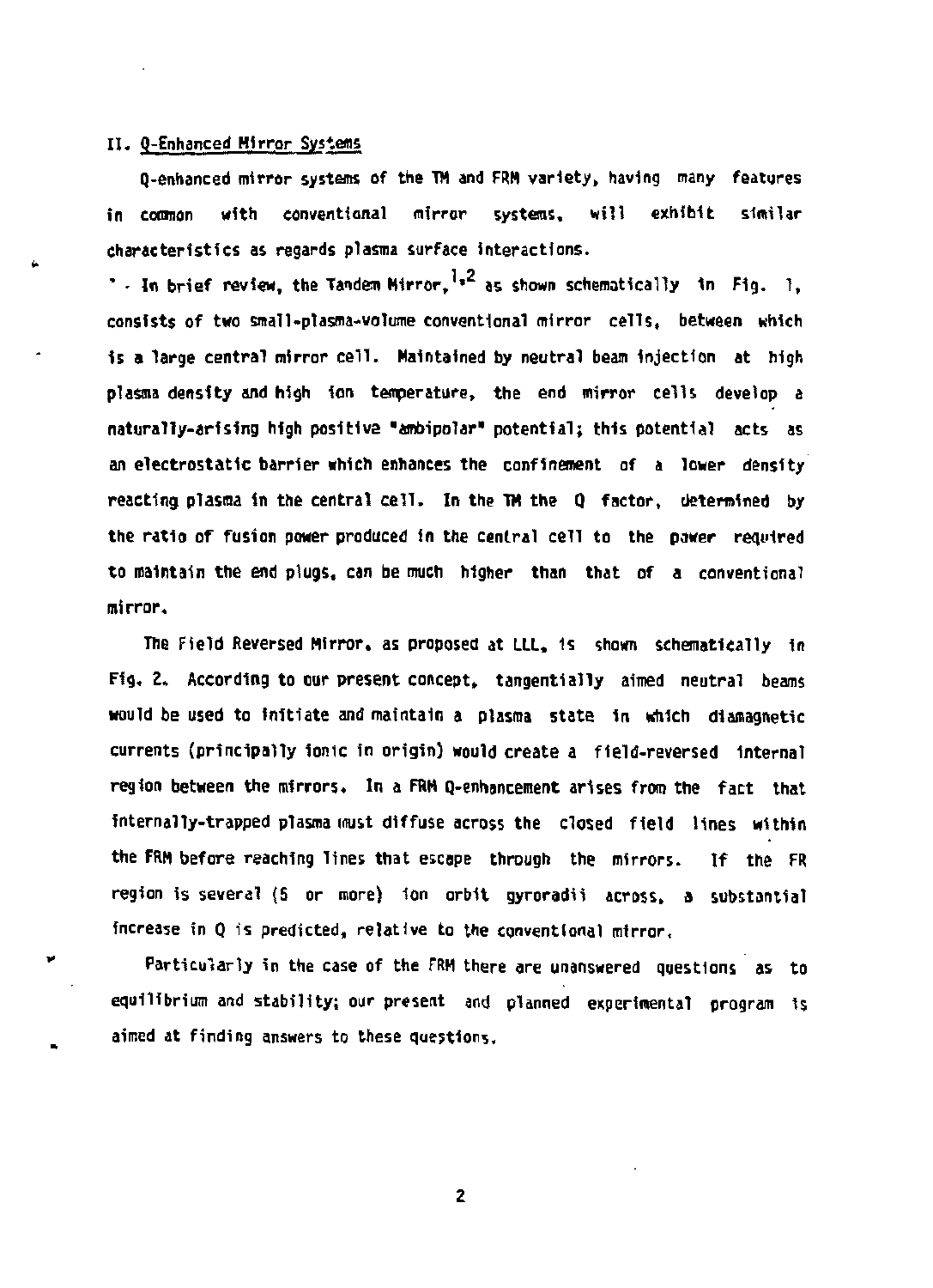questions relating to the end regions and end walls, where the most important phenomena are those associated with particle transport along the field lines to the end walls.

In an approximate way we can describe the processes of longitudinal "thermal conduction tfrom the plasma to the end walls) 'n terns of phenomena in three domains: Region I, which might be called the "mirror sheath", 1s that region, usually characterized by steep positive density gradients, lying Just inside the mirrors. Here the ambipolar potential climbs rapidly to its maximum value, providing the electrostatic well within which the electrons of the central plasma sre confined. Region II is the transition region between the mirrors and a Region III near the end walls. In Region II the magnetic field Intensity falls off and its flux tubes expand as the end wall is approached. Region III Is then the final transition zone between the outward-flowing plasma in Region I I and the vacuum chamber surface (and/or other structures) upon which that plasma finally impinges.

Phenomena occurring in all three of these regions can play an Important role In the overall confinement picture. Furthermore, phenomena occurring in the three regions are Intercoupled. An example, later to be discussed, concerns secondary electrons emitted in Region III. If not prevented from doing so, their flow back along the field lines through Region II into Region I provides a mechanism for cooling the central plasma. Similarly, neutral gas released by recombination in Region III, if not pumped away, can appear in Regions II and III, causing cooling through ionization and charge exchange and the production of additional cold electrons in Region II . These electrons can then exchange energy with the central plasma.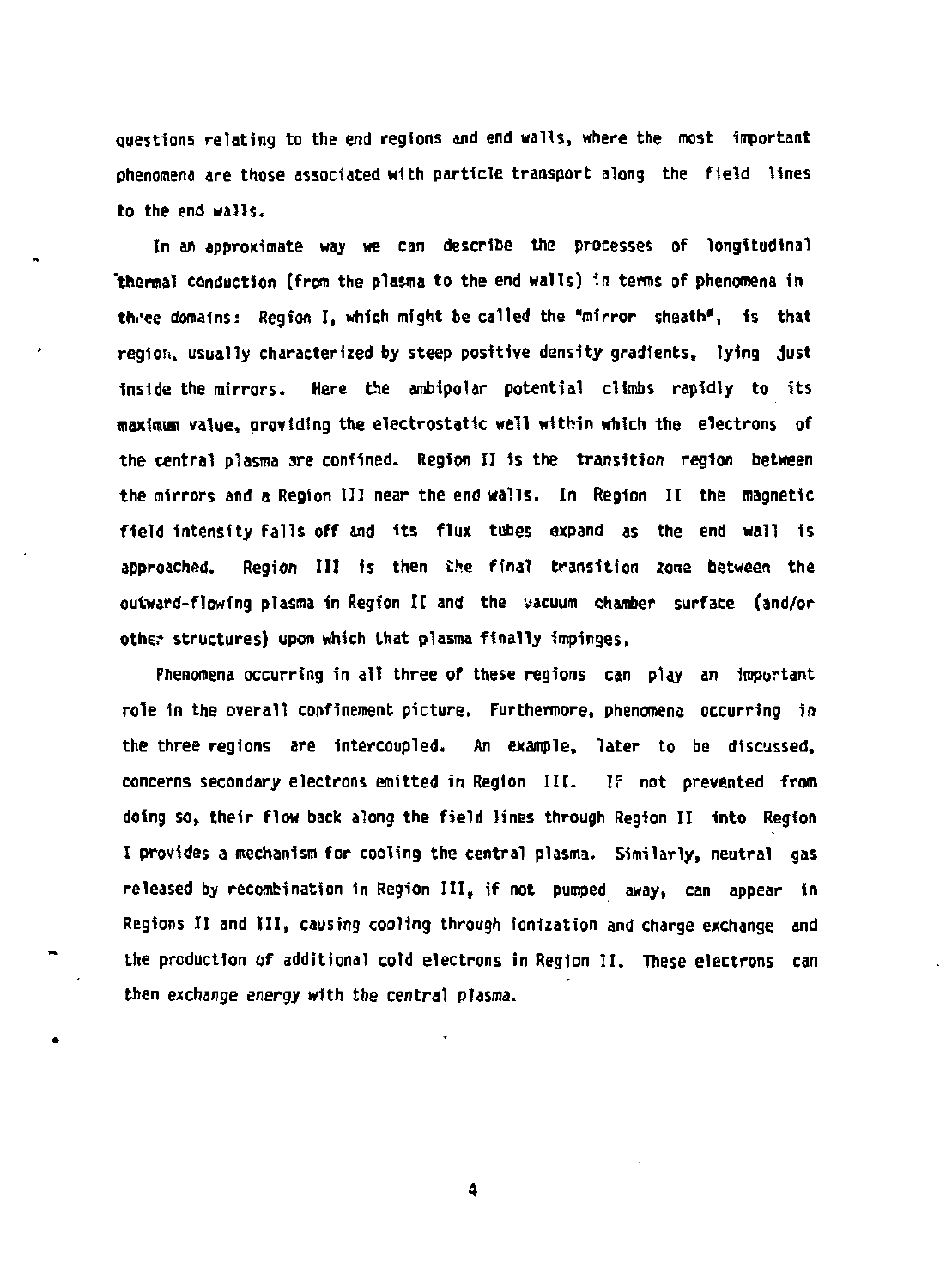emission coefficient. i.e. the number of secondary electrons emitted, from whatever process, per plasma electron incident on the wall,

$$
F(r) = (m\mu/8)^{1/2} \left\{ \ln \left[ (1 - r)^2 / 2m \right] + (5 - r) / (t - r) \right\} , \qquad (2)
$$

where μ = π<sub>α</sub>/M<sub>i</sub>.

٠.,

Three limiting cases may be distinguished;

a) In the absence of space charge effects (no sheath) F+1.0, corresponding to free thermal effusion; F<1.0 therefore reflects the insulating effect of the sheath in reducing thermal effusion, b) In the limit  $P + 0$  sheath insulation is greatest.  $F$  being given from £q. (2) as:

$$
F(0) = (\pi_H/8)^{1/2} \left[ \ln(1/2\pi_H) + 5 \right] \quad . \tag{3}
$$

In a deuterium plasma  $\mu$  = (1/3670) and F(0) = 0.12. Thus the sheath reduces thermal conduction by a factor 8 relative to free thermal effusion.

c) For  $r > 0$  the sheath is perturbed by refluxing secondary electrons and F increases. With increasing  $r$  a virtual cathode forms in front of the wall limiting the increase in F so that it reaches a maximum value, at  $r = r_c$ , beyond which F does not increase.

Here

$$
\Gamma_c = 1 - 8.3 \mu^{1/2} \tag{4}
$$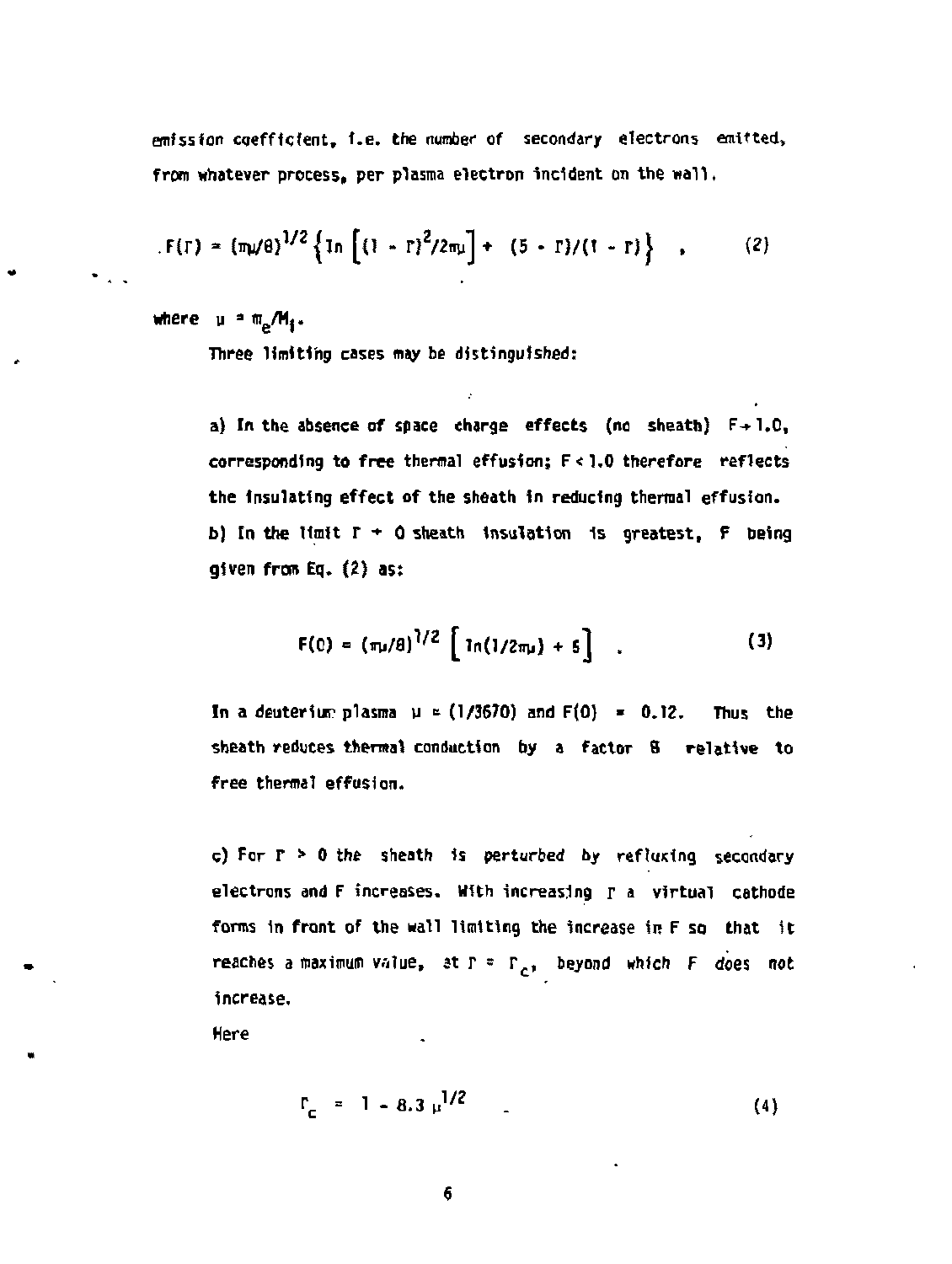Here  $T_n$  is determined primarily by thermal conduction, the effect of the sheath is unimportant, and the result is rather insensitive to the heating power, varying only as the 2/7<sup>th</sup> power. For example a 10-fold increase in P would result in less than a two-fold increase in  $I_{\alpha}$ 

b. Mhen t / T becomes of order F/3, sheath effects become important and T<sub>o</sub> rises. In this limit

$$
T_0 = [1.9 \times 10^{13} \text{ PL/Fn}_0]^{2/3} \text{ eV} . \tag{9}
$$

As will be discussed neither limiting case can account for the observations In 2XIIB, where 1t 1s found that the thermal isolation of the central plasma is much higher than that predicted by either Eq.(8) or Eq.(9). These equations may however be applicable to Regions II and III, where classical conduction probably dominates.

Closely related to the Hobbs and Wesson result, Eq. (8), 1s a theoretical treatment of theta-pinch end losses by Morse.<sup>7</sup> In his model Morse provides for three plasma regions: a central region of length 2L, where ion-electron energy transfer occurs, and two "passive" end regions, each of length t\_,where only electron thermal conduction is operative, out to the end walls, where  $T_a = 0$ . He does not, however, include secondary emission effects, considered by Hobbs and Wesson. Morse's result for T can be written as:

$$
T_{e} = \left\{ 5.7 \times 10^{-35} \left[ n_{e}^{2} L_{1} L_{2} \overline{M}_{1} (1 n + 1)^{2} / A \right] \right\}^{1/5} \text{ eV}
$$
 (10)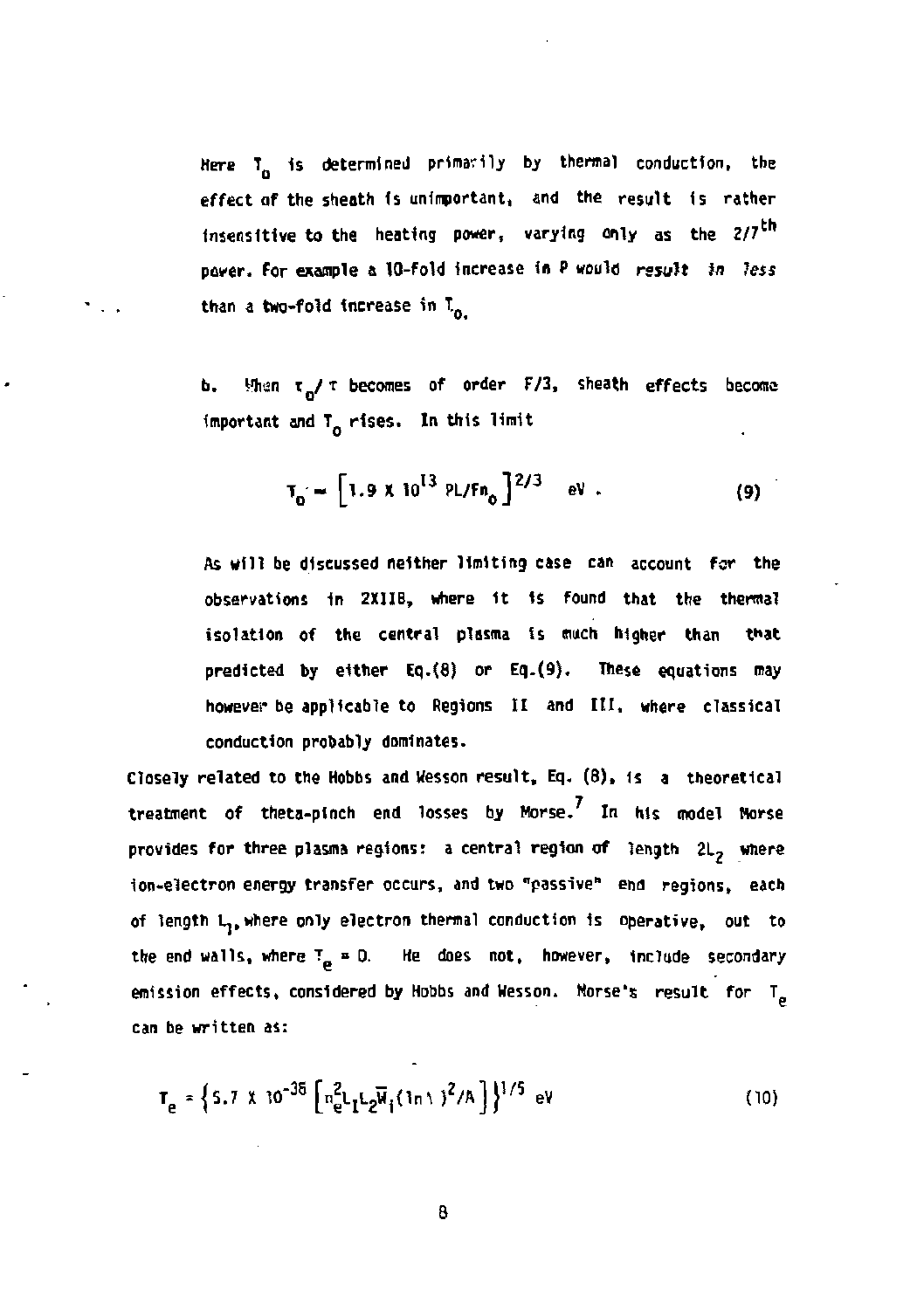In sum, the simple F-P model predicts an energy loss rate in which the escape of each electron through the loss cone transports energy from the interior of the plasma of order e $\phi_0$  + kT<sub>a</sub>, i.e. the W<sub>1</sub>, needed to escape out of the well plus an average W, equal to kT<sub>e</sub>." Thus the expected average energy loss per escaping electron is 5 to 6  $kT_{\rm g}$ .

L. Hall cas considered a generalization of the above model, ineludifig the effect of particle exchanges with plasma externa) to the mirrors and with secondary electrons emitted at end walls. In his notation the longitudinal energy loss rate, through the electron channel, is proportional to  $kT_{\alpha}$ , i.e.  $P_L \sim \pi kT_{\alpha}$ . Thus for the simple F-P case where the only electrons involved are those originating from the contained plasma  $n = 5$  to 6. However, as will be discussed later, in 2XIIB n is found experimentally (by analysis of energy balances) to be considerably higher. The discrepancy can be explained by Hall's modified F-P treatment: Each additional cold electron introduced from Regions I I or III on field lines connecting to Region I can, upon being trapped in Region I, allow the escape of another hot electron from the central plasma, in this way enhancing the loss rate above that for an isolated plasma. Each new cold electron drawn into and subsequently trapped in the Region 1 ambipolar well gains an energy  $e \phi_{ab}$ . To maintain charge neutrality the trapping of the new electron prompts the release of a hot plasma electron. Upon climbing the potential well this electron loses energy e $\varepsilon_{\alpha}$  but carries out a net kl<sub>e</sub> per exchange, the end result of which is to increase n. As observed in 2XIIB, increased cooling drops  $T_a$  below the F-P value  $T_a/T_i \approx 0.1$ . However even though enhanced over the simple F-P model the observed cooling rates are much lower than those predicted assuming classical electron thermal conduction as calculated by Hobbs and Wesson.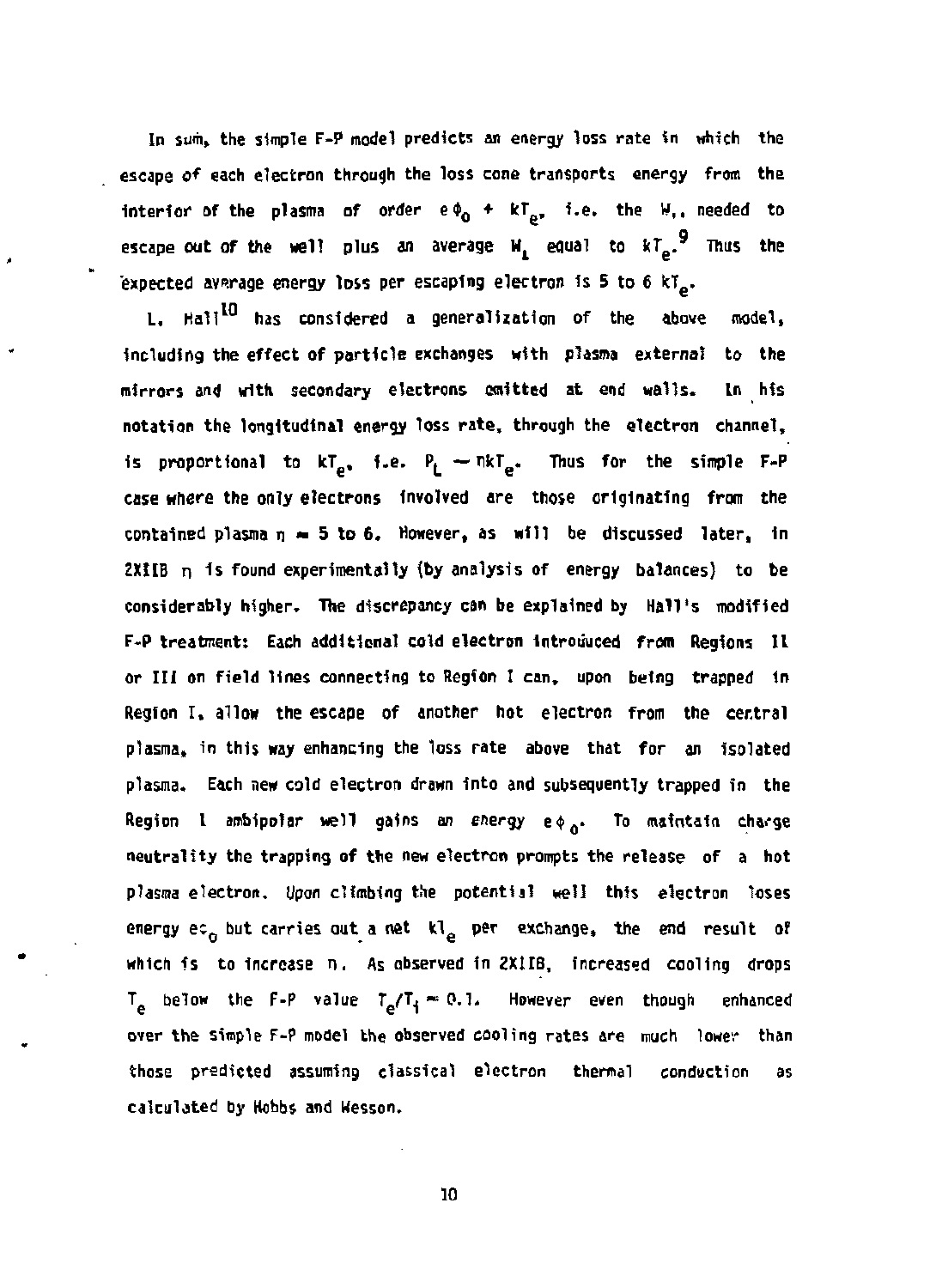Fig. 5. prepared by B. G. Logan.  $^{11}$  shows the axial variation of hot plasma density, and of the cold plasma as it penetrates through the ambipoiar barrier into Region I, after being produced in the gas box in Region II. Fig. 6, prepared by  $I$ . Simonen et al.  $^{12}$  shows the observed variation of the "central T<sub>o</sub> with injected neutral beam current. The electron heating power,  $P_{\text{tot}}$  depends on beam current; in these experiments hot ion density is proportional to beam current,

Fig. 7, prepared by J. F. Clauser<sup>13</sup> shows the relative insensitivity of T<sub>a</sub> in Region II (as measured by Langmuir probes) to that in Region I. He finds an approximate scaling law; T\_(ext.)  $\sigma$ [ $T_{\rm e}$ (internal)] $^{1/4}$ . These data bear on the question of the degree of isolation of the central plasma from that in Region II.

Finally, Fig. 8, also prepared by Clauser shows an Intriguing but as yet not undersiood dependence of the central T<sub>e</sub> on mirror ratio, R. The variations in R were achieved by varying the field strength of the external guide field relative to the strength of the confining field {produced by a Tin-Yang coil pair), neutral beam and stream gun parameters being held constant insofar as possible. The data seem to show that increasing R has a strong effect on T<sub>m</sub>. T<sub>n.</sub> in fact appearing to be roughly proportional to  $(R_{\text{max}} - 1)^{3/2}$ , indicating that mirroring effects are influential in the confinement and possibly in the degree of thermal isolation of the central plasma from Regions II and III. What remains to be resolved is whether it is the external mirror ratio, i.e. that seen by particles attempting to penetrate from outside the mirrors, that controls, instead of the interior mirror ratio. which affects the containment of the hot plasma.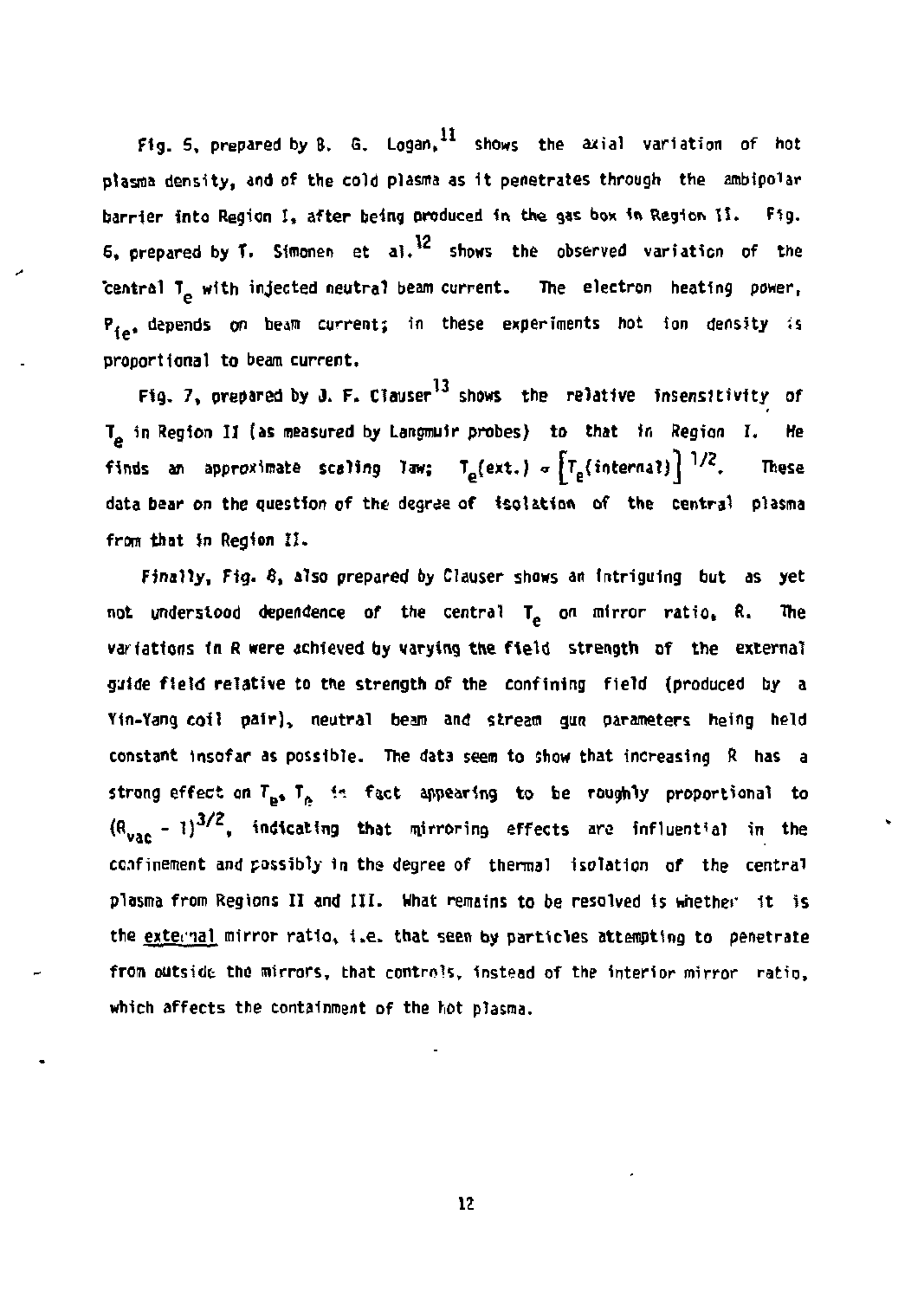Taking F at its minimum value (Eq. 3) of 0.12, and, from Table I,  $n_{\rm n}$  $=$  1,5 X 10 $^{\circ}$  m $^{\circ}$  yields T<sub>o</sub>  $\sim$  41 eV. Again the classical model disagrees, even if no allowance is made for secondary electron emission.

If we now compare with Morse's model, Eq. (10), a somewhat higher  $T_a$  $\cdot$   $\cdot$  is obtained, but one still much lower than the 140 eV achieved In 2XIIB. Taking  $L_1$  - 3 m,  $2L_2$  = 0.5 m,  $\ln(\Lambda)$  = 15 and other parameters as before, one finds T<sub>o</sub>≈ 68 eV. Again, because of the relative insensitivity (as the  $1/5$ th power) of  $T_a$  to the plasma parameters, .to reasonable change in these could produce agreement.

## B. Modified Fokker-Flanck Hodel

from the 2XIIB data it is possible to estimate the value of n in Hall's modified F-P mode. Knowing the loss rate of the ions,  $\hat{n}_i = n_f^2 / (n\tau)_i$ , the usual assumption of charge balance would yield the rate of loss of primary electrons. The observed rate of energy loss can then be formally related to the central electron temperature by writing it as  $\eta kT_{n}$ . An n value significantly greater than the F-P value of 5 to 6 implies the presence of additional losses, in Halt's model associated with electrons coming from Region; II or III. Thus we write formally

$$
P/\hat{n}_j = P \cdot (n\tau)_j / n_i^2 = nkT_e
$$
 (11)

In pract.cal units, solving for n

$$
\eta = 6.3 \times 10^{18} \left[ (\pi \tau)_i / n_i^2 \right] \left[ P/T_e \right] , \qquad (12)
$$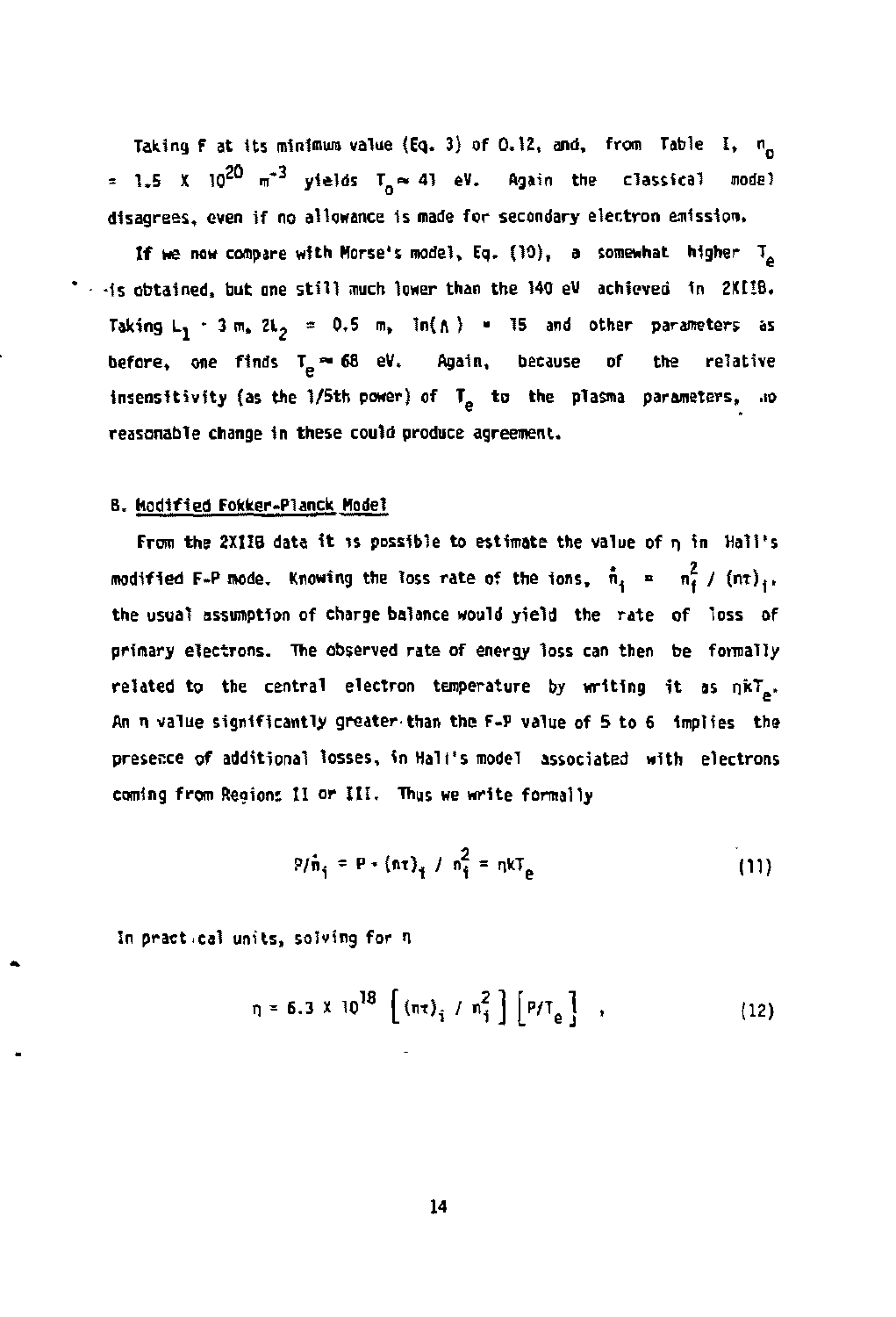We see that even though the mirror-confined plasma in 2XIIB is far better insulated from it s surroundings than would be predicted on the basis of classical electron thermal conduction, it still does not operate in a regime two would permit it to conform to the F-P results for an isolated \*\*\* plasma. Assuming that the modified F-P model is the correct one, the implication is that there exists an unacceptable high rate of exchange of electrons between Region I and Regions II and III. We will in a later section outline some of the measures being taken to reduce this exchange so that the F-P values of  $n$  and  $T_a/T_s$  for an isolated plasma can be approached. According to this model what is needed is a reduction in the density of plasma in Region 11 and a suppression of refluxing secondary electrons from Region III. Both issues are being addressed in our experimental program. Encouragement that these problems can be solved can be derived from *Zttl* results {before the beams and stabilizing streams were added). In some of these experiments, where the external plasma density was low, values of  $n = 8$  were found, nearly as low as the classical value n \* 6. These were, however, somewhat unstable plasmas with nr values below classical. Additional encouragement can be derived from results from the Livermore Baseball II experiment where close agreement between both (nt), and  $T_a/T_s$  as compared to the F-P result for an isolated plasma was seen.<sup>14</sup> In plasma decay measurements at densities (of order  $10^{35}$  m<sup>-3</sup>) below the threshold for the DELE mode,  $(n+1)$  and  $T_a/T_i$  — as deduced from measurements of  $\phi_a/T_i$  were found to agree within experimental error with the F-P results for an isolated plasma. Owing to the care taken in Baseball II to achieve clean vacuum conditions the environment of the plasma was indeed conducive to achieving effective isolation frcm the end regions.

**16** 

ú

ä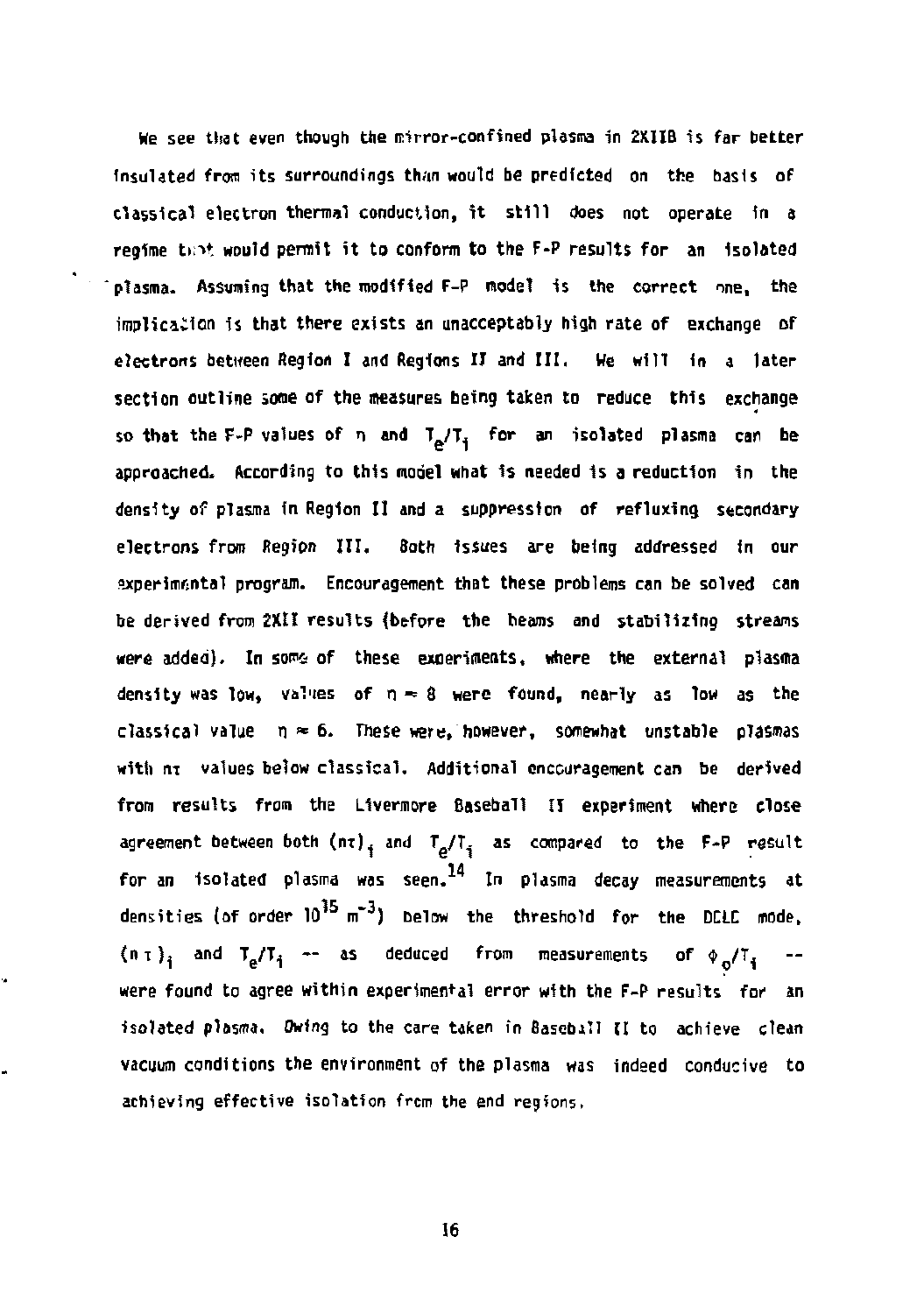unknowns. Nevertheless, because little or no streaming plasma should be required and because the field lines of the reversed field region do not connect directly to those exiting through the mirrors we believe the FRM should sot suffer fros the cooling effects now observed in *ZXltB.* 

*' .* -One problem, already mentioned\* can clearl y be solved subject only to economic constraints. By expanding the flux lines of the field outside the mirrors of a TM or a FRM particle fluxes at the boundary walls can be reduced to levels low enough to insure adequate life against sputtering and blistering . At the sane time the physical separation between the end wall and the confinement zone can be made large enough to Inhibit the refluxing of neutral gas resulting from recombination at the end walls, thereby correspondingly reducing the density of secondary plasma in Region II.

There is an additional motivation for expanding the field, namely direct conversion, under study at ill for several years.<sup>17</sup> The electrostatic direct converters we have studied would not only act to improve the fusion energy balance, but as discussed later, could also act to prevent the refluxing of secondary electrons.

## VIII. Means for Reducing the Refluxing of Secondary Electrons

Stimulated by the considerations outlined in the previous sections efforts have been initiated at till aimed at controlling the refluxing of secondary electrons both in 2XIIB and in new experimental facilities, now under construction. These new facilities , TMX and MFTF, the Tandem Mirror Experiment and the Mirror Fusion Test Facility will employ systems specifically aimed at this problem, as well as addressing related prob'sms (such as wall heating) associated with plasma surface interactions at high power levets. Fig. 9 shows an artist's drawing of TMX, a facility due for completion in late 1978. The large MFTF facility, a major scaleup over 2X11B.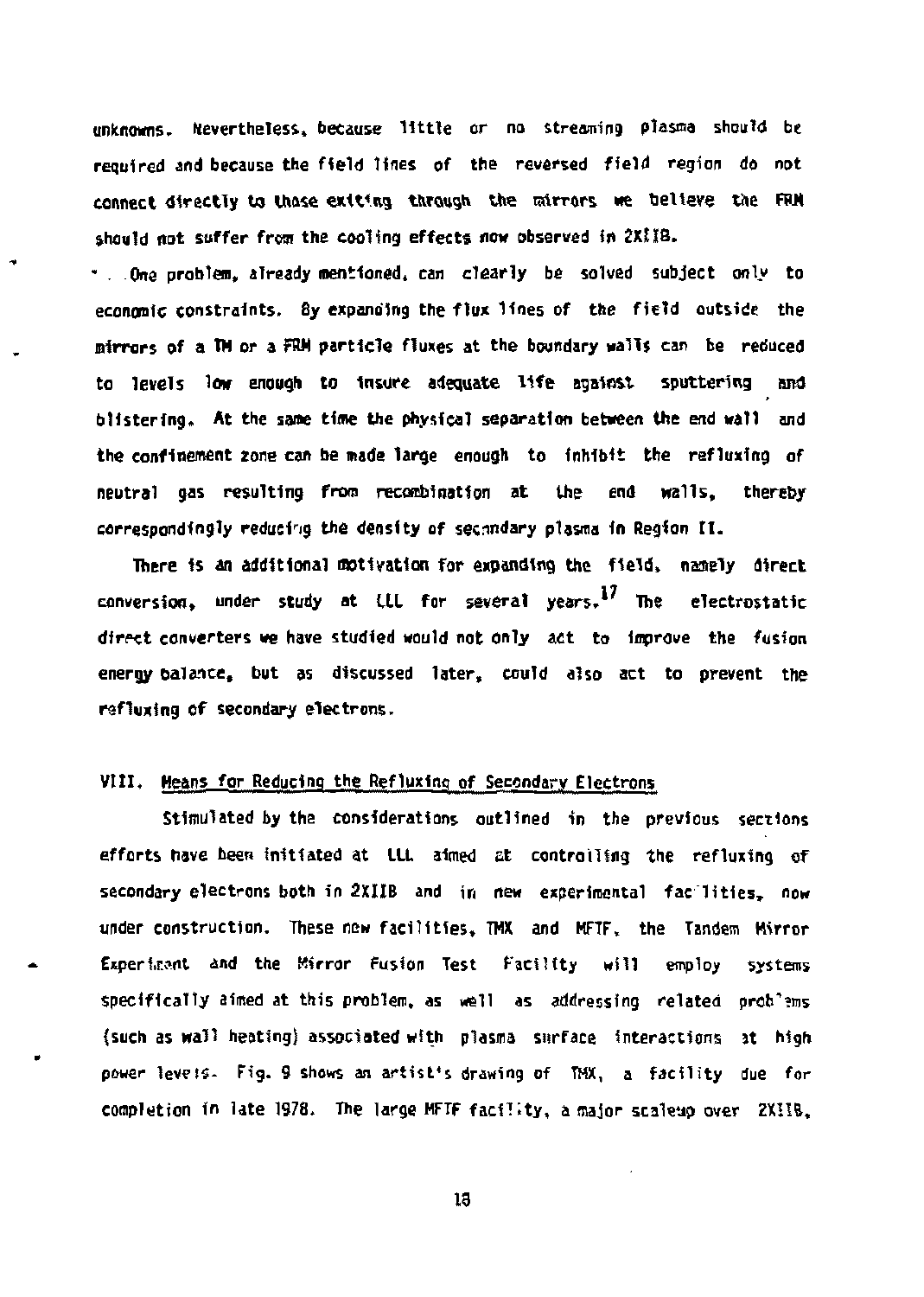primary ion lost is thereby amplified by a 'ettor of order Y . If  $\gamma \gg 1$  this could lead to *A* narked cooling ef-'ect.

Secondary electrons emitted by electron bombardment can in principle lead to a more catastrophic effect, cascading of the primary flux. Shearer<sup>10</sup> has used a simple model to illustrate this possibility: Consider fluxes f, of singly charged ions, f<sub>a</sub> of electrons, resulting in returning electron fluxes from the wall of  $f^{\prime}_i$  and  $f^{\prime}_{ai}$ . In equilibrium the net current to the wall must vanish, i.e.

$$
0 = +ef_{\mathbf{i}} - ef_{\mathbf{e}} - [-e^{\gamma}f_{\mathbf{i}} - e^{\delta}f_{\mathbf{e}}]
$$
 (13)

rearranging terns,

is Co

$$
f_{\rm g}/f_{\rm i} = (1+\gamma) / (1-\delta) \tag{14}
$$

so that  $f_a > f_i$ . Taking  $T_i = aT_a$  ( $a > 1$  due to the ambipolar and wall sheath potentials) then the enercy flux to the wall is given by

$$
E_{M} = f_{\frac{1}{2}}kT_{\frac{1}{2}} + f_{\frac{1}{2}}kT_{\frac{1}{2}} = f_{\frac{1}{2}}kT_{\frac{1}{2}} \left[ \alpha + (1 + \gamma)/(1 - \delta) \right]
$$
 (15)

If  $Y = 5 = 0$  we would recover the simple  $f - P$  result, i.e. the energy loss flux is entirely accounted for by the exit fluxis. If  $\delta \ll 1$  and  $\gamma > 1$ there would be a simple amplification of the energy loss. But as  $6 + 1$  it can be seen that Eq. (15) becomes singular. For  $4 \ge 1$  this medel predicts that a regenerative process will set in limited finally only by space charge effects. We do not believe tnat the- parameters in 2XII3 are such as to permit regeneration to occur but increases in  $T_{\rho}$  or other circumstances could lead to such a possibility if no measures were taken to control the refluxing of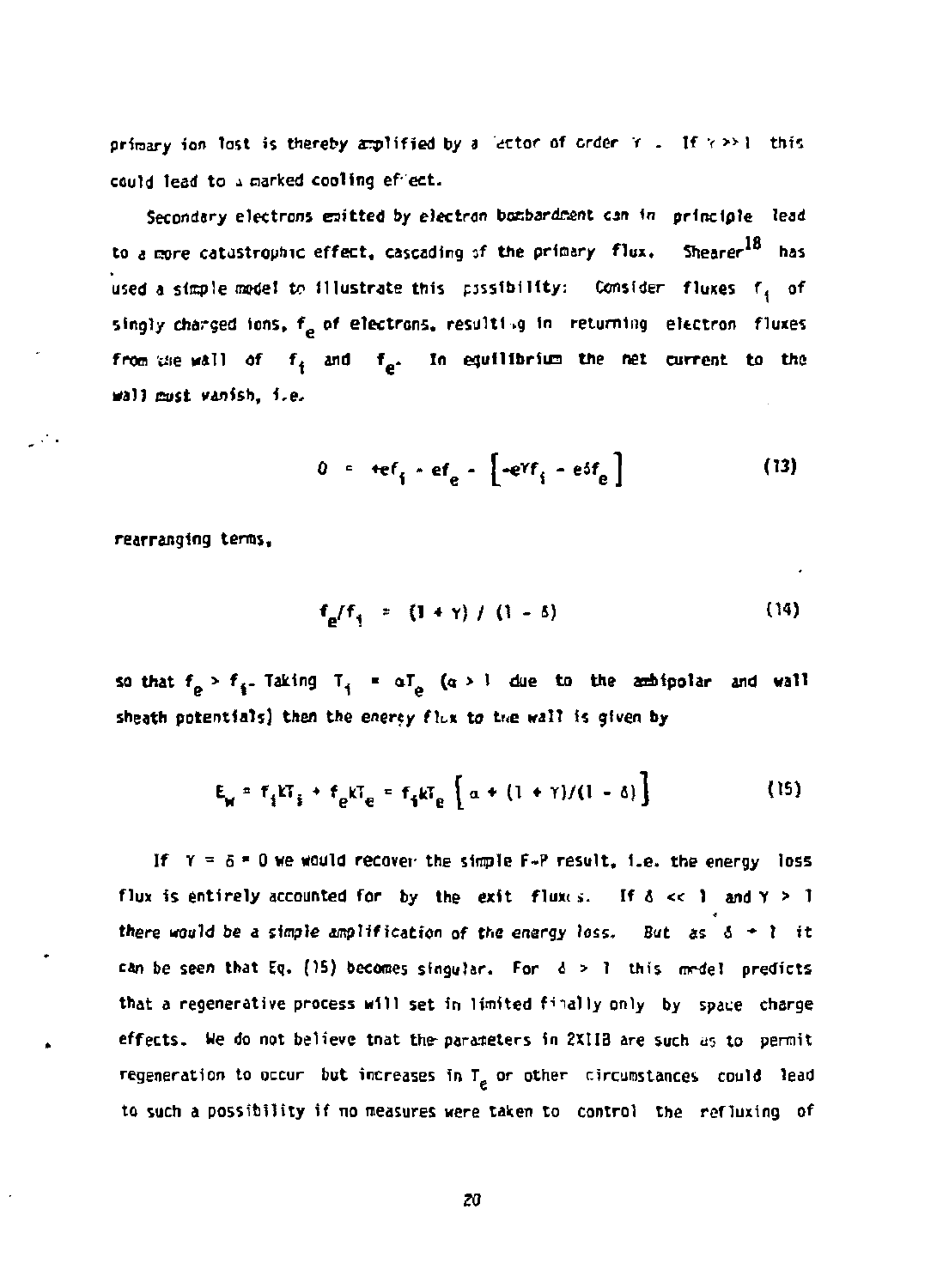greatest midway between the wires. As evaluated by Barr<sup>20</sup>

$$
V_{1/2}/V_g = [(\pi d/a) - \ln(2)] / [(\pi d/a) - \ln(2\pi r/a)] , r/a << 1 . \qquad (17)
$$

. Here d is the separation between the plasma of the grid wires and the end wall and r is the grid wire radius. For a typical case (d/a = 1., r =  $10^{-4}$  m, a a .01 m)  $V_{1/2}/V_{\alpha} \approx 0.4$ , i.e. the potential midway between the wires is only 40 percent  $v^c_* V_{ab}$ . Thus we can roughly estimate the *require\* vintage as* V\_- *-(4G0)/Q.Am -UGQ votts.* 

The ion density at the grids in THX is actually about an order of magnitude higher than that believed required for a TH fusion power plant. This augurs well for the use of some kind of grid array in such a system.

Closely related to the above ideas is the work at LLL on direct conversion. Electrostatic direct converters such as we have studied would have the Inherent ability to suppress refluxing electrons from the 1an collectors. At these collectors the electric fields, decelerating far incident ions, are therefore also decelerating for emitted electrons. At the same time the measures employed to separate and collect the electrons from the Incident plasma can be used to prevent the refluxing of secondary electrons from the electron collectors. Direct converters therefore play a dual role in 0-enhanced mirror systems, acting not only to recover particle kinetic energy (thereby reducing the energy dissipated as heat) but also acting as effective suppressors of refUxing secondary electrons.

### B. Aligned Fins

*Another* approach to the refluxing problem has been studied by C.C. Dantn and G.D. Porter.<sup>21</sup> They propose that ions of the emerging plasma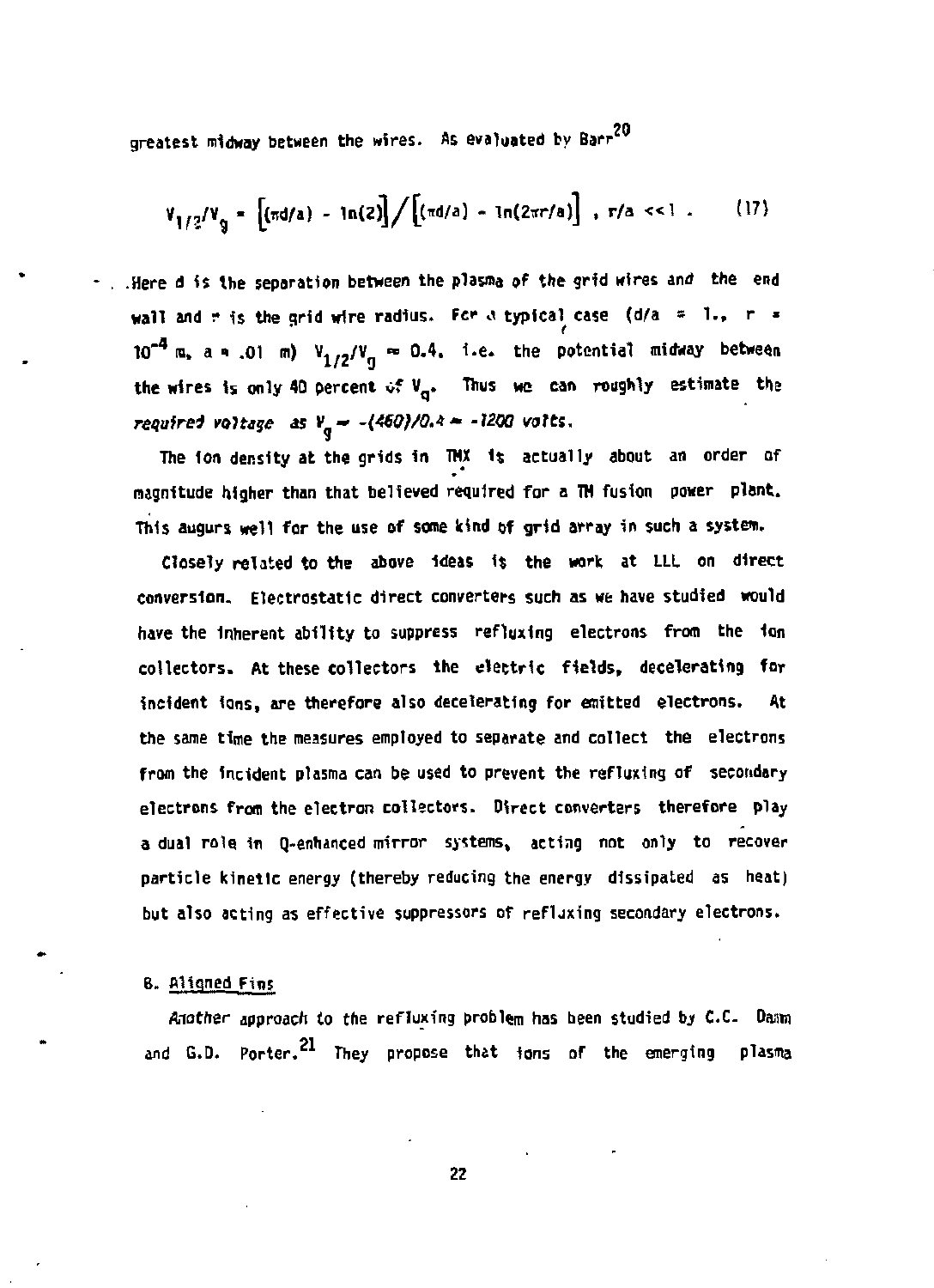Taking  $\phi(0)/kT_a = 1$ . and  $n_h/n_{on} = 0.5$ ,  $S_f = 0.15$ , i.e. about an order of magnitude reduction in secondary refluxing is predicted even when  $n<sub>h</sub>$  constitutes only one-half of the total incident plasma density. They also treat details of the collection of secondaries on the fins. Their "conclusion: ^ssu&iing adequate *vacuum* "pumping can be provided (to keep down the local gas density at the fin array), aliged fins offer an attractive solution to the twin problems of refluxing electrons and dissipation of particle energy at the ends of mirror systems. The pumping required here implied is simply stated: Pumping speeds must be high enough to satisfy the inequality  $n_0 \sigma_{\text{ion}} t_2$ , L << l. If  $L = 1$  metre this implies **n**  $\ll 10^{20}$   $\text{m}^{-3}$ . It should be possible to satisfy this requirement with proper design.

## C. Multipole Magnetic Grids

That the "picket-fence" idea proposed early on in fusion research could help to solve the refluxing problem has occurred to many. Thus far the various studies at LLL have been preliminary in nature, differing mainly In thc\*r proposed modus operandi.

Shearer" proposes the use of a multipole field, generated by a grid of current-carrying wires (adjacent wires carry oppositely directed currents), located behind the end wall. Here the action of the multipole field is to repel a portion of the incident plasma (some of which would be background plasma), thereby reducing the production of secondary electrons. Post<sup>22</sup> has considered aspects of another multipole embodiment. Here the grid wires would be placed in front of the exit surface. Thus, 1n addition to their action in repelling incident particles frcm the background plasma {as in Shearer's scheme) the grid would perform an additional function: Given sufficiently strong currents in the grid wires all flux lines emerging from the end wall are forced to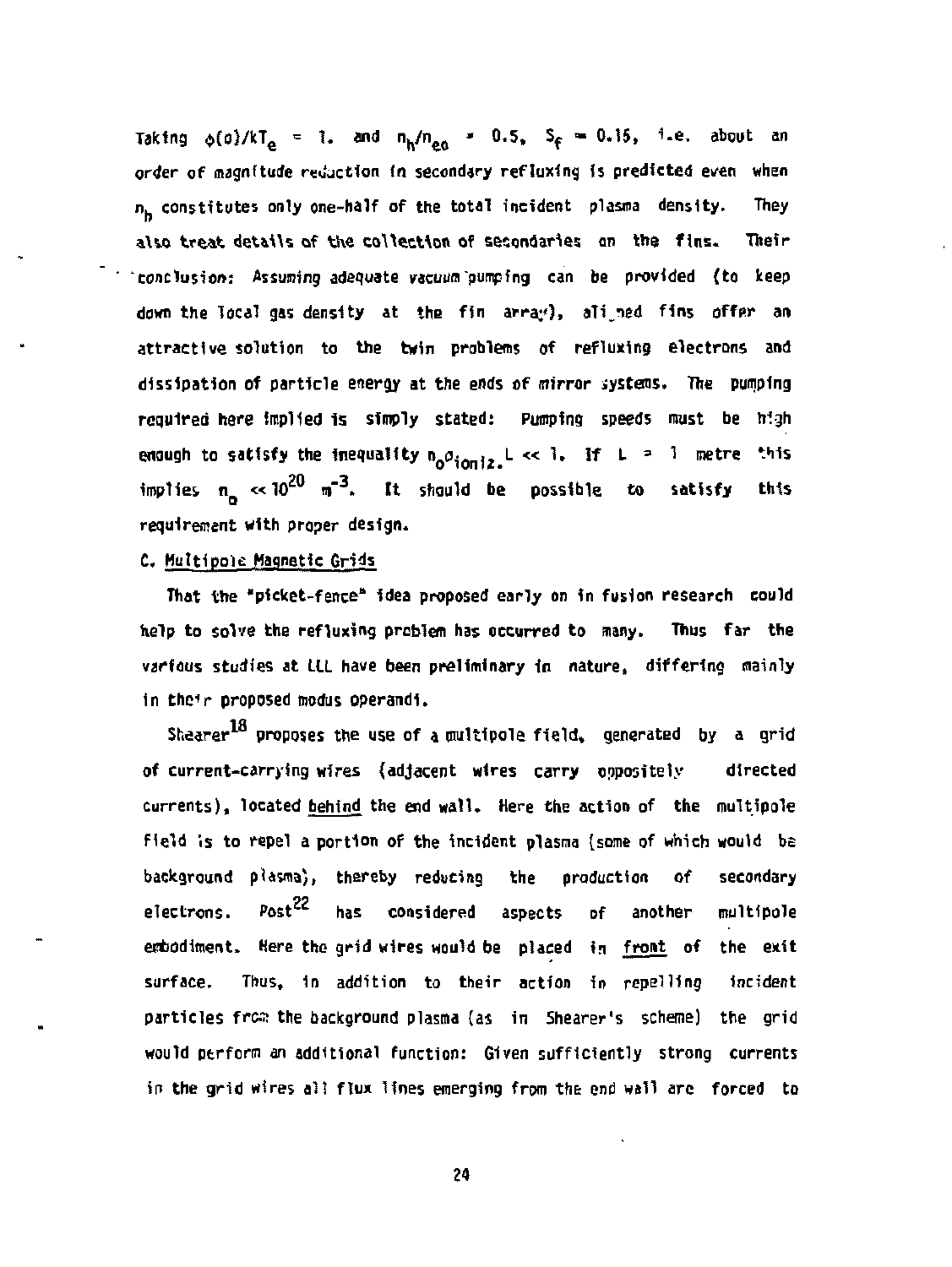$$
I > I_{\text{min}} = 1.25 \times 10^6 \text{ wB}_0 (1 + \alpha^2) \text{ amperes.}
$$
 (21)

where  $a = x/(w/2)$ . Next for an array of N pairs of wires the ratio of •the field at the wall between the innermost pair and chat of single pair is given by

$$
D = \sum_{n=1}^{N} B_n / B_1 = - \sum_{n=1}^{N} (-1)^n \left\{ (2n-1) (1 + \alpha^2) / [\alpha^2 + (2\alpha - 1)^2] \right\} .
$$
 (22)

As an example, for  $\alpha = 1$  and  $N = 8$ ,  $D = 0.57$ . Thus if we require the flux condition to be satisfied when  $\beta_{\alpha}=0.01$  T and w =  $\,0.05\,$  m, we find from Eq. (21) Eq. (22) I<sub>min</sub> = 2200 amperes. Carried in rectangular water-cooled copper bus bars  $2 \text{ cm}^2$  in area the joule heating power dissipation by the grid array would be approximately 10 kH/m<sup>2</sup> of endwall; this should be acceptably small compared to other losses. Figure 13 illustrates the field line pattern for a grid array of the type described above. The case shown corresponds to  $I = I_{-4}$  at  $\alpha = I$ . The plane x - w/2 is shown (solid line)- Also shown (dashed line) *it* a position for the end wall more appropriate for the r.f.  $\epsilon$  rhanced scheme.

From the field calculations which give the mirror ratio between the wall and the field maxima for each magnetic line shown it is possible to estimate the suppression factor, F, i.e. the fraction of secondary electrons that would escape, assuming Isotropic electron emission, ignoring plasma-related effects, and not Including the effect of r.f. enhancement. For the example shown ( $\alpha = 1$ )  $F = 0.22$ .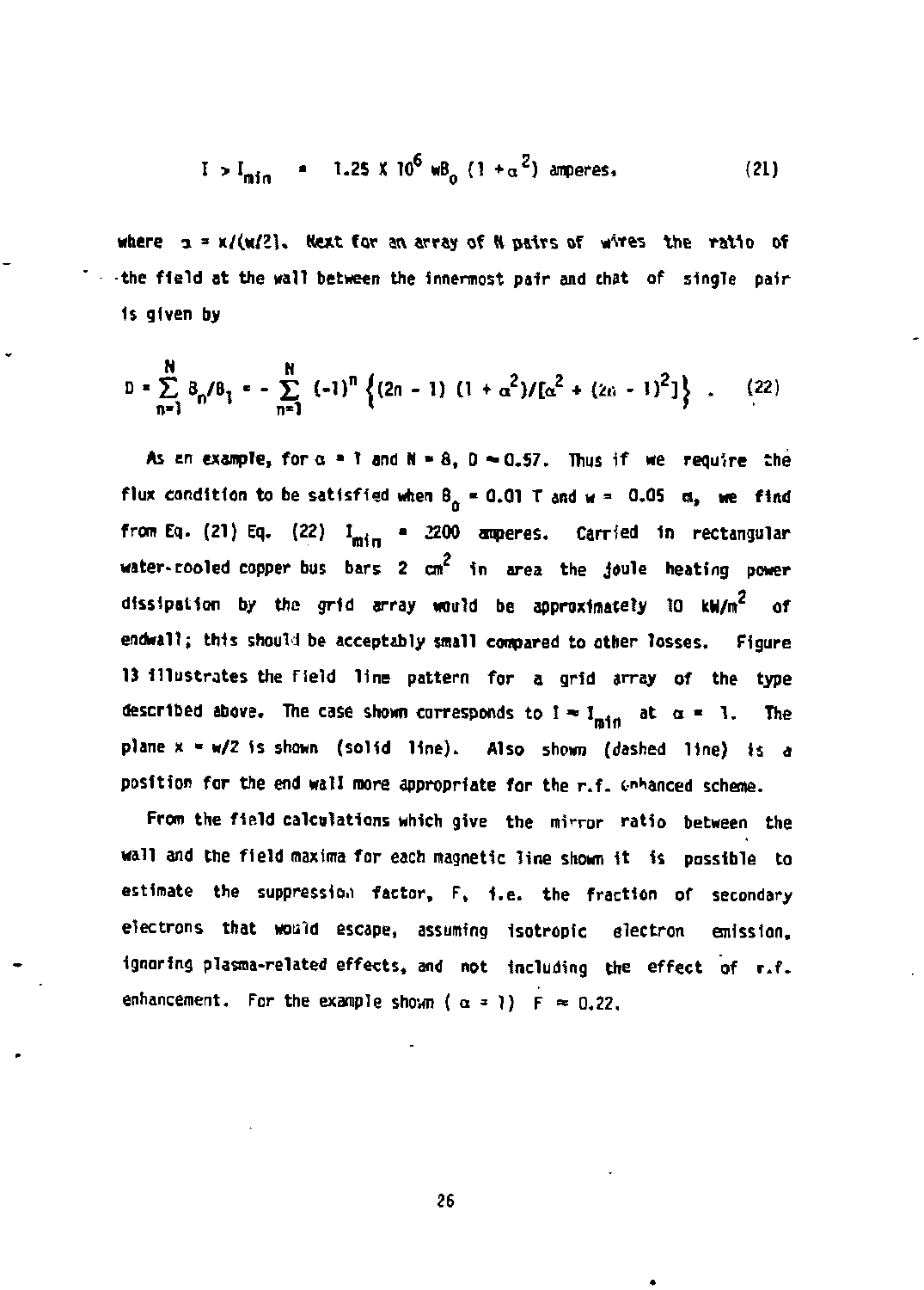\*New facilities. TMX and MFTF, are under construction. In these it will be possible to test both the new approaches to confinement and means to minimize the deleterious effects of plasma surface interactions and background plasma.

## **Acknowledgements**

 $\overline{\phantom{a}}$ 

j š þ

I wish to acknowledge helpful discussions, constructive criticisms, and other kindnesses rendered by D. Baldwin, J. Clauser, A. Hunt, B. G. Logan, and T. Simonen. Valuable discussions with T. K. Fowler of the general problem of external boundary conditions in mirror systems are also oratefully acknowledged. The magnetic field plots used for the multipole analysis were prepared with the advice and assistance of R. Moir and B. Johnson.

### **NOTICE**

This report was presented a  $\delta\alpha$  accepted of work of the present of  $\beta$  matches the present of the Substitute Department of Europe and the Divergender of the present of Europe and the Divergender of the present of Euro

Reference to a company or product names does not imply approval or recommendation of the product by the University of California or the U.S. Department of Fnergy to the exclusion of others that may be suitable.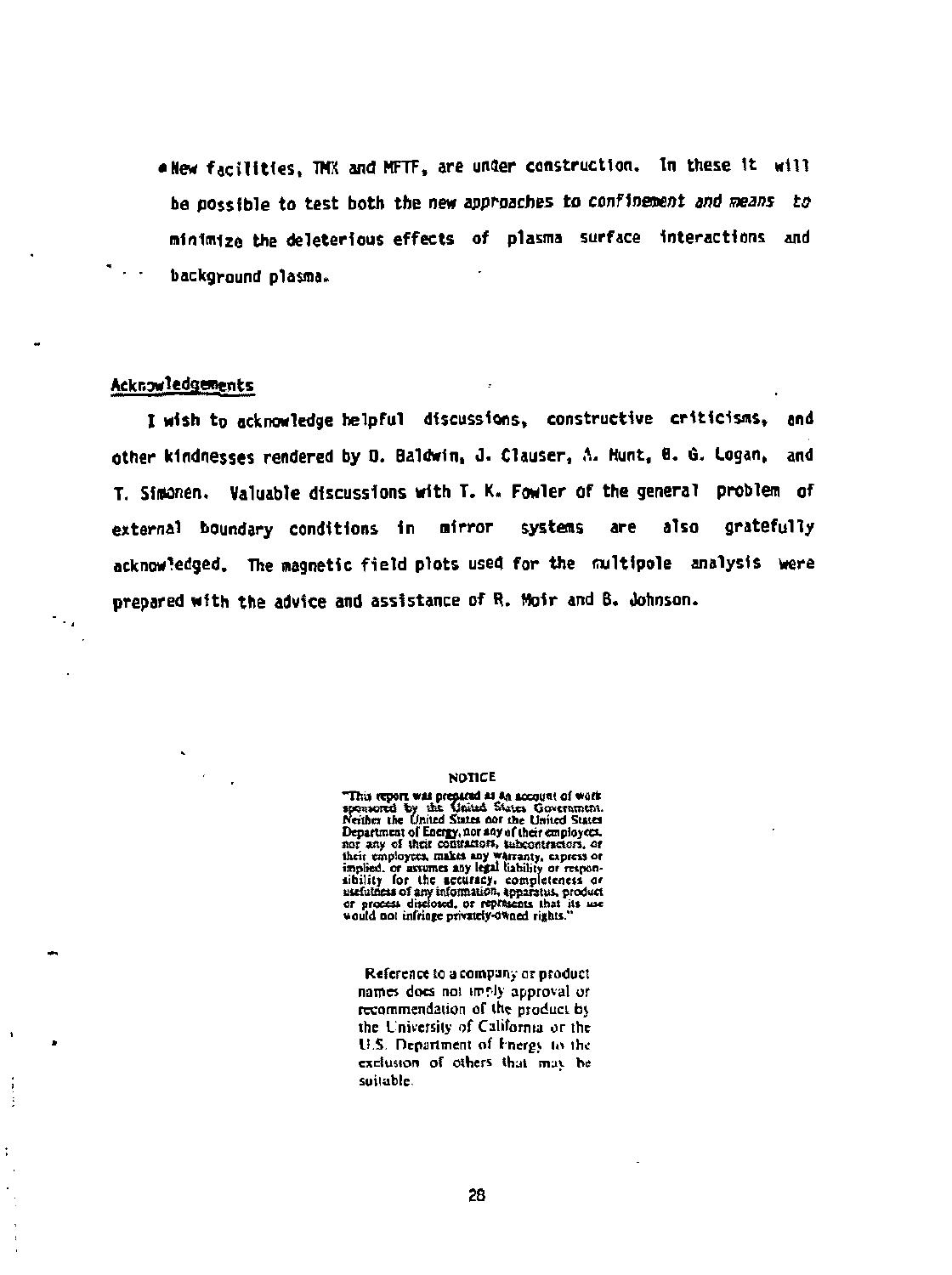## **TABLE I I**

## **Haxlmwn Secondary Emission Coeffkfents,**   $\delta_{\text{max}}$  and  $V_{\text{max}}$ , for Various Metals

í.

 $\ddot{\phantom{1}}$ 

è

 $\ddotsc$ 

| Metal         | $\delta_{\rm max}$<br>ì | v <sub>atax</sub> |
|---------------|-------------------------|-------------------|
| Aluninum      | 1.0                     | 300               |
| Copper        | 1,3                     | 600               |
| Gold          | ٠.٩                     | 600               |
| Iron          | 1,3                     | 400               |
| No i yodenum  | 1.3                     | 400               |
| <b>Hickel</b> | 1,3                     | 500               |
| Platinum      | 1.8                     | 700               |
| Silver        | 1.5                     | 800               |
| Tantalum      | 1.3                     | 600               |
| Titanium      | 0.9                     | 280               |
| Tungsten      | 1.4                     | 650               |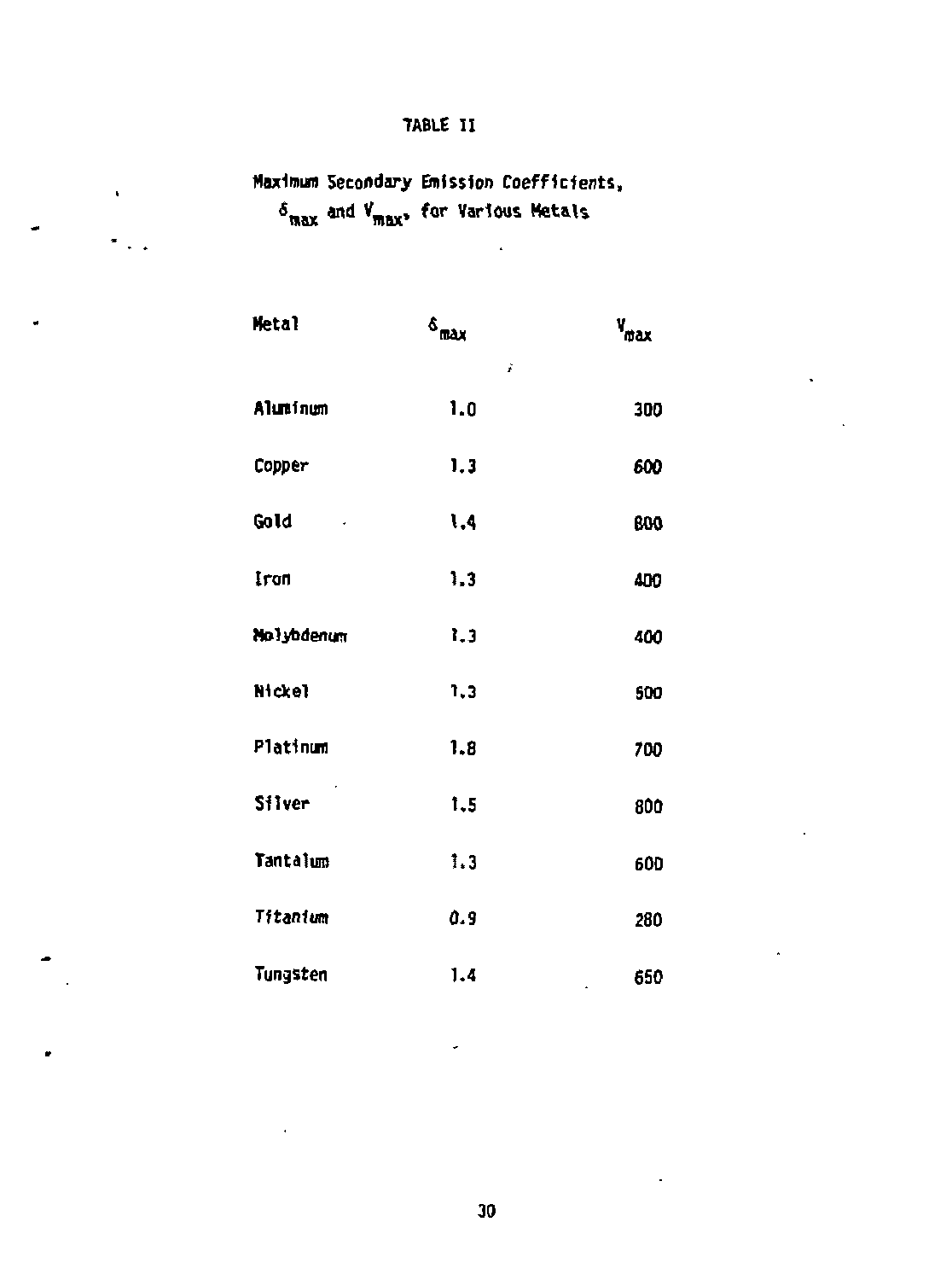- **14. A.H. Futch, C.C. Oam», J.H. Foote, A.L. Gardner, J. Kllleen, Physics of Fluids 14. 1542-1554 (1971).**
- **15. R.F. Post and N.N. Rosenbluth, Physics of Fluids 9. 730 (1966).**
- **76. H.L. Berk et al. . Plasma Physics and Controlled Nuclear Fusion**
- **" - Research 1976. Vol. Ill , 147 (1977).**
- **17. W.L. Barr, R.U. Kolr, J.D. Kinney, Nuclear Fusion 17. 1015 (1977).**
- **18. O.H. Shearer (Private communication).**
- **19. G.W. Hamilton (Private communication).**
- **20. H.L. Barr (Private communication).**
- **21. C.C. Damn, G.D. Porter (Private communication).**
- **22. R.F. Post, U.S. Patent #2,947,902, "Magnetic Grid," August 1960.**
- **23. D.E. Baldwin (Private communication).**
- **24. C.O.H. Watson and L.G. Kuo-Petravik, "Charged Particle Containment in R.F. Supplemented Magnetic Mirror Machines," Culham laboratory Report CLM-P-165 (1968).**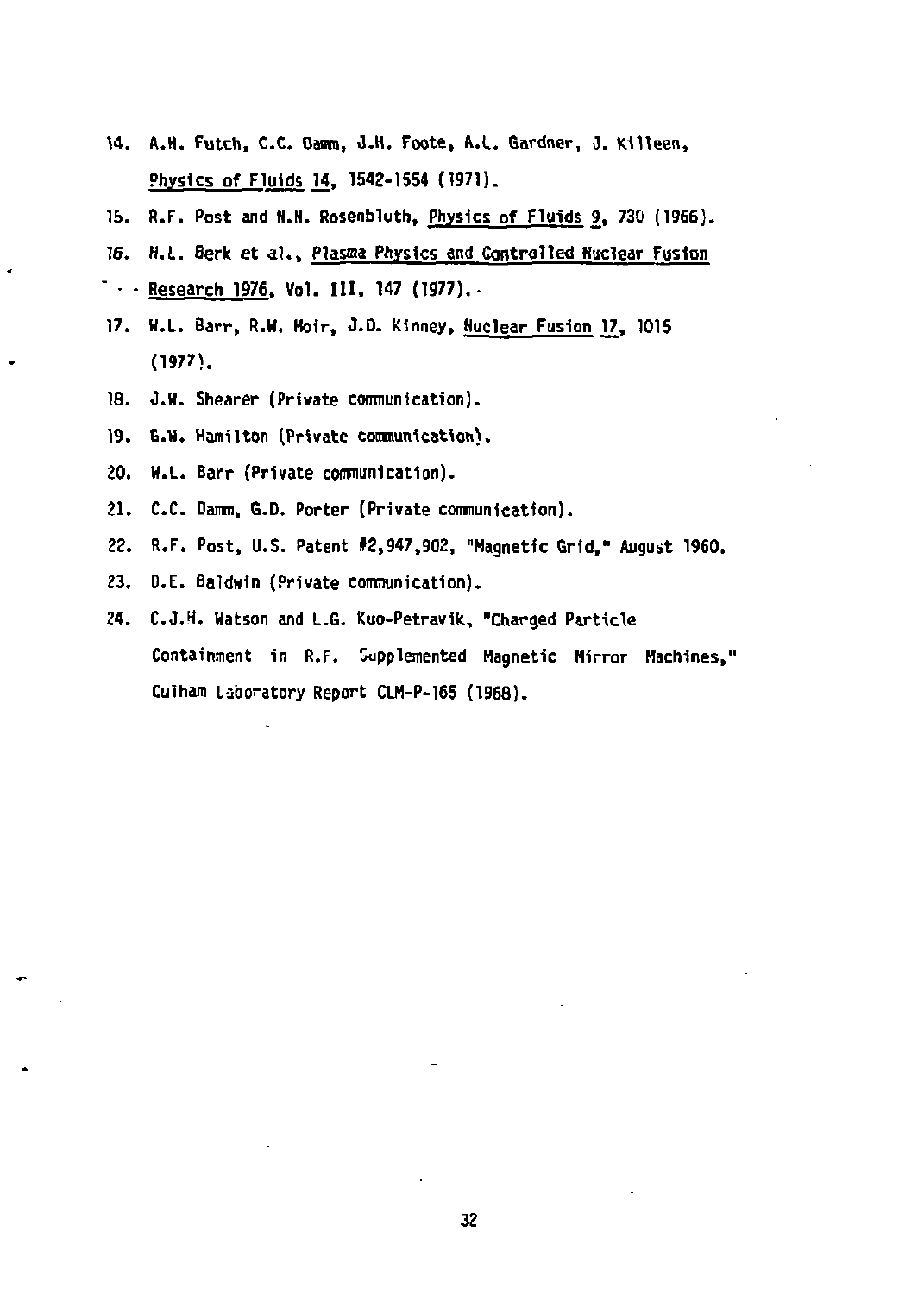## TANDEM MIRRORS WITH AMBIPOLAR BARRIERS AT THE ENDS

 $\ddot{\phantom{a}}$ 

 $\bullet$ 



 $\ddot{\phantom{1}}$ 

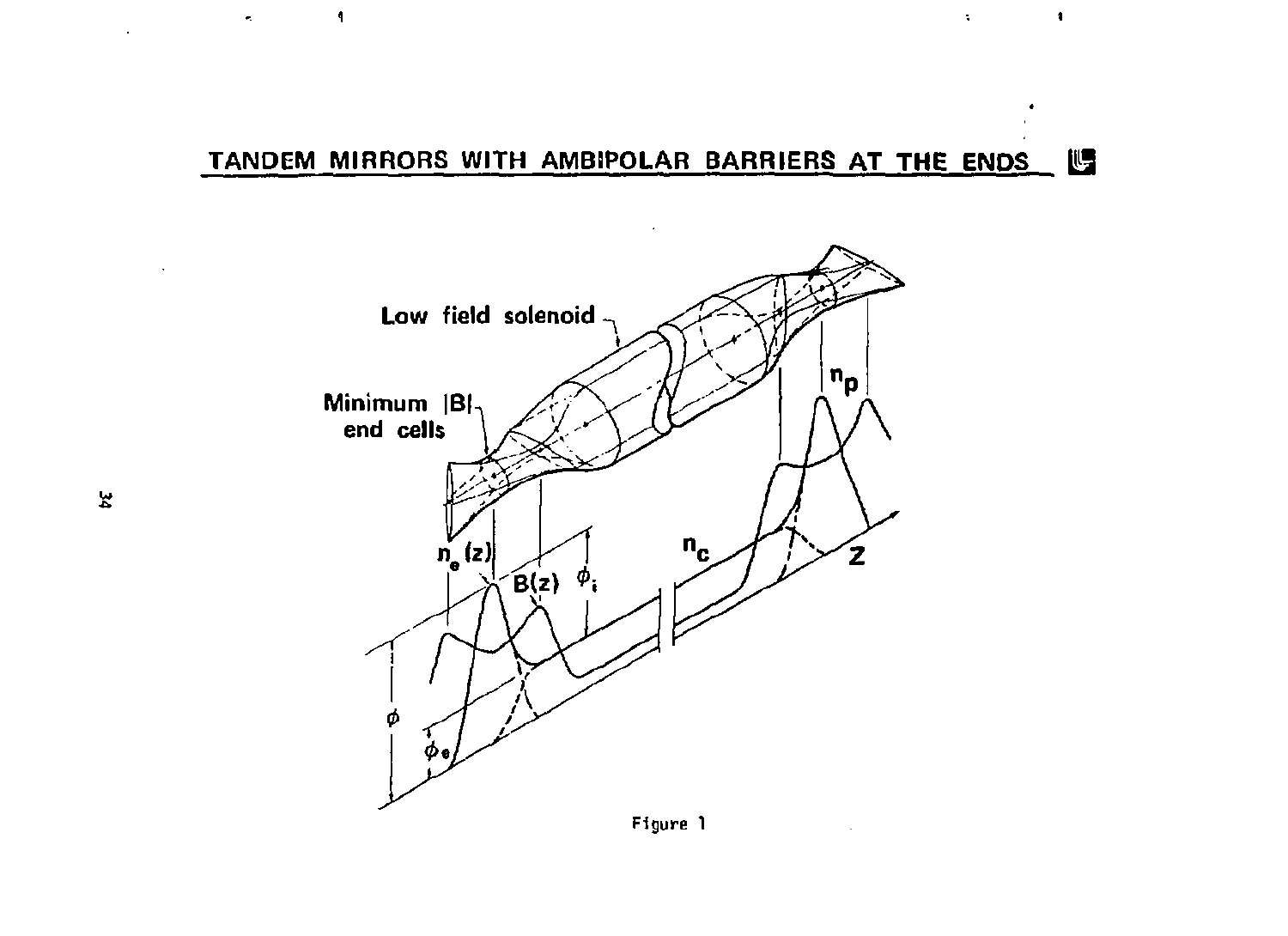



 $\bullet$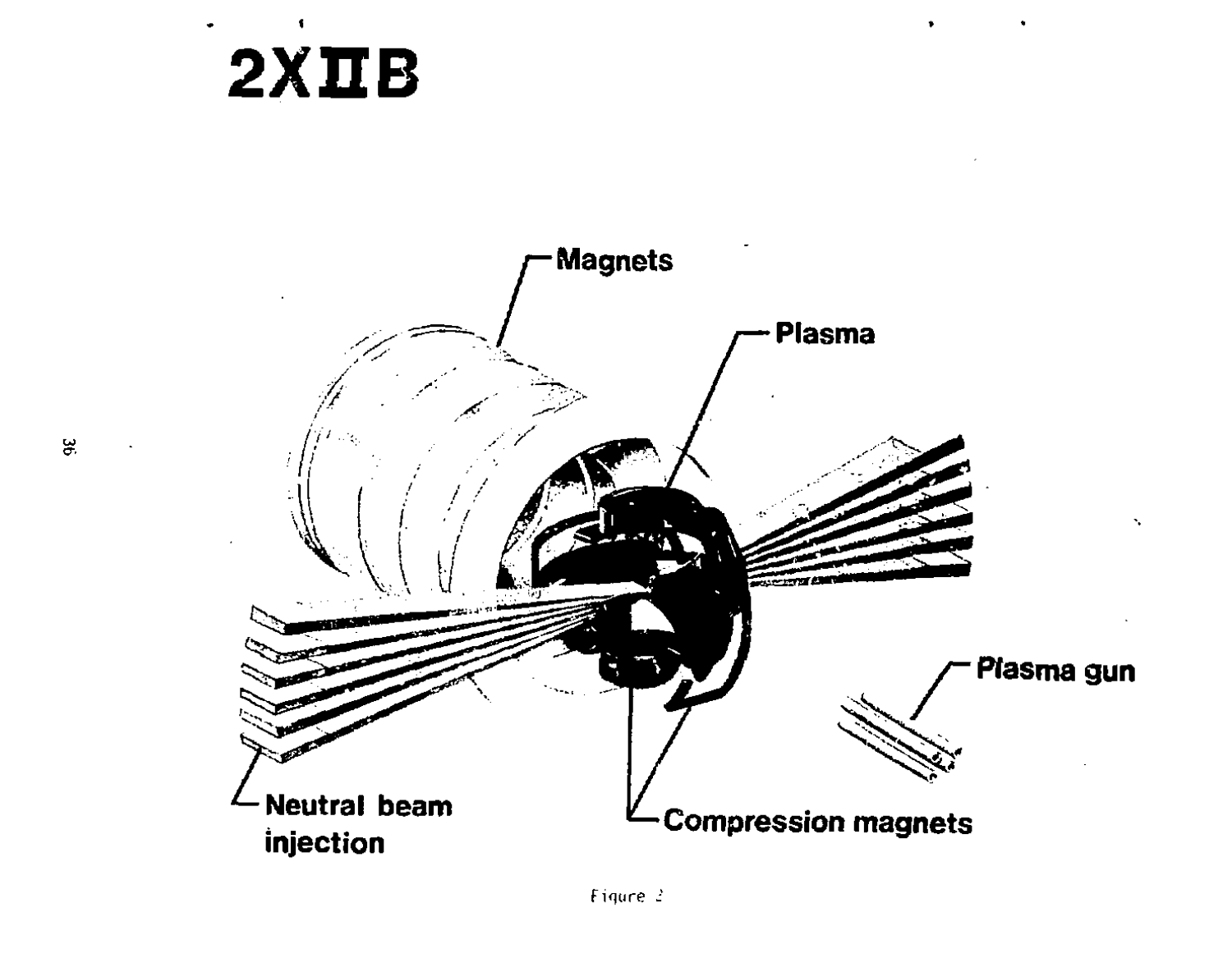

 $\ddot{\phantom{1}}$ 

.

 $\cdot$ 

g

٠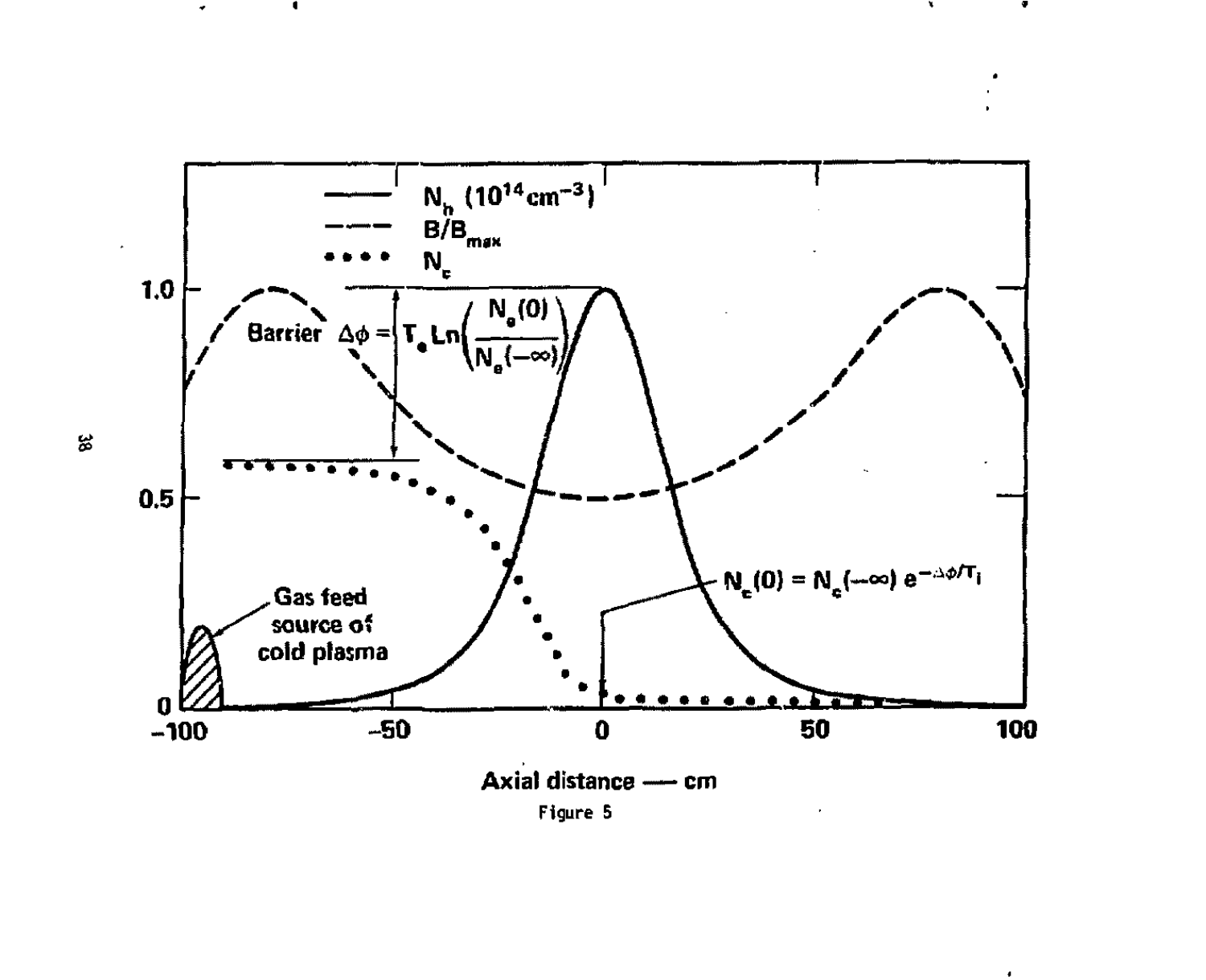

Figure 7

 $\ddot{\epsilon}$ 

 $\bullet$ 

 $\cdot$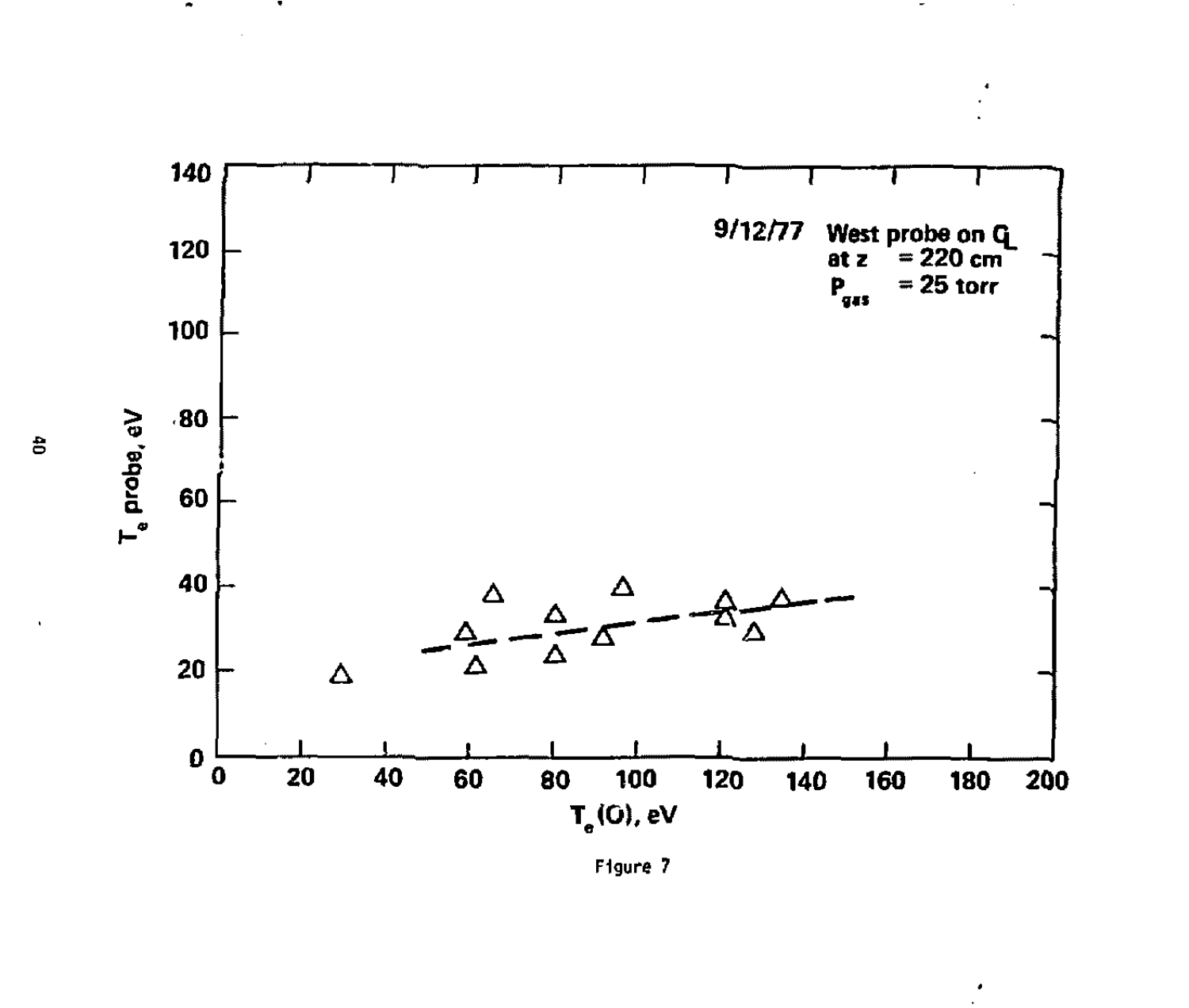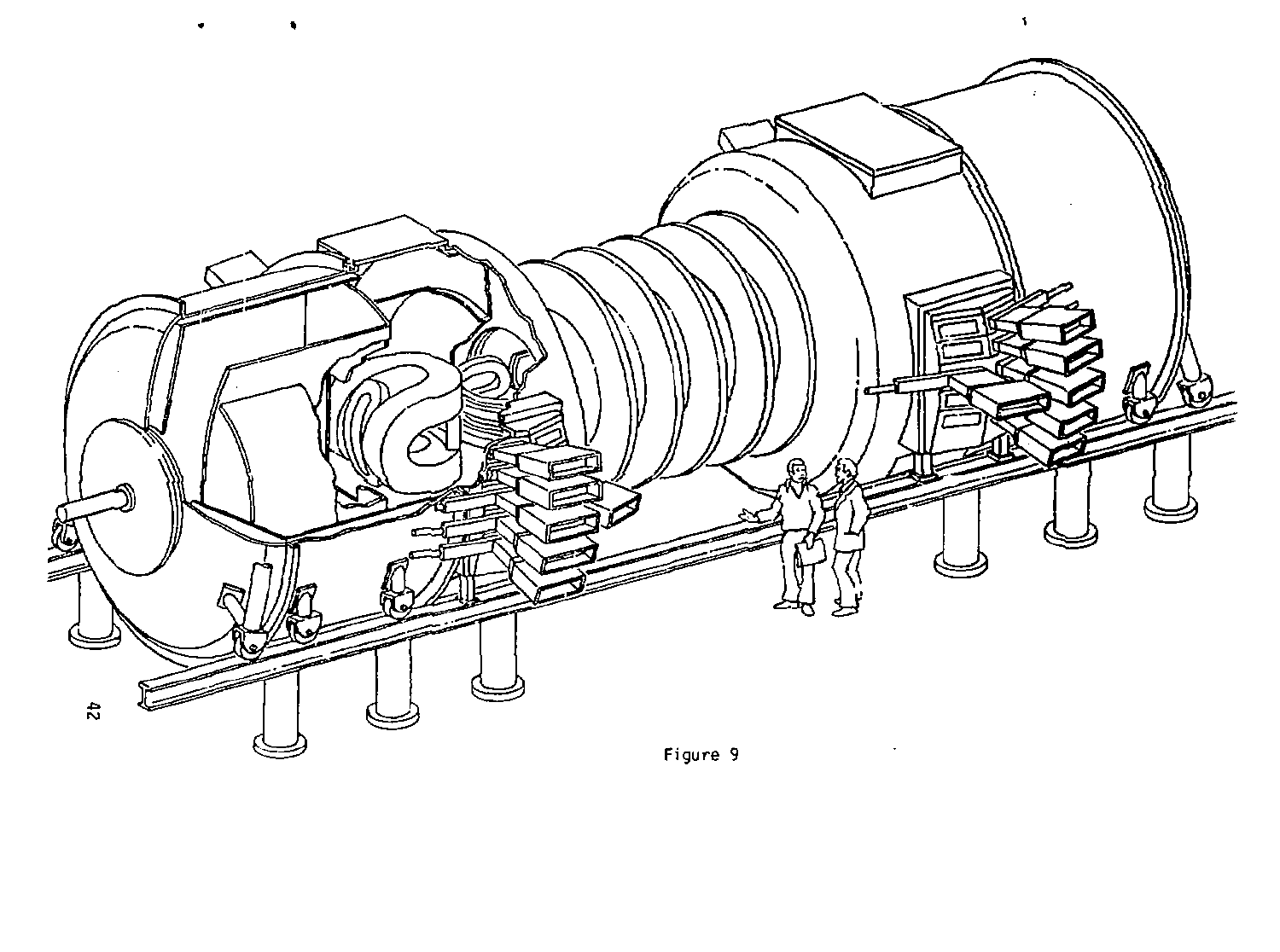

Figure 11

 $\overline{\mathbf{r}}$ 

 $\mathcal{O}$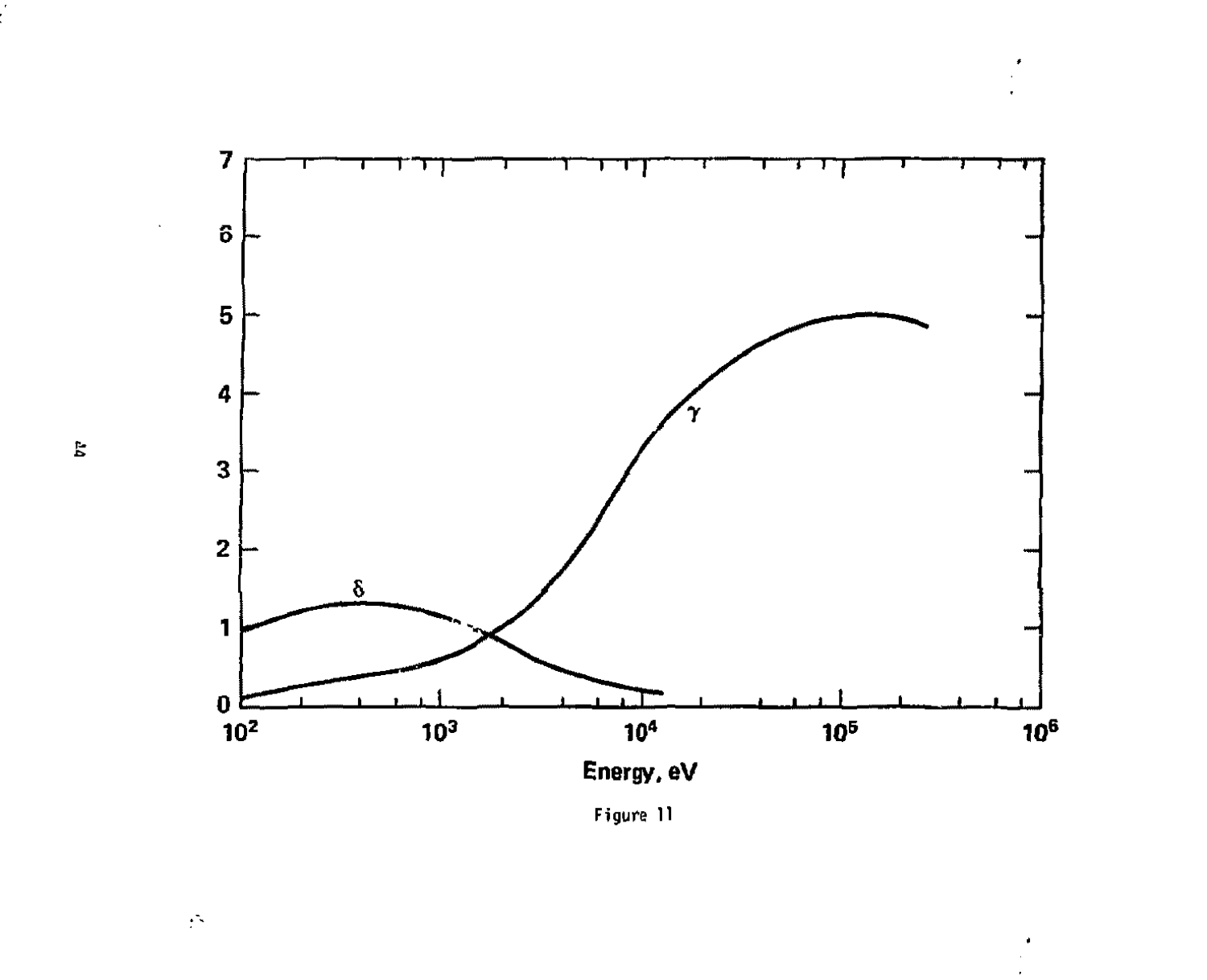## **SECTION OF FLUX LINE PLOT FOR MULTIPLE MAGNETIC GRID ARRAY** *M*



Figure 13

3,5, ż

 $\ddot{a}$ 

ä,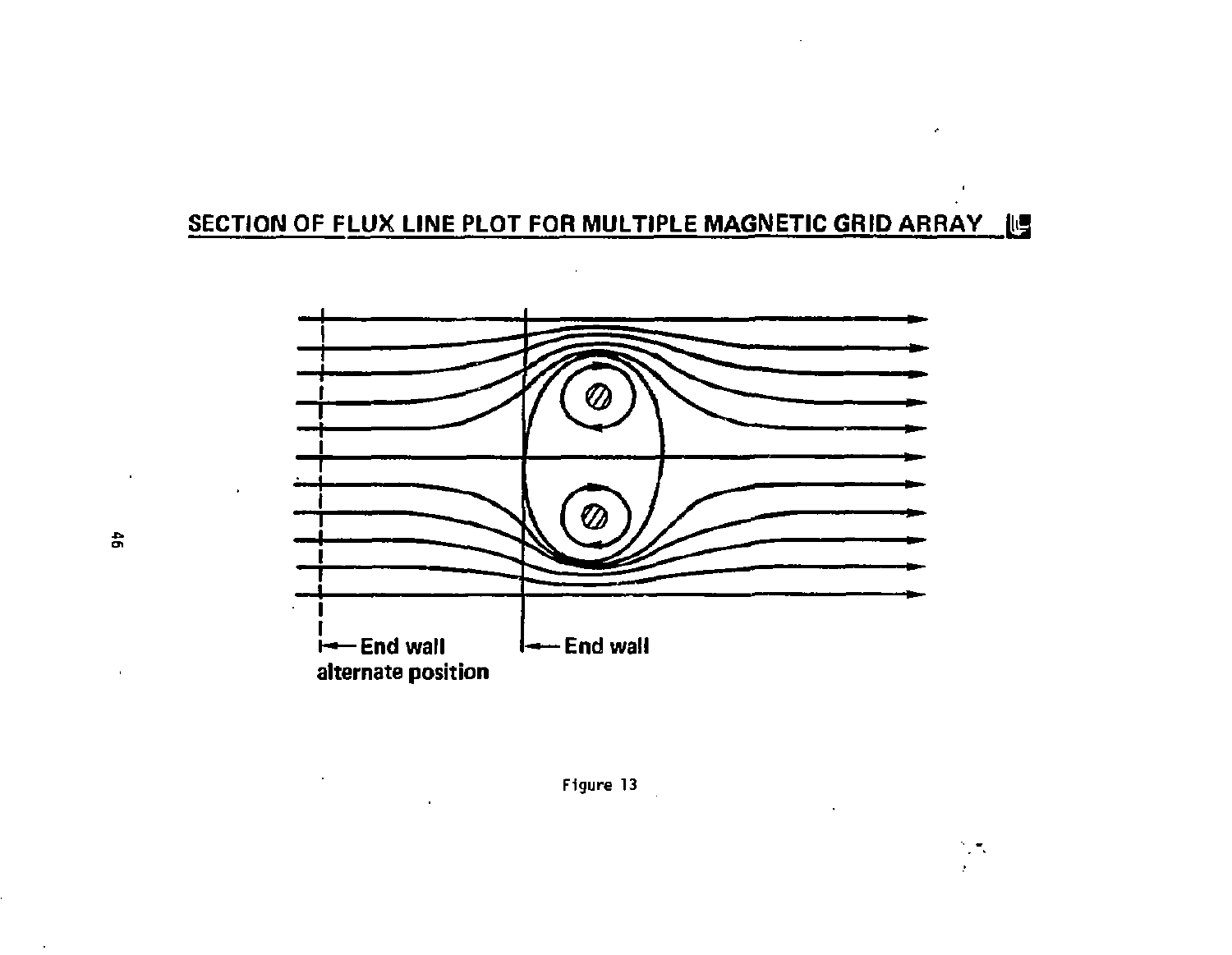## III. General Characteristics of the Plasma-Surface Problems in Mirror Systems

Both conventional and Q-enhanced mirror systems share an important feature in common: Field lines on which plasma is trapped or onto which it diffuses exit through the mirrors. Once beyond the mirrors these lines may be duided and expanded so as to impinge on large-area surfaces located at a substantial distance from the confinement region. The practical advantages of this circumstance are considerable. Depending on the amount of field expansion, energy fluxes onto the end chamber surfaces can be greatly reduced relative to those just outside the mirrors. Net only is this advantageous in extending all lifetimes against sputtering and blistering, but it can greatly ameliorate the twin problems of vacuum pumping and the refluxlng of gas from the walls into the confinement region.

The above are advantages of the "natural diverter" action of mirror systems. But the very Fact of the connectedness of field lines inside and outside the confinement region requires the minimization of the deleterious plasma cooling effects associated with plasma thermal conduction along the field lines. As later discussed, while 2XIIB has shown that thermal isolation along its field lines is far greater than that predicted from classical electron thermal conduction, substantial cooling effects are nevertheless evident. That plasma surface interactions play a role in this cooling is to he expected.

It is posssible to arrange, through the diverter action of the mirrors. that the radial boundary of the hot plasma lies well Inside the radius of the chamber wall. Plasma surface interactions at the side wall are less important in mirror systems than they are in tokomaks where the plasma may touch the wall or a radial limiter. The radial "first wall" problem in mirror systems has been studied experimentally and theoretically  $3-5$  and is believed to be understood and under control. This paper w111 therefore concentrate on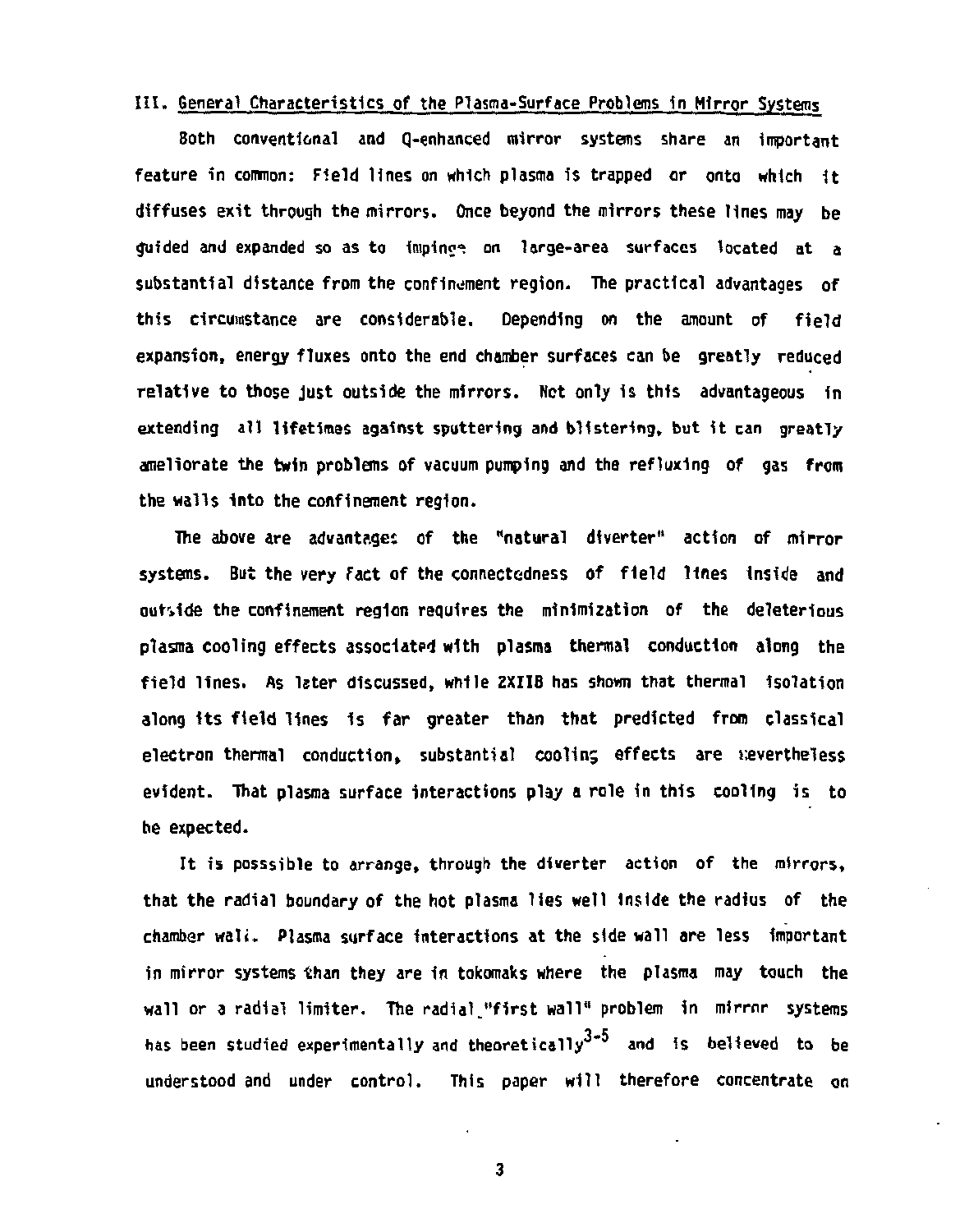## IV. Theoretical Models of Longitudinal Energy Transport

Several theoretical models have been developed in the past to explain longitudinal energy losses from open-ended systems, *not* only mirror systems but also linear theta-pioches and similar devices. As will be shown, no single model adequately describes the 2X11B results, but comparisons are nevertheless informative as an aid In uncovering the mechanisms at work.

## A. The Hobbs and Wesson Model and the Horsa Model

In connection with theta-plnch and cusp confinement studies Hobbs and Wesson<sup>6</sup> treated the problem of electron thermal conduction, including the influence of boundary sheaths and secondary electron emission at the bounding walls. Their calculations give heat flow rates, and steady-state. electron temperatures as a function of plasma heating rates, plasma lengths, and plasma density. As will be seen their model does not fit the 2X1 IB data, but some of the mechanisms they discuss are undoubtedly present in 2XII6 in Regions II snd Hi .

Sased on their model, Hobbs and Wesson show the following:

1, The heat transmission, Q, through the boundary sheath at the wall can be written as

$$
Q = \frac{1}{4} n_0 \overline{v}_e \left[ (2kT_e) F(\Gamma) \right], \qquad (1)
$$

where  $\bar{v}_a = (8kT_a / \pi m_a)^{1/2}$ , the thermal velocity of the (maxwellian) plasma electrons, and  $n_a$  is the plasma electron density. The function F(F) quantifies the insulating effect of the sheath potential (which retards the free flow of electrons) as modified by secondary emission at the wall; I is the effective secondary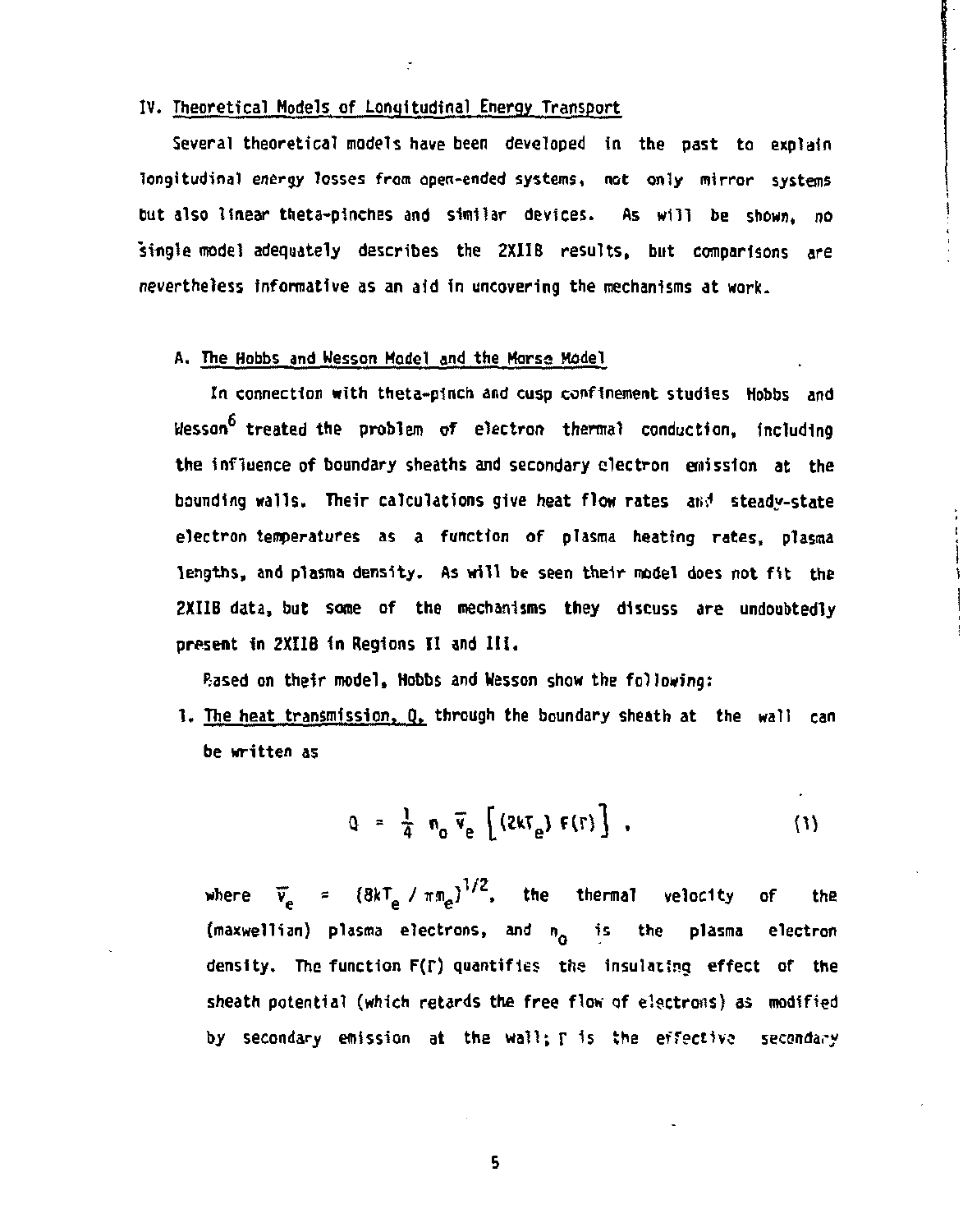$r_a = 0.85$  for a deuterium plasma at which point

 $\mathbf{v}_{\rm{max}}$ 

$$
F(r_a) = 0.33 + 2.2\mu^{1/2} = 0.37
$$
 (5)

Thus the maximum effect (1n this model) of secondary emission at the wall Is to Increase thermal effusion by about a factor 3 relative to the case where  $\Gamma = 0$ .

 $\mathcal{L}$ *2.* The central electron temperature for a plasma slab located between two boundary walls at  $X = \pm L$  metres is given by

$$
T_0 = \left\{ 5.5 \times 10^{-4} p L^2 + \left[ (9 \times 10^{-6} L)/(2 F \tau) \right]^7 \right\}^{2/7}, \text{ eV }, \qquad (6)
$$

where P is the heating power input to the electrons in watts/m<sup>3</sup> and  $\tau$ is a characteristic *heating* time defined through the equation (with appropriate units)

$$
Pr = \left(\frac{3}{2}\right) n_0 k T_0 \tag{7}
$$

Again *tvo* limiting cases are to be distinguished:

a. When t is sufficiently long compared to the electron transit time,  $t_a = L/\bar{v}_{\text{out}}$  i.e.  $\tau_a/\tau_c \ll F/3$ , then the second term 1n (6) *U* negligible and

$$
T_0 = [5.5 \times 10^{-4} \text{PL}^2]^{2/7} \text{ eV} \qquad (8)
$$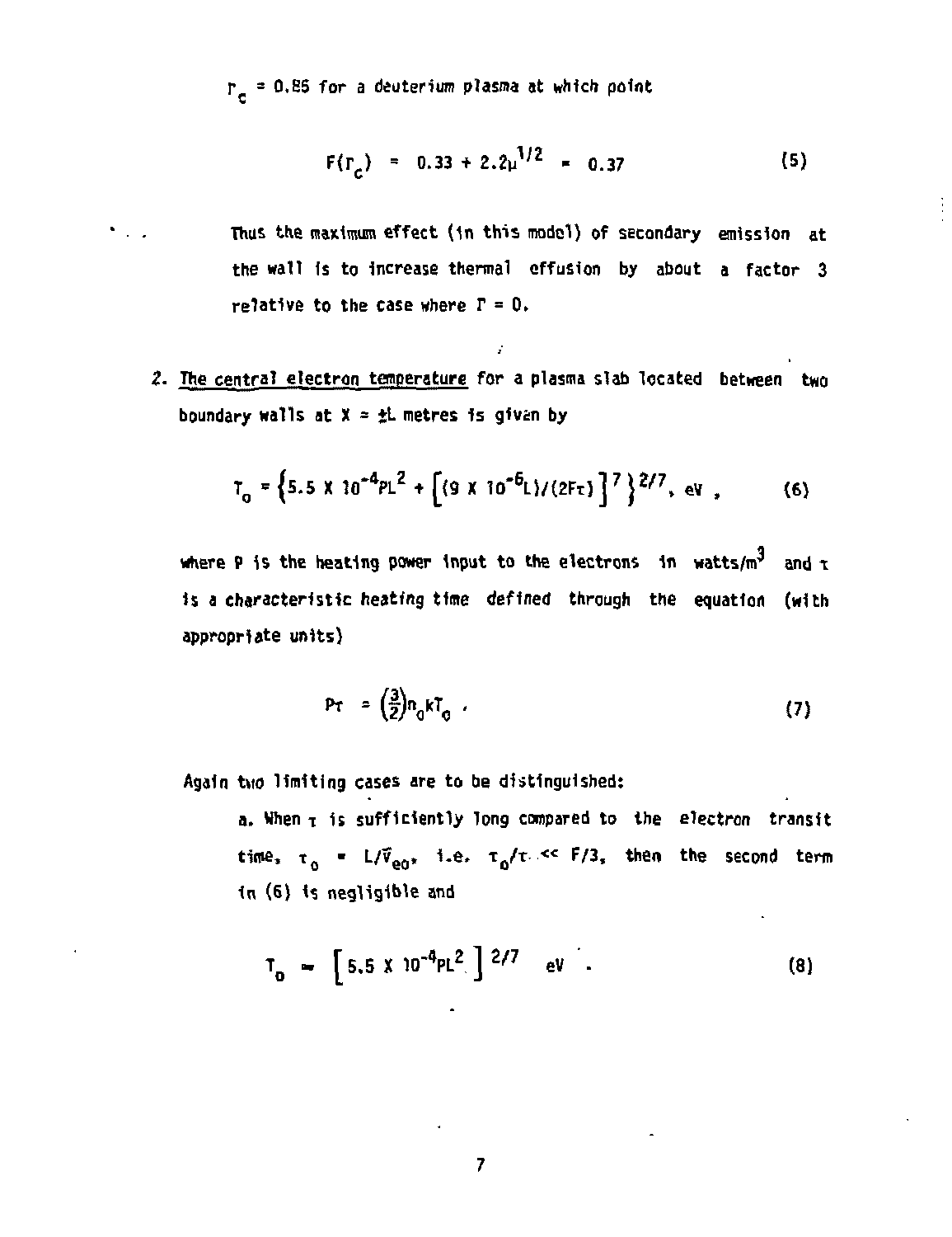where  $A = 2$  (deuterons) and  $\tilde{H}_1$  is the mean ion energy in eV.

Although in some of its aspects it is a more realistic model for 2XIIB than the Hobbs and Wesson model, Morse's result also does not agree with the 2XJJB *data,* 

## B. <u>Modified Fokker-Planck Model</u>

An entirely different model of heat conduction out the ends of a mirror system is provided by the results of calculations using the so-called Fokker-Planck equation. This equation describes the collisionally-induced velocity-space diffusion and subsequent escape through the mirrors of plasma particles trapped between mirrors. In this model energy flow through the mirrors 1s to be determined by the self-consistent evaluation of the loss rates, of electrons and ions as they diffuse into their respective loss-cones (hyperbololds in velocity space), as determined by the combined effect of the mirrors and the positive aabipolar potential that arises to balance electron and ion loss rates in steady state.

In its most-often-used form the F-P equation 1s solved simultaneously for the electrons and ions, with loss-cone angles determined by the mirror ratio and the ambipolar potential,  $\phi_{\alpha}$ .<sup>8</sup> Equating the loss rates of electrons and ions (required for a steady state) yields a self-consistent value for  $\phi_0$  of order 4 to 5 kT<sub>o</sub> in magnitude, i.e. only the most energetic electrons with W.  $> 4$  to 5 kT, can escape. Another result: in steady state the electron temperature  $T_{\rm g}$  is much lower than the ion temperature;  $T_a/T_j = 0.1$  typically. That T<sub>e</sub> does not approach equilibrium with T, in steady state results from two circumstances: 1) Each plasma electron introduced by neutral beam injection is trapped at near-zero energy. 2) Ion-electron collisional energy transfer rates are relatively slow as measured on an fon~1on collision time scale (which sets the time scale for mirror confinement).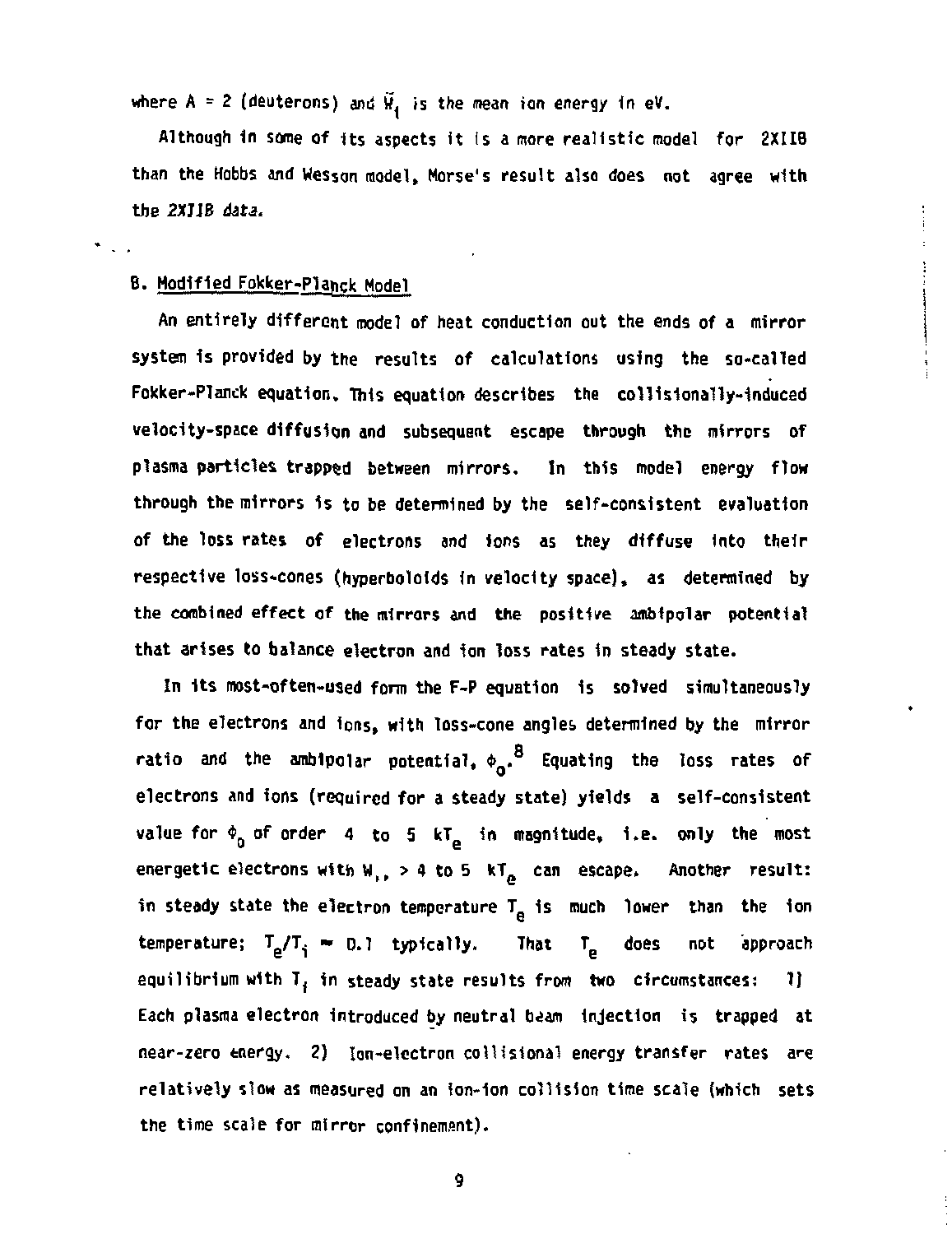## *V.* Summary of 2X1IB Results

He here summarize briefly recent 2X118 data relating to the effects of plasma and surface-related phenomena (external to the mirrors) on energy and particle confinement within the mirror cell. Fig. 3 is a schematic drawing of 2XUB; Tig. 4 1s a photo of the actual experiment. For our present discussion the most relevant features are: 1) The high current neutral bean; source array and the titanium gettered tanks within which the sources are mounted, and: 2) the large end tanks where exiting field lines terminate on titanium gettered walls.

Plasma buildup in 2X1X9 is accomplished by impinging the neutral beams on *\* seed plasma prodaceo' by streaming plasma guns located at the far end of one of the end tanks. To stabilize the plasma against high frequency instabilities these sime stream guns are employed and/or a baffled gas box located in Region II outside one of the mirrors 1s used. Energetic ions and electrons exiting from the plasma in Region I pass through the gas box, Ionizing the gas within 1t thereby producing a low temperature plasma. A portion of this plasma penetrates into Region I, providing the stabilizing effect. Needless to say, this Is a two-edged sword: The stabilization is actieved et a price, namely, it also provides a reservoir of cold electrons than can cool the central plasma by the mechanisms discussed by Hall.

Table I presents a set of typical 2XII8 experimental parameters showing progress achieved between 1975 and 1977 through improvements In bean and vacuyn technique and other changes. For our purposes the most significant data are those concerning  $n_{\alpha}$ ,  $T_{\alpha}$  and  $\vec{H}_{i}$ , electron density, electron temperature *am* mean ion energy .(all in the central plasma). Note particularly the high central beta values achieved (1.7 in Table I; >2.0 in recent experiments).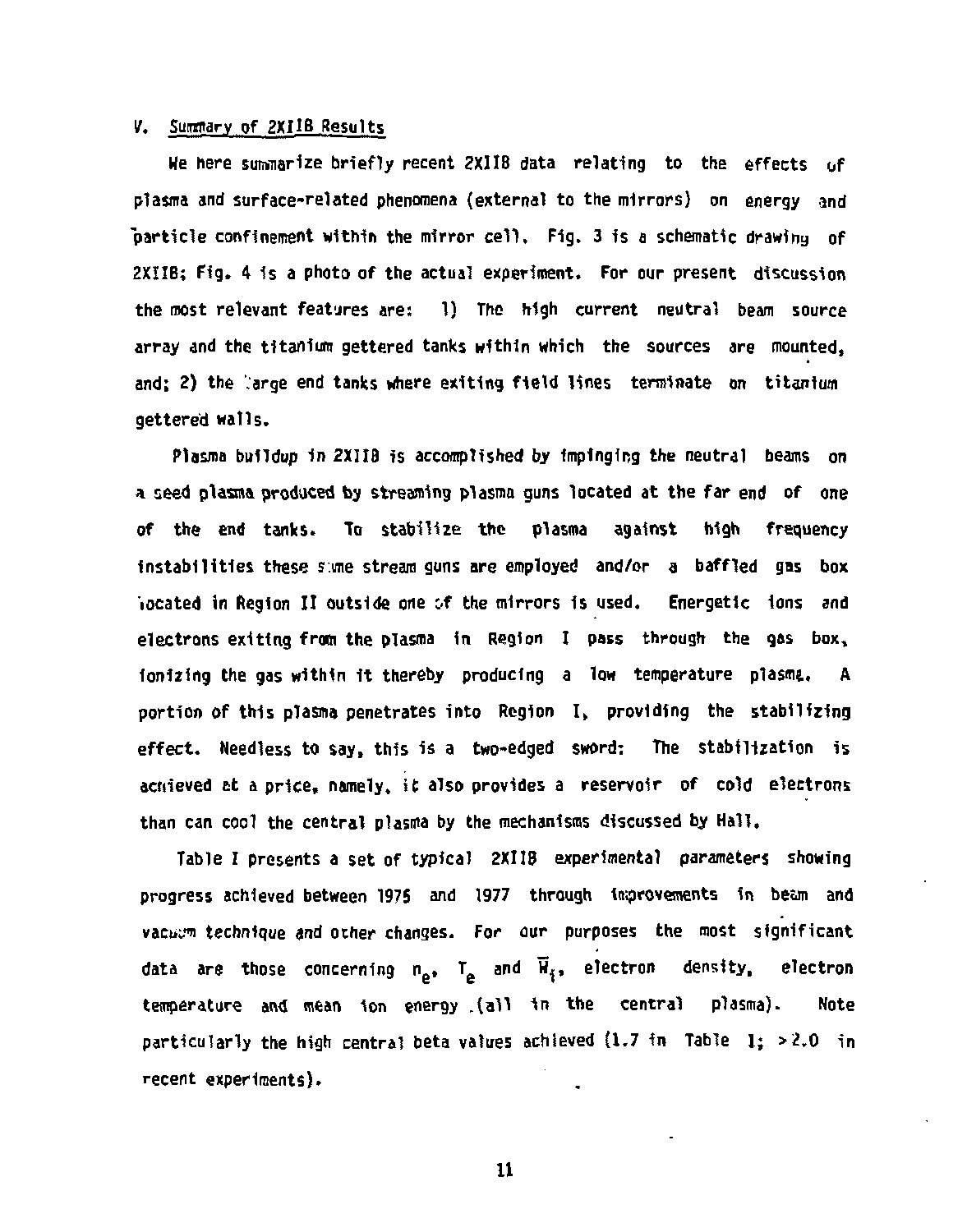#### VI. <u>Comparison Between Theoretical Models and 2XITB Data</u>

A comparison between 2XIIB data and the theoretical models gives insight into the energy transport processes at work.

## A. Classlca] Electron Thermal Conduction Model

We first compare the measured 2XIIB central  $Y_{\rm in}$  value with that which would be predicted using the Hobbs and Wesson results, equations (8) and (9). Even a rough comparison reveals the lncompatabllity of their model with the high  $T_a$  values observed. First compare with Eq. (8).

$$
T_0 = \left[5.5 \times 10^{-4} \text{ PL}^2\right]^{2/7} \tag{8}
$$

The heating power P can be estimated from the fraction of the neutral beam trapped by Ionization (as opposed to charge exchange on the beam which results in little net heating). A typical value (probably an upper limit) is 2 X 10<sup>6</sup> watts. The plasma volume is, typically, about 4 liters. Thus estimated P =• 5 *f.* 10 watts/m<sup>3</sup> . From Figure 5 we can estimate  $L = 0.5$  m. Eq. (8) then gives  $T_n = 24$  eV. To reach a  $T_n$ value of 140 eV, as observed under some conditions in 2XIIB would require by Eq. (8) that the heating power be increased by a factor (140/24) $^{7/2}$  = 480.! Clearly the 2XII8 data cannot be explained by classical electron thermal conduction between Regions I and II.

Even if we use the Eq. (3) Hobbs and Wesson result (assuming that this might apply in some sense) agreement with 2XIIB is not obtained. Here

$$
T_0 = \left\{1.9 \times 10^{13} \text{ P L/Fn}_0\right\}^{2/3} \quad \text{eV} \tag{9}
$$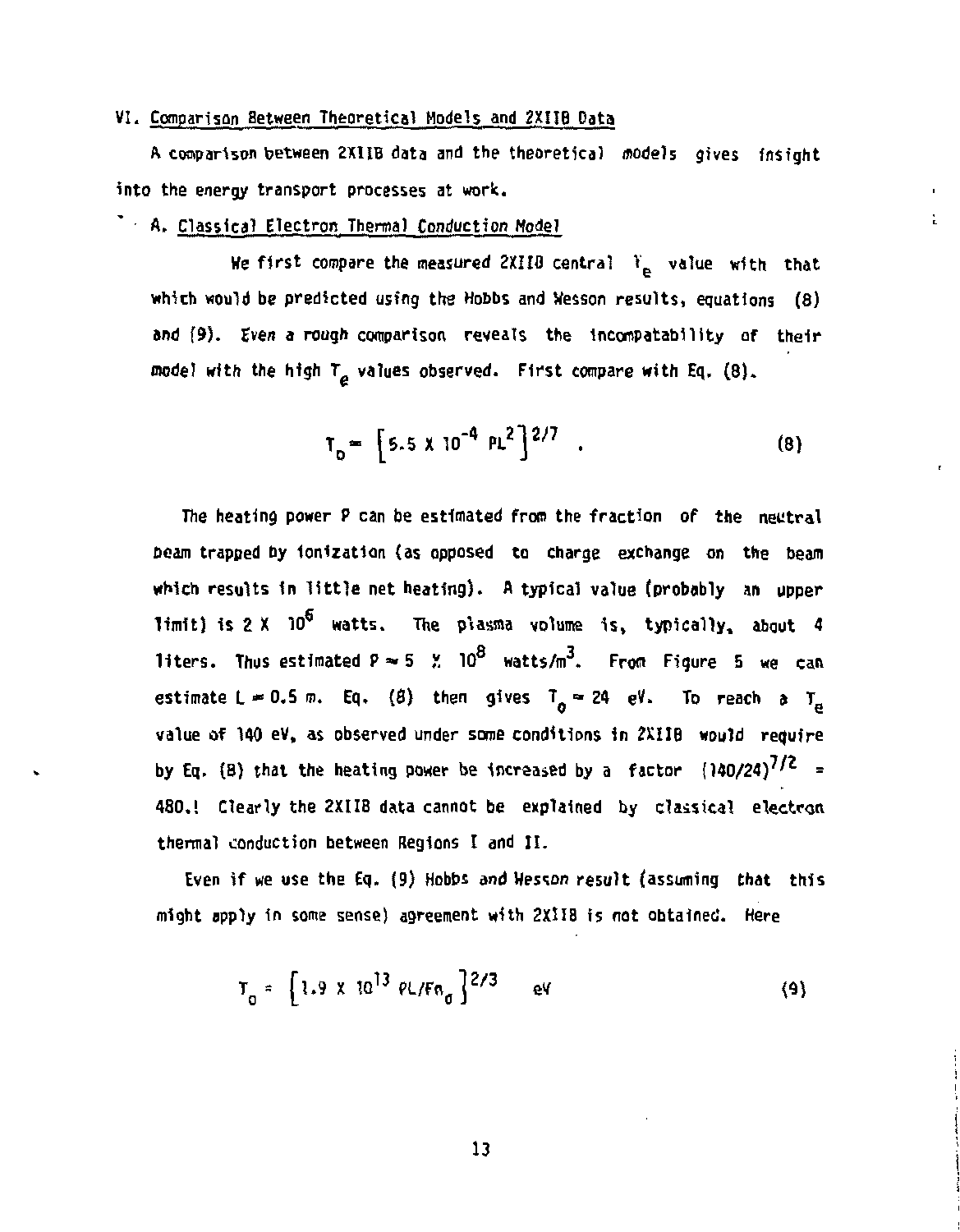with P in watts/m", i<sub>p</sub> in eV, nº sec-m<sup>on</sup> and n<sub>i</sub> in Hons (electrons) per m . From Table I we take  $n_s = 1.5$  K  $10\degree\degree\pi$  ,  $T_s$ = 140 eV. and  $(nr)$ , =  $10^{17}$  sec-m<sup>-3</sup>. P may be estimated, as before. at  $5 \times 10^8$  watts  $m^3$ . We find, from  $5a = (11)$ ,  $p = 100$ . Takes the above data were taken there existed a substantial degree of enhancement of the rate of energy transport by hot electrons, relative to the simple case of an isplated plasma. The discrepancy is also exidenced the simple case of an Isolated plasma. . The discrepancy is also evidenced  $\mathbf{b}$  and depression of Tf is in  $\mathbf{c}$  in  $\mathbf{c}$  is  $\mathbf{c}$  in  $\mathbf{c}$  in  $\mathbf{c}$  in  $\mathbf{c}$  in  $\mathbf{c}$  is  $\mathbf{c}$  in  $\mathbf{c}$  in  $\mathbf{c}$  is  $\mathbf{c}$  in  $\mathbf{c}$  in  $\mathbf{c}$  is  $\mathbf{c}$  in  $\mathbf{c}$  is  $\mathbf{$  $T_p/T_i = 0.016$ , a factor of 6 below the value for an isolated plasma. Although valid in the case of an isolated plasma the tacit assumption made here in arriving at an nivalue, namely that only the electrons of the central plasma are involved in losses through the electron channel. is misleading. In the presence of external sources of electrons the total flux of excaping hot electrons, enhanced as a result of exchanges with InfTaxing electrons from Regions I I and III , can be much higher than the rate as calculated by normalizing 1t to the hot ion loss rate. The value of n found will be correspondingly reduced.

There are external sources of electrons which could stimulate losses through the electron channel. First, for these experimental runs gas box stabilisation was used in which the neutral gas "current" introduced was of order 600 amperes equivalent. Introducing this into the electron balance results in dropping the calculated n value In 2XII8 to about 14. Second, as later discussed, it is possible that substantial numbers of secondary electrons are being formed in Region III and drawn into Region II. The presence of a flux of secondaries could account for the remaining discrepancy between n values of order 14 and the value for an Isolated plasma.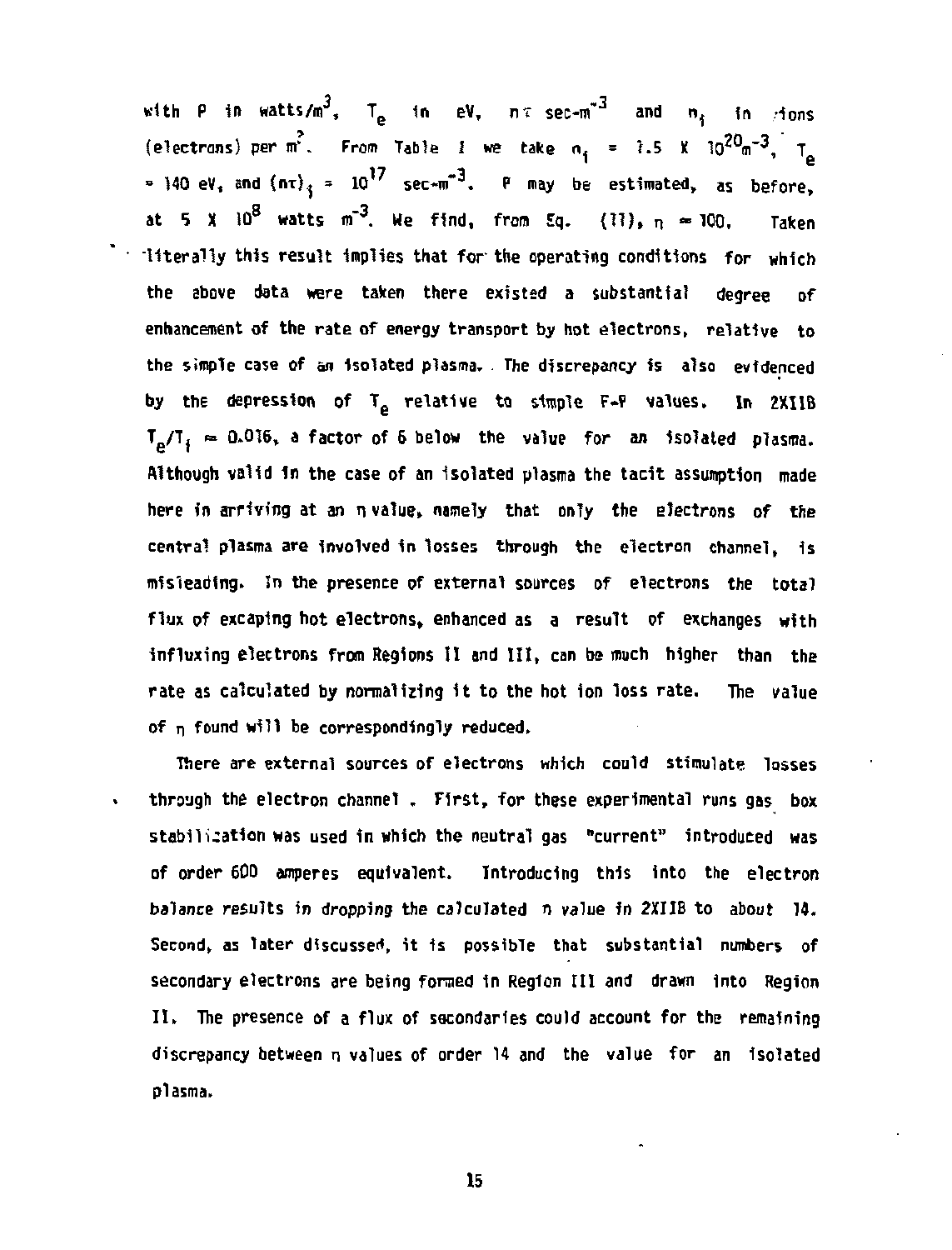## VII. Control of Plasma Surface Interactions in the TM and the FRM

It is essential fcr the success af the Tandem Mirror idea, and probably also for that of the FRM, that the electron temperature in these devices should not be unduly influenced by plasma and surface phenomena external to the confinement zones. Fortunately it appears that the adverse mechanisms now operative in 2XIIB can be eliminated or at least greatly reduced in both the TM and the FRM.

Consider first the role of the streaming plasma used in 2XIIB to stabilize a particular high frequency mode, the DCLC (Drift Cyclotron Loss Cone)\*<sup>5</sup> . Note that there are two effects in a TH that can reduce tfie *nee^* for this plasma stream. First, the scaling laws for the **DCLC** mode show that as the plasma diameter as measured in Ion gyroradil is scaled up the fractional density of stabilizing plasma needed drops markedly.  $16$  As can be seen from Table I the plasma in 2XXIB is only 2 to 3 orbit radii in radius, whence the requirement for a substantial stabilizing stream. Second, 1t appears that, inherent to its operation, there will exist an outward-flowing stream of plasma coming from the central cell that can supply a stabilizing effect for the end cells. If these two effects are adequate to suppress the OCLC mode 1n the end cells (The central cell will not suffer from loss cone instabilities since the plasma contained therein approaches a maxwellian distribution). then the problem in a TH should mainly be one of preventing the accumulation of plasma or neutral gas in Region II, and of suppressing the generation and/or the refluxing of secondary electrons bom 1n Region III, Means to accomplish this end will be discussed in the next section,

Far the FRM, once a field reversed state is arhleved the plasma trapped therein should approach a maxwellian distribution, i.e. one not subject to the OCLC or other loss-cone modes. To be sure we are only now beginning to  $\triangle$ plore the FRM idea; its confinement and stability problems are largely

1?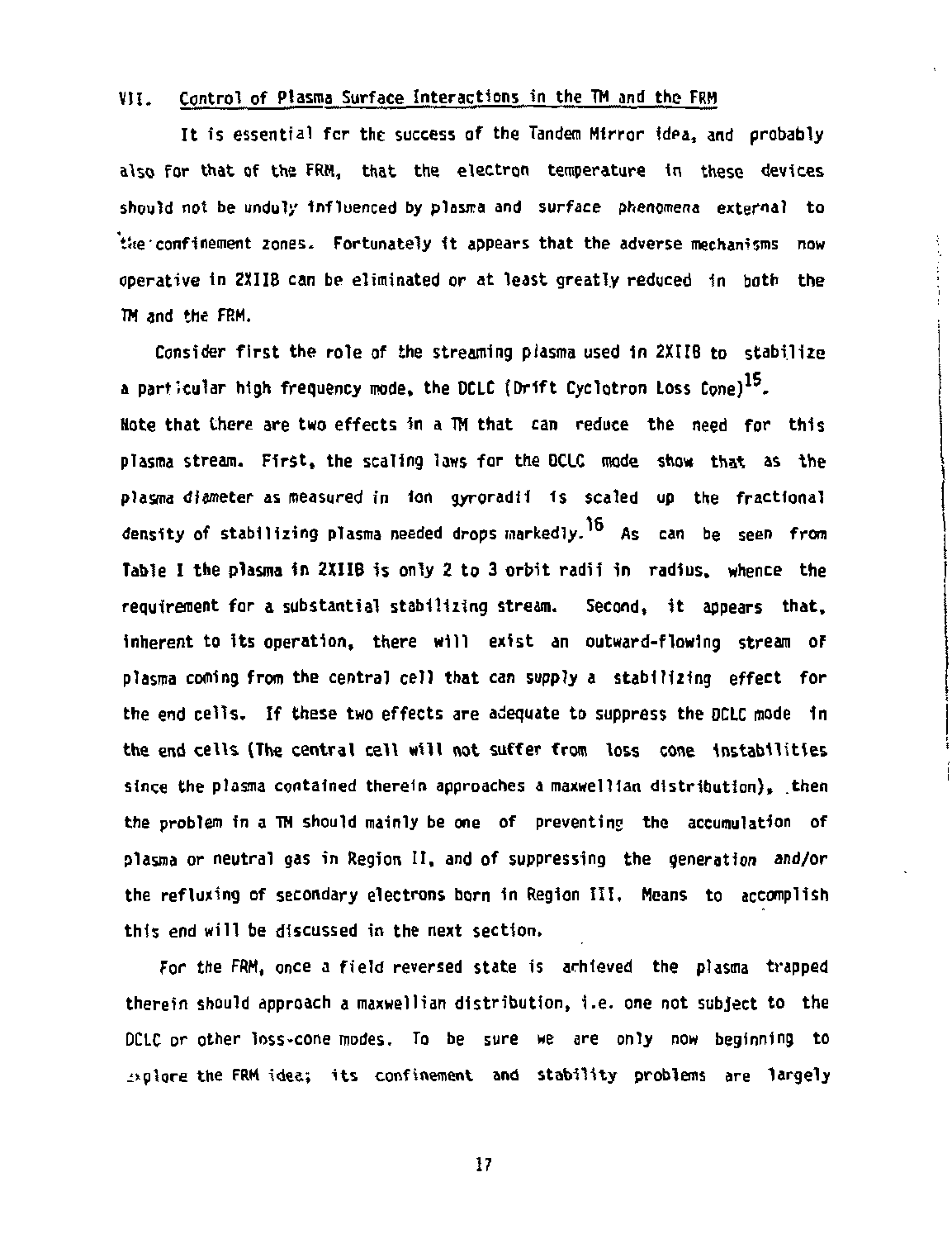dae for completion in 1981-82, is shown *in* fig, 10. MFTf will address physics problems related both to the TM and the FRM, at a level of size and input powsr not far bsiw that expected in a mirror fusion power plant.

Several approaches to the control of secondary electrons are presently under study. Anong these are:

•Electrostatic grids,

•Fins aliped with the exiting magnetic field lines.

•Magnetic tnultlpale grids.

Before discussing these specific approaches we will review the nature of the secondary emission problem. Secondary electron emission under particle bar'.ardment occur' from all solid surfaces. Uncontaminated metal surfaces  $generally$  exhibic the lowest secondary emission coefficients; gas-laden surfaces usually exhibit higher coefficients. The fraction, *6,* of secondary electrons emitted from a clean metal surface upon electron Impact rises to a maximum at 330-800 eV incident energy;  $S_{\text{max}} > 1$  for most metals. Table II lists  $\delta$  max and  $V_{\text{max}}$  for several metals for impact at normal incidence.  $\delta$ increases at oblique incidence.

The electron emission coefficient,  $\gamma$ , for release of electrons upon ion bombardment is of order 0.1 for metals at lew ion impact energies but rises to 5 or more for W, of crder 10 keV or higher. Contaminated surfaces may exhibit much higher yields. Figure  $11$ , based on figure 3 in Hall $^{10}$ illustrates trends of both 6 and Y for a typical clean metal surface.

Consider first the effects arising from Ion Impact. Energetic Ions escaping from Region *I* release electrons upon bombarding an end wall, Returning, these electrons can exchange with electrons in the hot plasma, resulting in a net release of kT, per exchange. The electron cooling per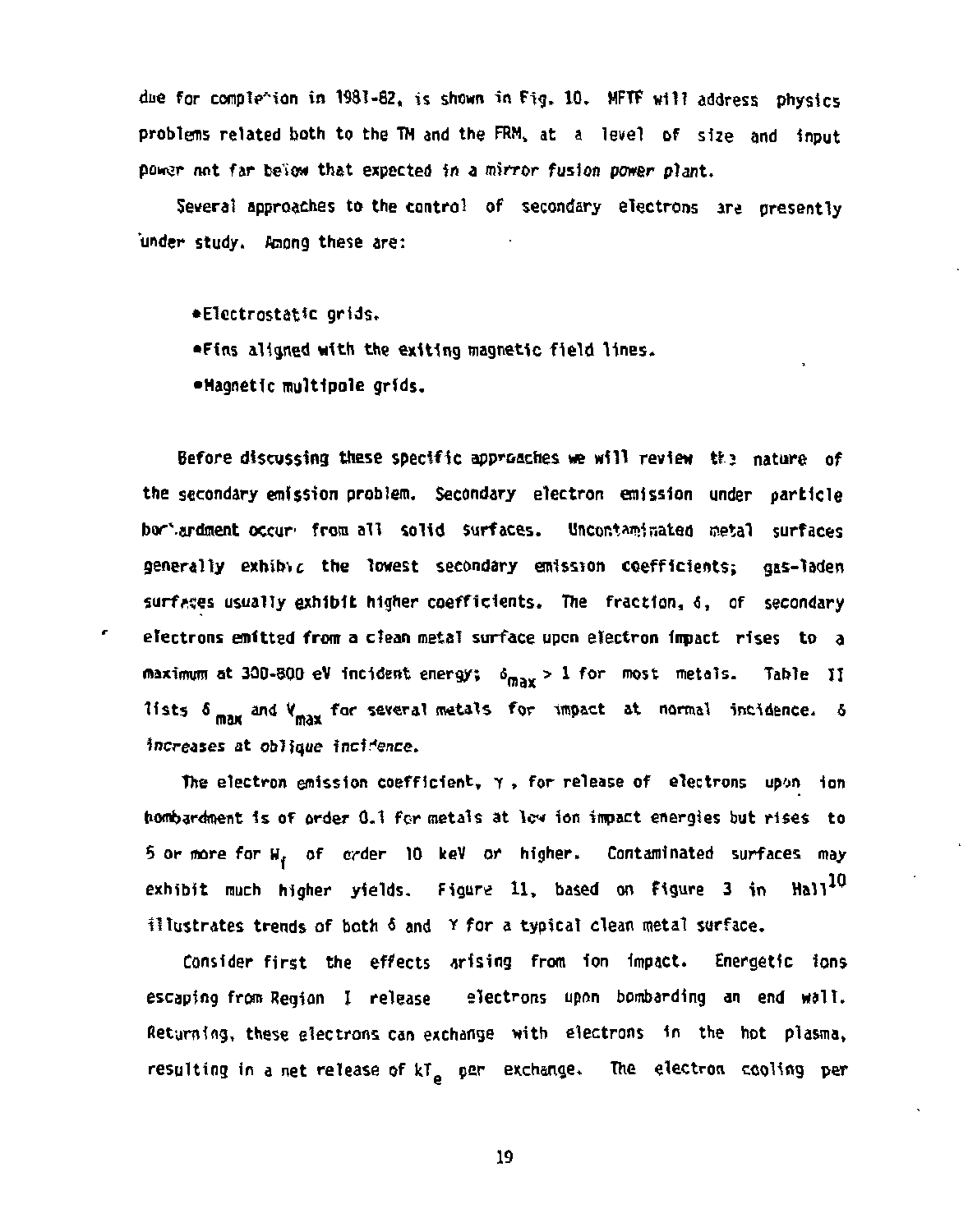secondary electrons. (In ZXHB the end walls are coated with titanium for which  $\delta \leq 1.0$  - see Table II - and  $kT_{\alpha}$  is relatively low compared to  $V_{max}$ 

## A. Electrostatic Grids and Direct Convertors

Suppressor grids, long employed in electron tubes, could be adapted to the problem at hand. Here matters are complicated by jonic space charge and Dower discipation limits. Hamilton<sup>18</sup> has considered the use of arids in commection with the design of TMX and MFTF. Figure 12 filiustrates schematically how such orids may be employed in TWN. And  $\ln$ establishing the dimensions and grid potentials the depression of potential between the grid wires caused by ion spice charge and by fringing field effects must be taken into account. As to the former Hamilton gives an inequality to be satisfied in order for a repelling Hamilton gives an inequality to oe satisfied fn order for a repel 1'."3

$$
|V_{q}| > 2.3 \times 10^{-9}, \, \text{a}^2 \quad \text{volts}, \tag{16}
$$

where  $V_{\alpha}$  is the potential of the grid wires, a is the grid wire separation (in metres) and  $n_i$  is the incident ian density, ions/m<sup>3</sup>. In an example for THX where the maximum expected value of external density n, = 2 × 10'<sup>-3</sup>m<sup>-3</sup> and a = 0,01 m Eq. (15) gives V > 460 volts. If, in addition, fringing field effects are considered V must be increased correspondingly, to compensate for the depression of potential.

 $*0$ imav<sup>1</sup> is also considering the use of such grids in a TM under design at Novosibirsk.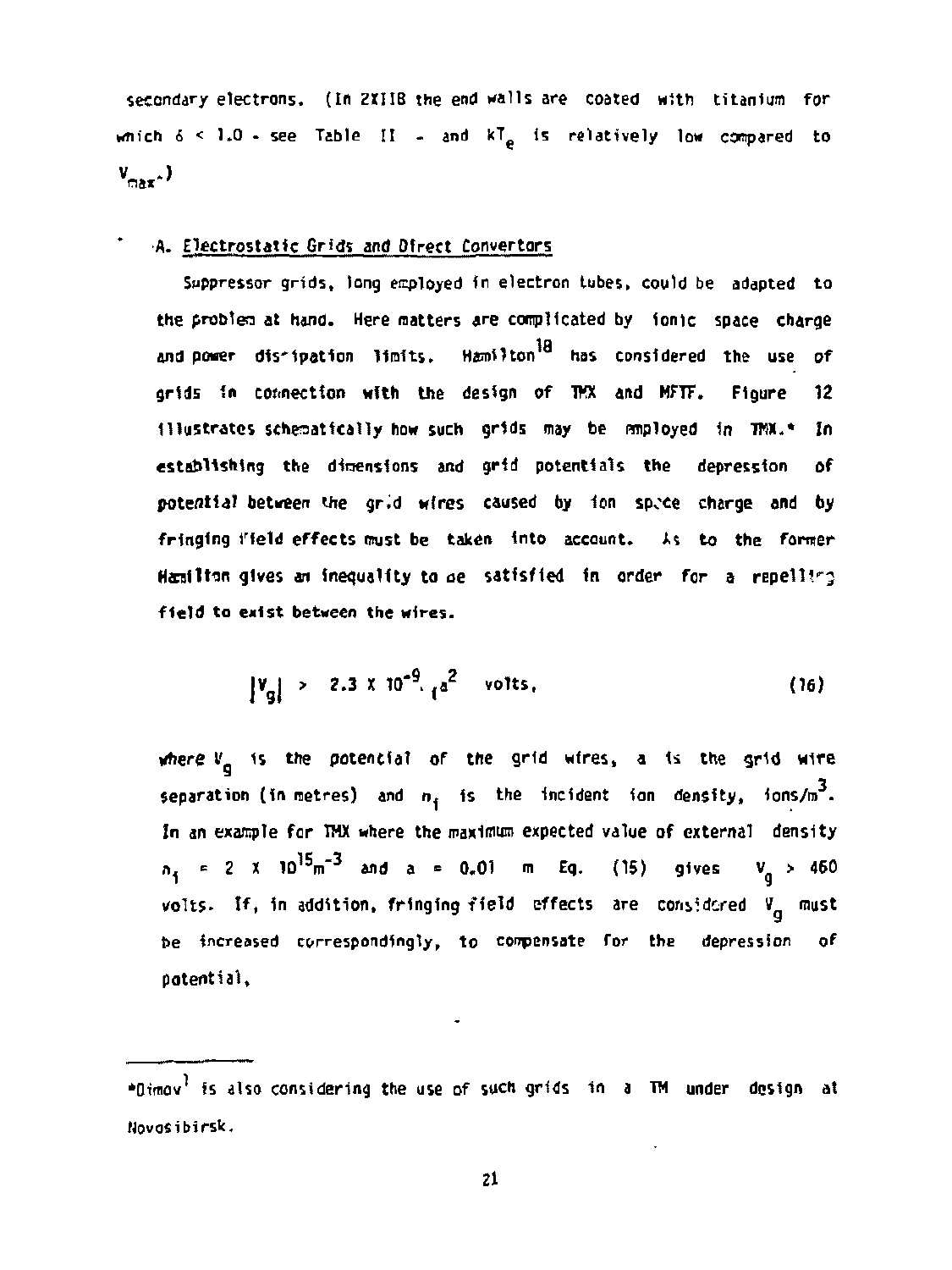stream, after magnetic expansion, should be collected on a venetian. blind-like set of metal fins that are aligned with the magnetic field lines as they exit through the fins. The width of the fins parallel to the field lines is made large enough (typically 50 cm in an example case •for HFTF) to insure that transiting Ions will impact them at some point along their helical trajectory. At the same time the spacing between fins 1s made small enough to insure collection of the lowest energy emerging ions (W  $\sim$  e $\phi_n$ ). The fins collect electrons emitted by ion impact through the action of the magnetic field parallel to their surface. They also act to reduce the refluxing electron current resulting from particle Impact on the wall behind the fins.

Daam and Porter take Into account tho plasma sheath that develops on the fins and end wall, as modified by the collection of ions on the fins, of length L. They also take into account the presence of a background plasma of density *tib.* Assuming a linear decrease in hot 1on density  $n_{h}$ , with distance into the fin structure, they find

$$
n_i = n_b + n_h (1 - z/L) \tag{18}
$$

$$
n_e
$$
  $n_{eo}$  exp { $\left[\phi(0) - \phi(z)\right] / kT_e$ }. (19)

Imposing quasi-neutrality and the Chlld-Ungmuir limit on current emission from the sheath at *z* = L they find a suppression factor owing to the introduction of the fins

$$
S_f = \left\{1 + \left[\kappa T_e / \phi(0)\right] \ln \left(1 - n_h / n_{e0}\right) \right\}^{3/2} \left(1 - n / n_{e0}\right) \quad . \tag{20}
$$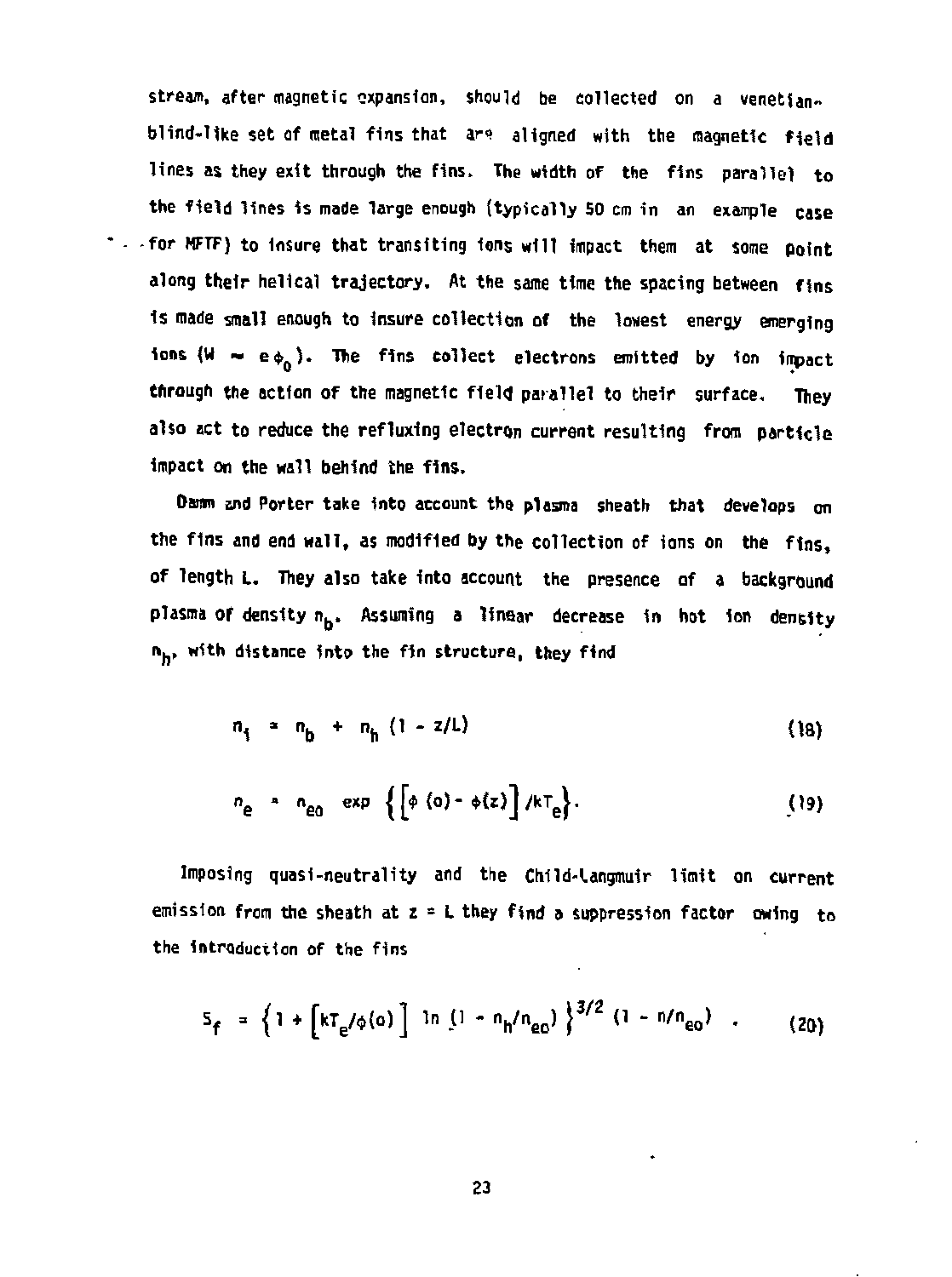pass between the grid wires at a field maximum. Thus a strong mirroring effect will act on the isotropically emitted secondary electrons originated at the end wall. Secondaries generated by particle impact on the grid wires will be trapped by the wire's magnetic field and returned to its surface. In considering a similar problem Hall<sup>10</sup> has pointed out that subtle considerations as to the plasma potential near the grid wires must be taken into account.

Variations on the basic multipole idea inclus: charging the grid wires negatively, thereby achieving a combined electrostatic-magnetic effect. Another variation proposed by Baldwin<sup>23</sup> and by Post would be to use the grids and end wall as an r.f. transmission line to apply r.f. electric fields in the region between the wires and the wall. If resonant with the electron cyclotron motion over a region near the back plate, these r.f. fields (at frequencies of order 300 Mhz for a 0.01 T magnetic field at the wall) would enhance the mirroring action of the multipole field. This scheme is similar to the r.f. confinement systems considered by Watson.<sup>24</sup> With proper design it should be possible to take into account the effects *of* the sheath at the wall , thereby retaining effectiveness up to higher values of plasma density and electron temperature than would be possible without employing r.f. enhancement.

An estimate of the grid wire currents required to satisfy the flux condition mentioned earlier is readily made. An equivalent sufficient condition is that the x-points of the field separatrices should lie on the end wall surface. This condition is first stated by inspection for a single pa<sup>5</sup>t of wires and then generalized to N pairs of wires.

For a single pair, spaced w metres apart and located x metres from the end wall the critical condition is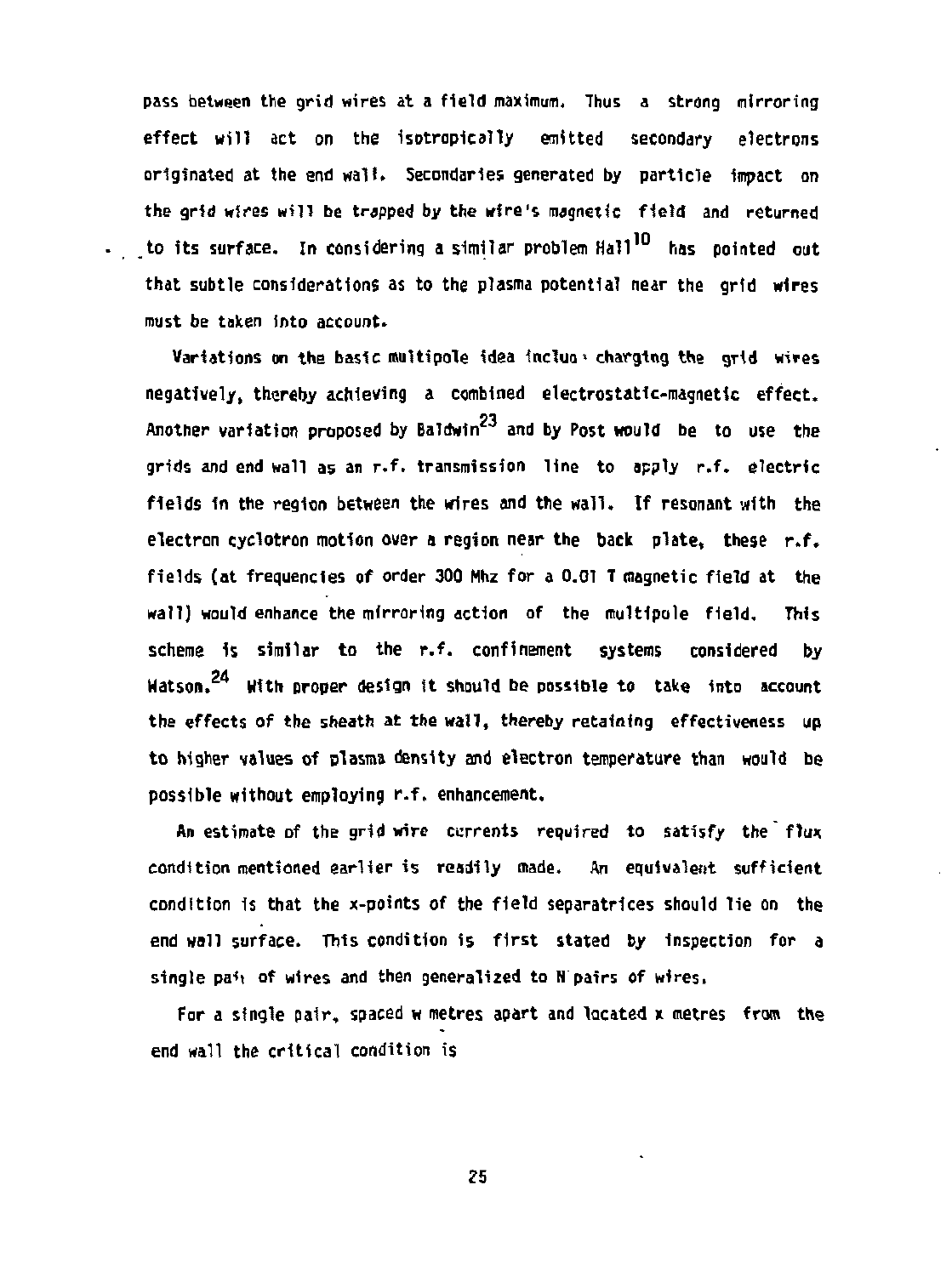## IX. Conclusions

- •The problem of plasma surface Interactions 1n both conventional and Q-enhenced mirror systems Is mainly concerned with phenomena arising in the end regions, namely those regions, usually far removed from the central plasma, where field lines that have emerged through the mirrors finally terminate on the end walls.
- •High beta, high ion temperature MUD stable plasmas have been created and maintained confined in 2XIIB; these achievements provide a data base for the evaluation of energy loss processes and their relationship to plaima surface interactions.
- •Comparison of 2X118 data with two theoretical models: a) classical electron thermal conduction and, b) a modified Fokker-Planck model shows that the farmer does not fit the data while the latter does. if electron exchanges between the confined plasma and the region external to the mirrors are taken into account.
- •There are reasons to believe that both the Tandem Mirror and the Field Reversed Mirror should be much less subject to energy exchange between the central plasma and the end regions than is now the case in 2X118.
- •Several alternative approaches to the problem of reducing the refluxing of secondary electrons, a potentially serious source of cooling, are under study, together with studies of means to reduce the density of secondary plasma external to the mirrors.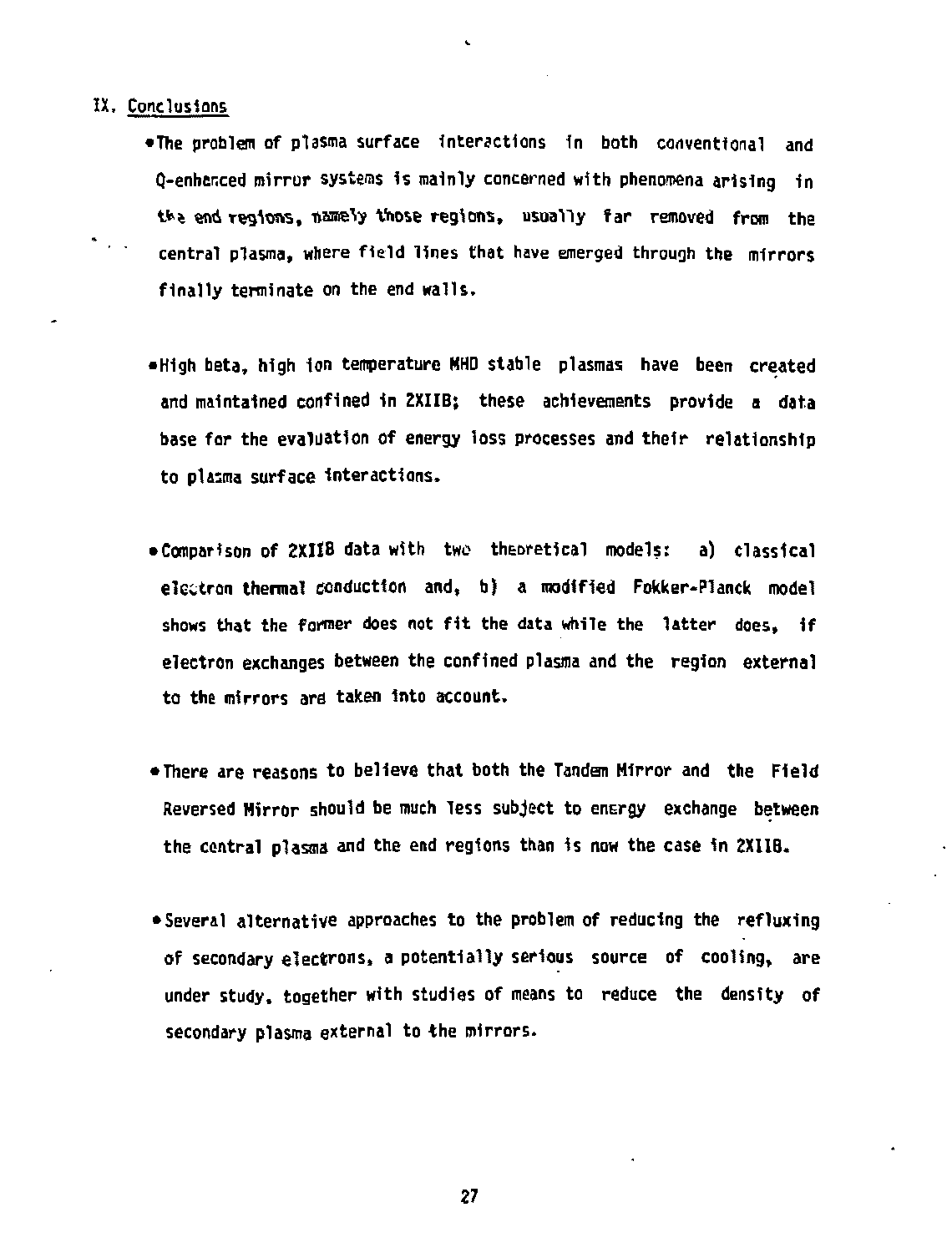## **TABLE r**

÷

## **Typical 2XIIB Parameters**

 $\ddot{\phantom{0}}$ 

 $\overline{\phantom{a}}$ 

 $\ddot{\phantom{1}}$ 

|                                                         | 1975                 | 1977                   |
|---------------------------------------------------------|----------------------|------------------------|
| Machine parameters                                      |                      |                        |
| <b>Neutral</b> beam                                     |                      |                        |
| Aim                                                     | Head On              | Tangential             |
| Voltage (kV)                                            | 20                   | 20                     |
| Current (A)                                             | 300                  | 500                    |
| Duration (ms)                                           | 10                   | 10                     |
| Stabiiizing stream                                      | Plasna gun           | Gas box                |
| Magnetic field                                          |                      |                        |
| Field strength $B_{var}(T)$                             | 0.67                 | 0.67                   |
| Mirror ratio                                            | 2:1                  | 2:1                    |
| Duration (ms)                                           | 10                   | 10                     |
| Length mirror-mirror L (m)                              | 1.50                 | 1.50                   |
| Plasma parameters                                       |                      |                        |
| Density n <sub>i</sub> (m <sup>-3</sup> )               | 5 X 10 <sup>19</sup> | 1.5 X 10 <sup>20</sup> |
| Ion energy W <sub>1</sub> (keV)                         | 13                   | 13                     |
| Electron temperature (eV)                               | 85                   | 140                    |
| Seta $\approx$ $8\pi$ nW <sub>1</sub> /B <sub>VAC</sub> | 0.6                  | 1.7                    |
| Field reversal parameter 68/8                           | 0.3                  | 0.7                    |
| n. <sub>F</sub> (m <sup>−3</sup> s)                     | 7 x 10 <sup>16</sup> | <sup>1</sup> או        |
| <u>Flasma size</u>                                      |                      |                        |
| Radius R <sub>b</sub> (m)                               | 0.07                 | 0.06                   |
| Length L <sub>o.</sub> (m)                              | 0.20                 | 0.16                   |
| Volume (m <sup>3</sup> )                                | $5.5 \times 10^{-3}$ | $3.2 \times 10^{-3}$   |
| Vacuum gyro radius a. (m)                               | 0.035                | 0.035                  |
| R <sub>u</sub> /a <sub>i</sub>                          | 2.0                  | 1.7                    |
| L/a                                                     | 43                   | 43                     |
|                                                         |                      |                        |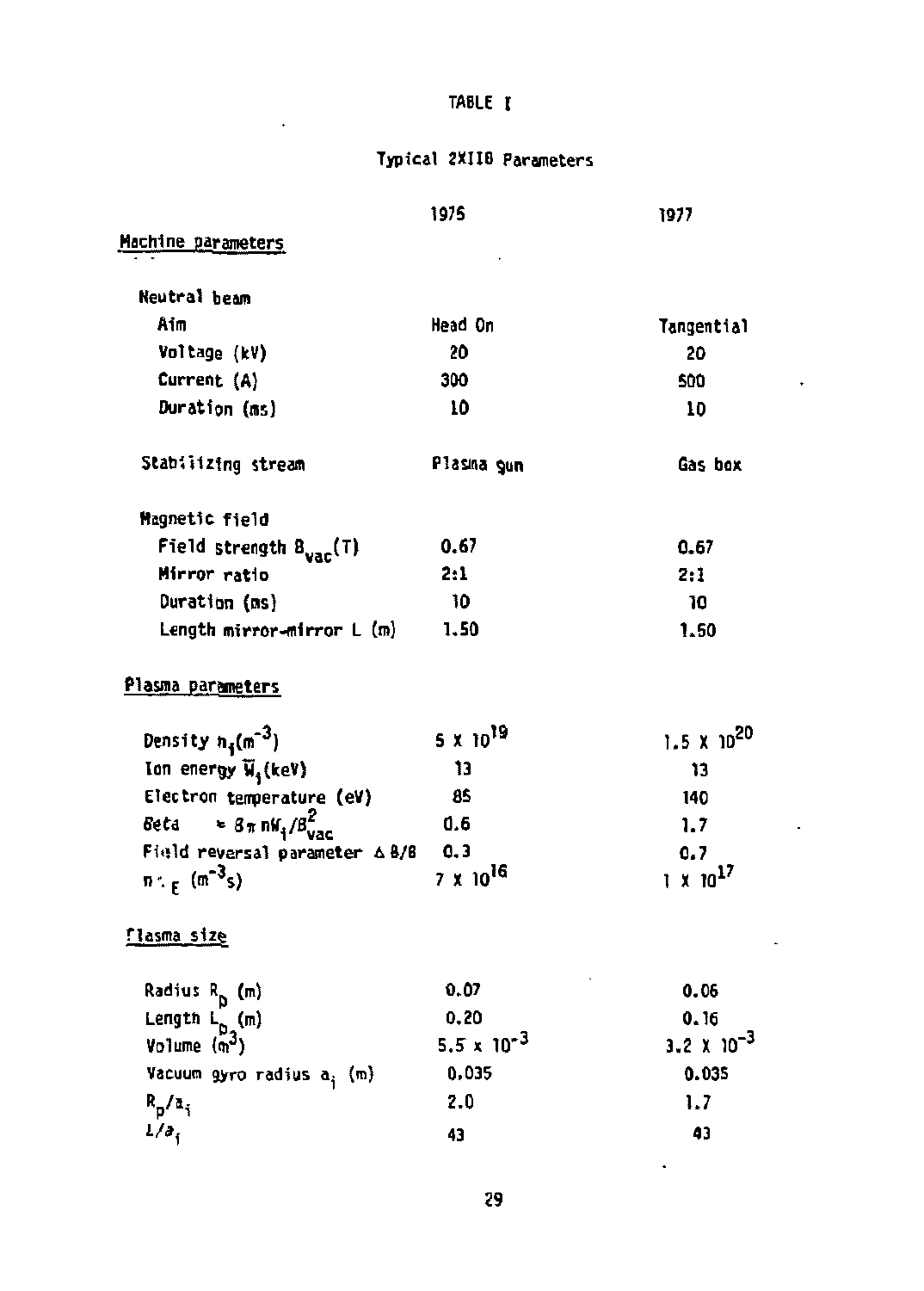#### **References**

- 1. G.I. Dimoy, V.V. Zakaidakov, and M.E. Kishinevsky, Fisika
- **• Plasmy 2, 597 (1976).**
- **2. T.K. Fowler and 6.6. Logan, Comments on Plasma Physics and ControHedFaSlgn, 11\_, 167 (1977).**
- **3. T.C. Slmonen et al. , 'Control of First-Wall Surface Conditions In the 2XIIB Magnetic Mirror Plasma Confinement Experiment,"** *i***. of Unclear Materials 63. 59-64 (1976).**
- **4. 8.W. Stallard et a7., "Plasma Kail Charge Exchange Interactions 1n the 2XI1B Magnetic Mirror Experiment," 1n Proc. fonposlum on**  Plasma Well Interaction, Juelich, Germany, Oct. 18-22, 1976.
- **5. R.W. Holr, "Surface Bombardmefl ^i-cs for** *Mrror* **Fusion Reactor Designs."** *) .* **of Huclear Materials 63. 21-30 (1976).**
- **6. S.8. Hob&s and 3.A. Hesson, "Heat Transmission Through a Langroulr Sheath In the Presence of Electron Emission," Culham Laboratory Report, OM-R61, 1956.**
- **7. P..I. Horse, Ptaslcs of fluids, 16. 545 11973).**
- **8. See, for example, A.H. Futch, Jr., J.o. Holdren, J. Kllleen, and A.A. Minn. Plasma Physics 14, 211 (1972).**
- 9. **V.B. Pastukhov, Nuclear Fusion 14, 3** (1974).
- **10. l.S. Hall, Huclear Fusion 17. 681 (1977).**
- **t l . B.G. Login, Bull. A.P.S. 21. 1142 (1976).**
- **12, T.C. Sliwmen, J.F. Clauser, R.K.Goodman, Bull. A.P.S. 22, 1144 (1977).**
- **13. J.F. Clauser (Private communication).**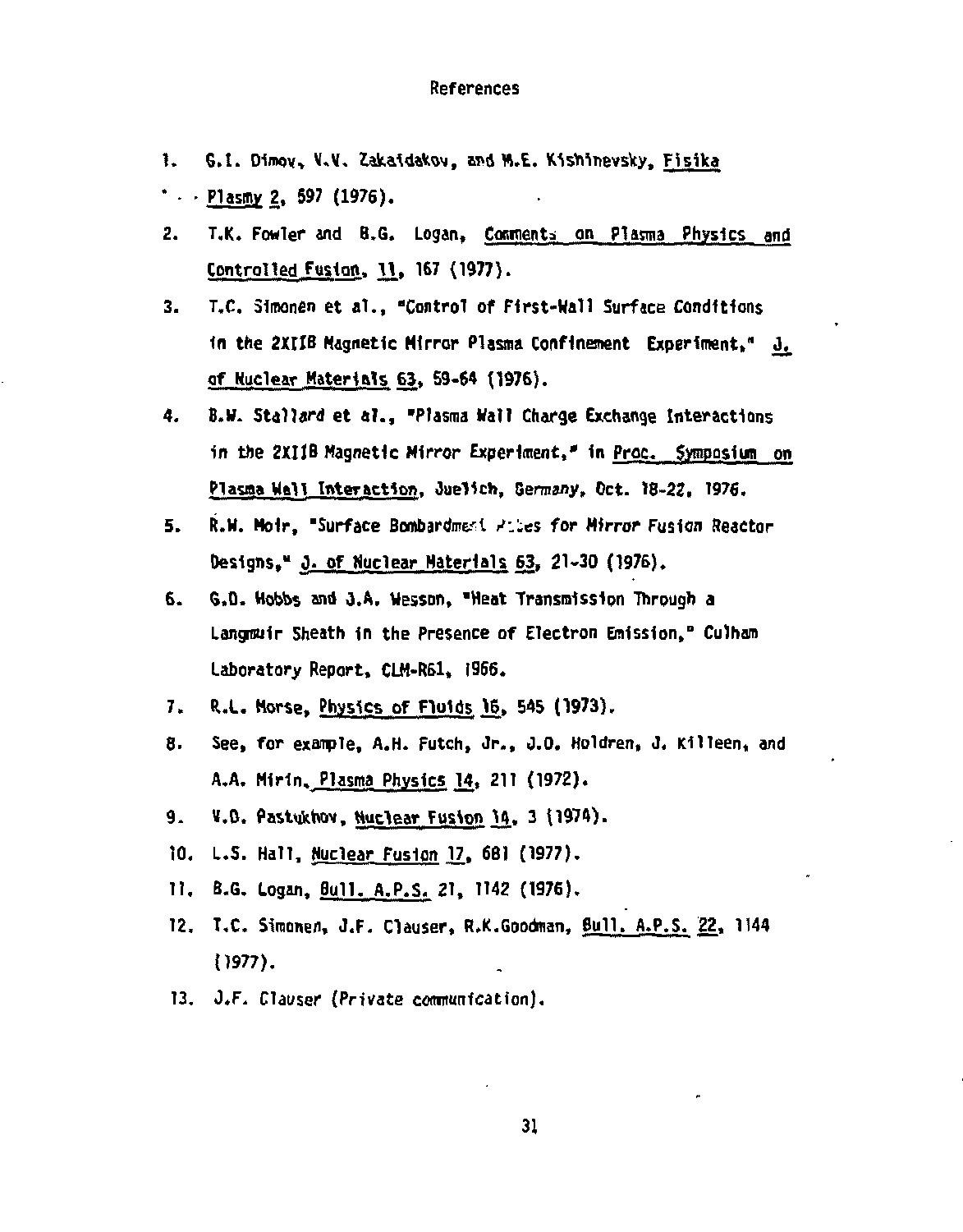## Figure Captions

- 1. Schematic of fie Tandem Mirror.
- 2. " Field Configuration of the Field Reversed Mirror Sustained by Neutral Beam Injection,
- 3. Schematic of 2XII8.  $\mathcal{L}^*$
- 4. Photograph of 2XIIB Facility,
- 5. Density Distributions of Central Plasma and of External Plasma as Created by Gas Sox.
- 6. Variation of Electron Temperature with Neutral Beam Current.
- 7. Trend of External T<sub>g</sub> with T<sub>g</sub> of Main Plasma.
- 8. Trend of T<sub>p</sub> of Main Plasma vs Mirror Ratio.
- 9. Drawing of TMX Facility.
- 10. Cutaway Drawing of MFTF.
- 11. Trends of Electron and Ion-Induced Secondary Emission vs Energy of Bombarding Particle.
- 12. Schematic of Secondary-Emission-Suppressing Grids Designed for Use in TMX.
- 13. Portion of Field line Plot of Magnetic Grid Field,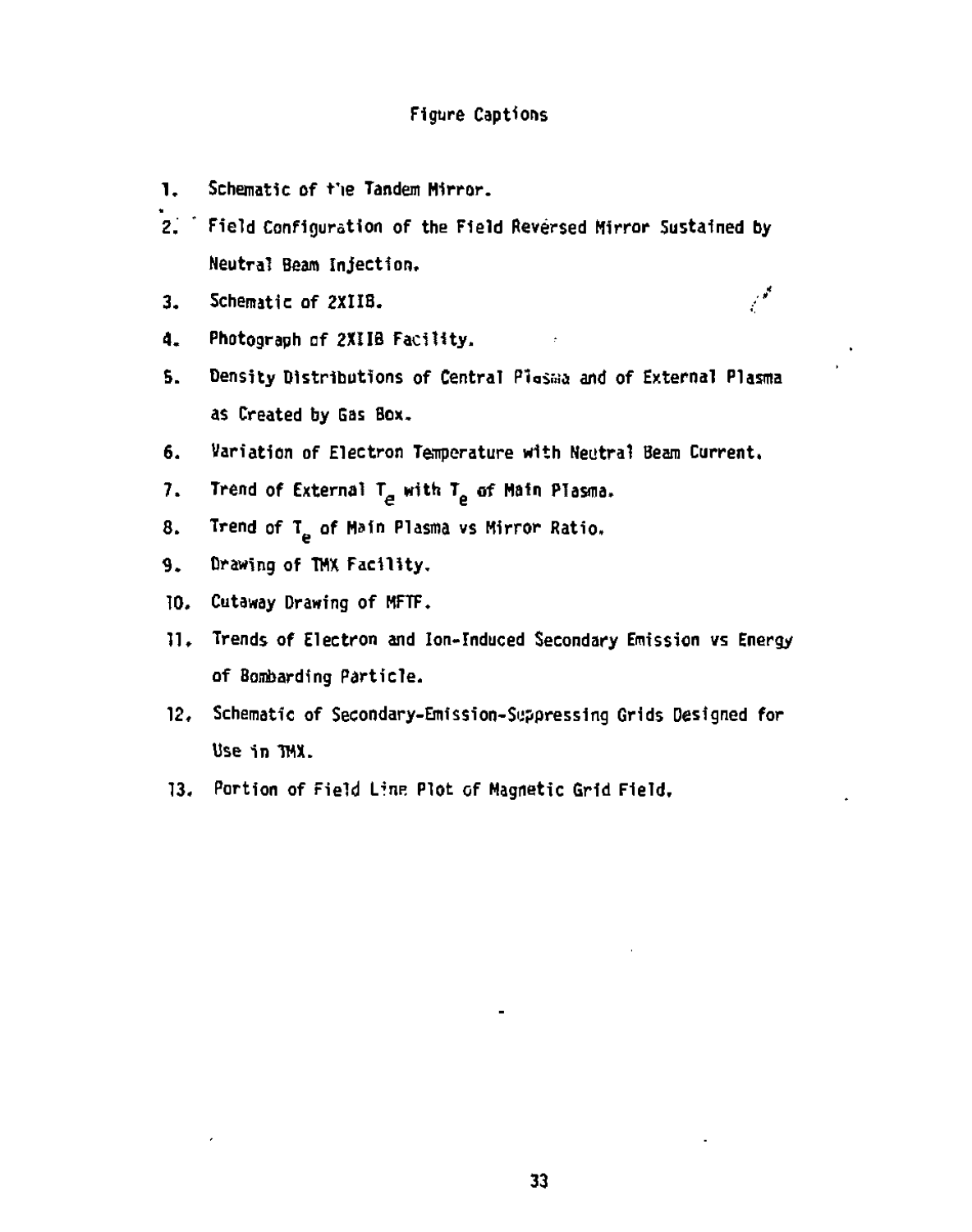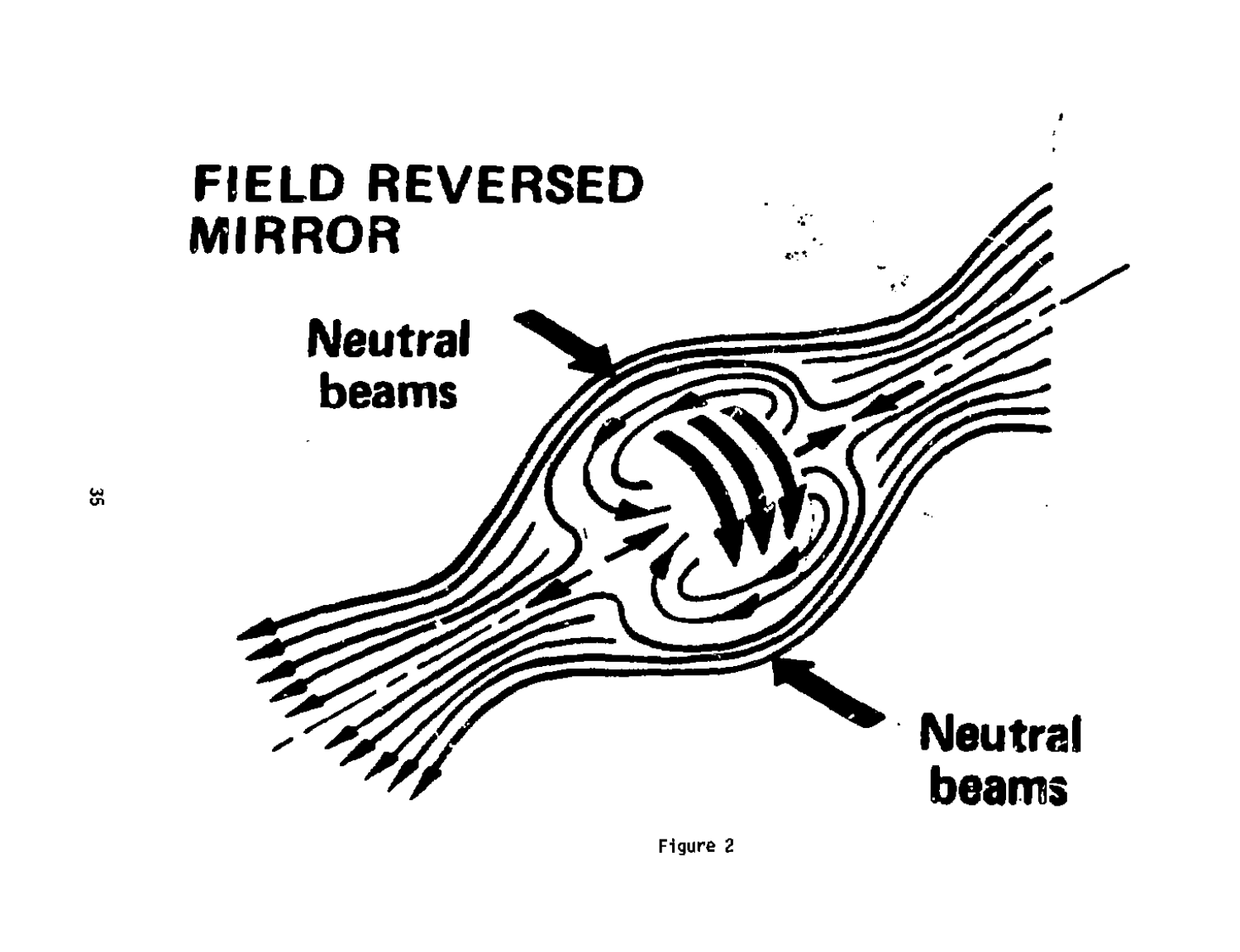# **2XEB**



Figure 2



g

¥

Figure 4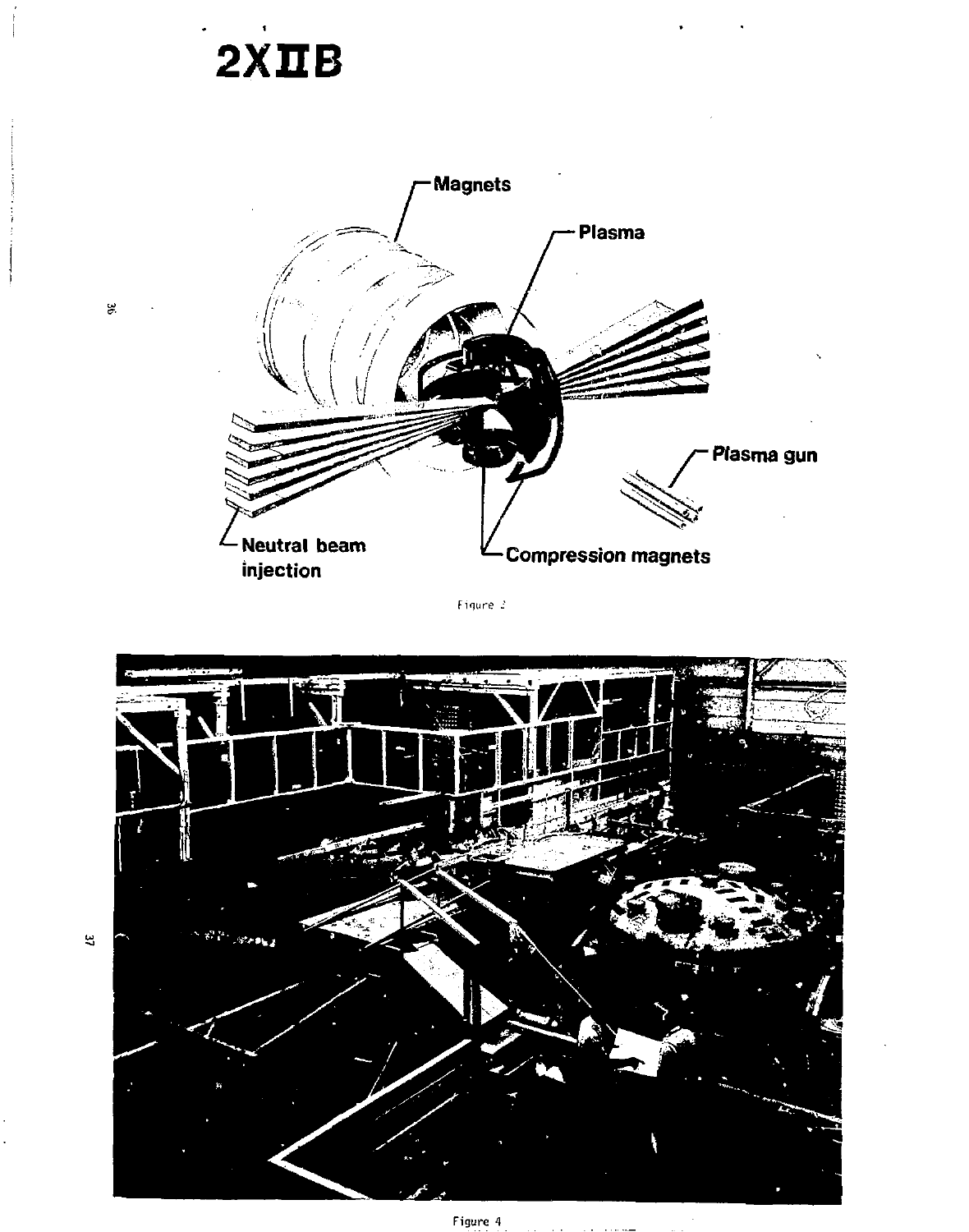

 $\ddot{\phantom{0}}$ 

×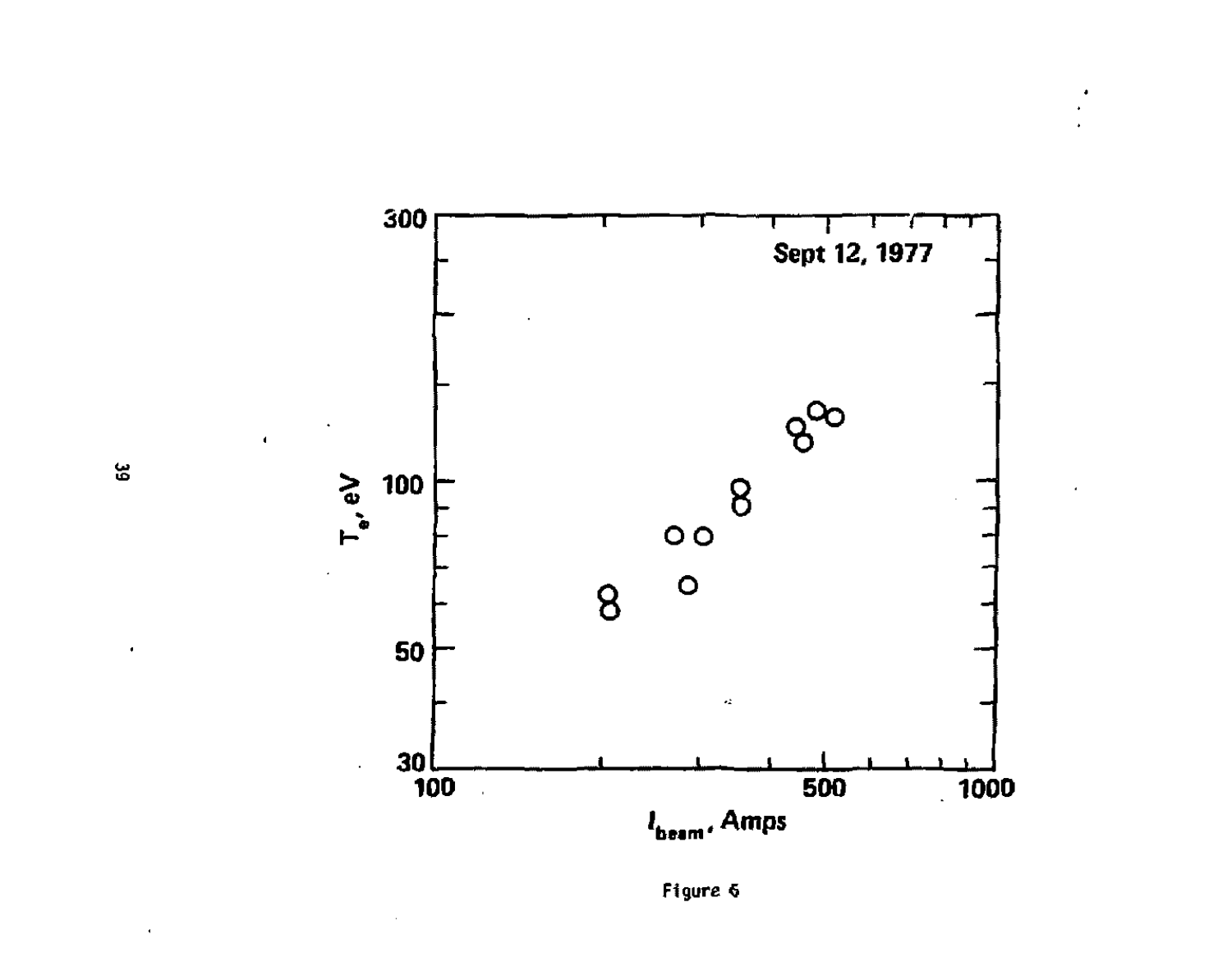

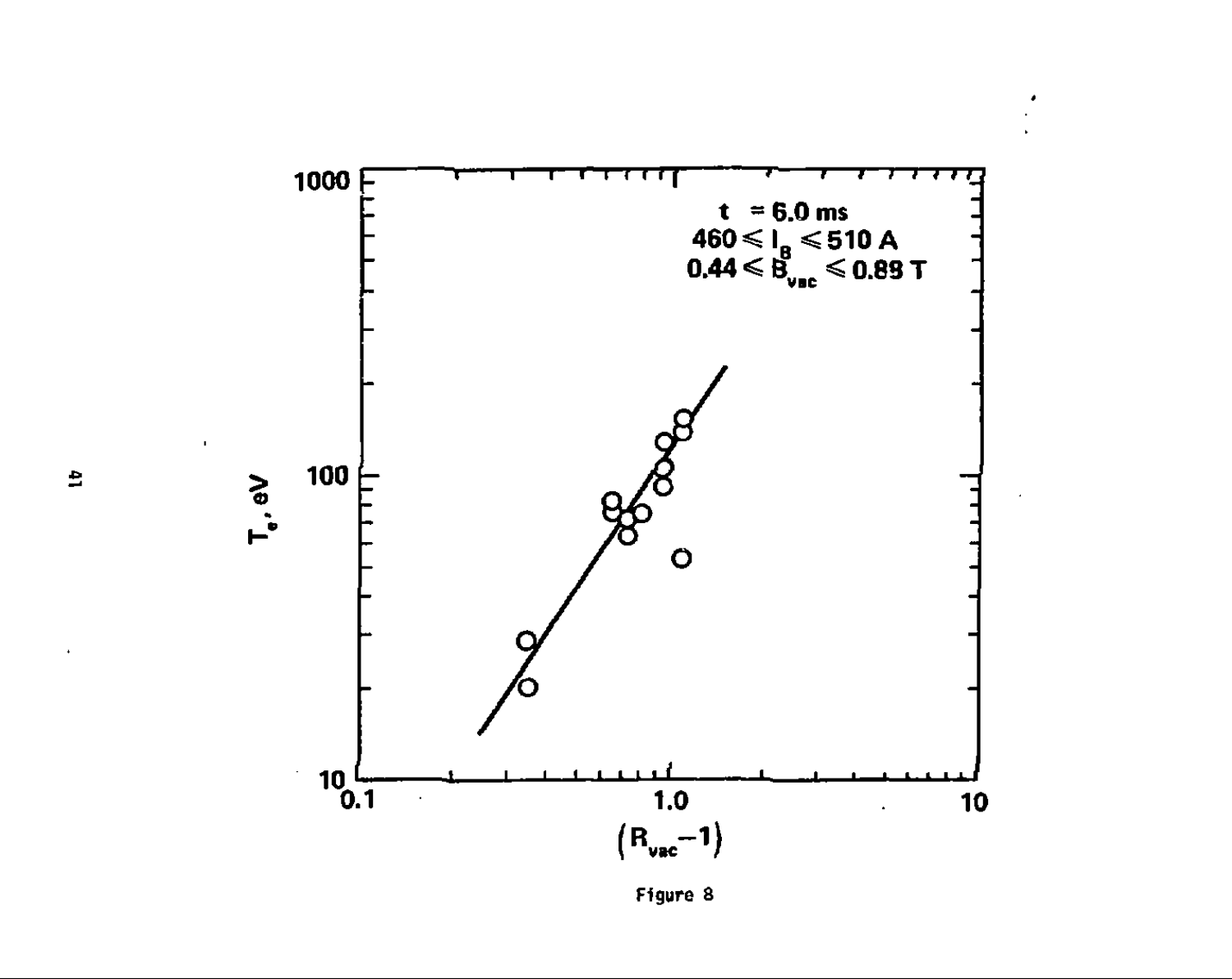## **US MFTF**